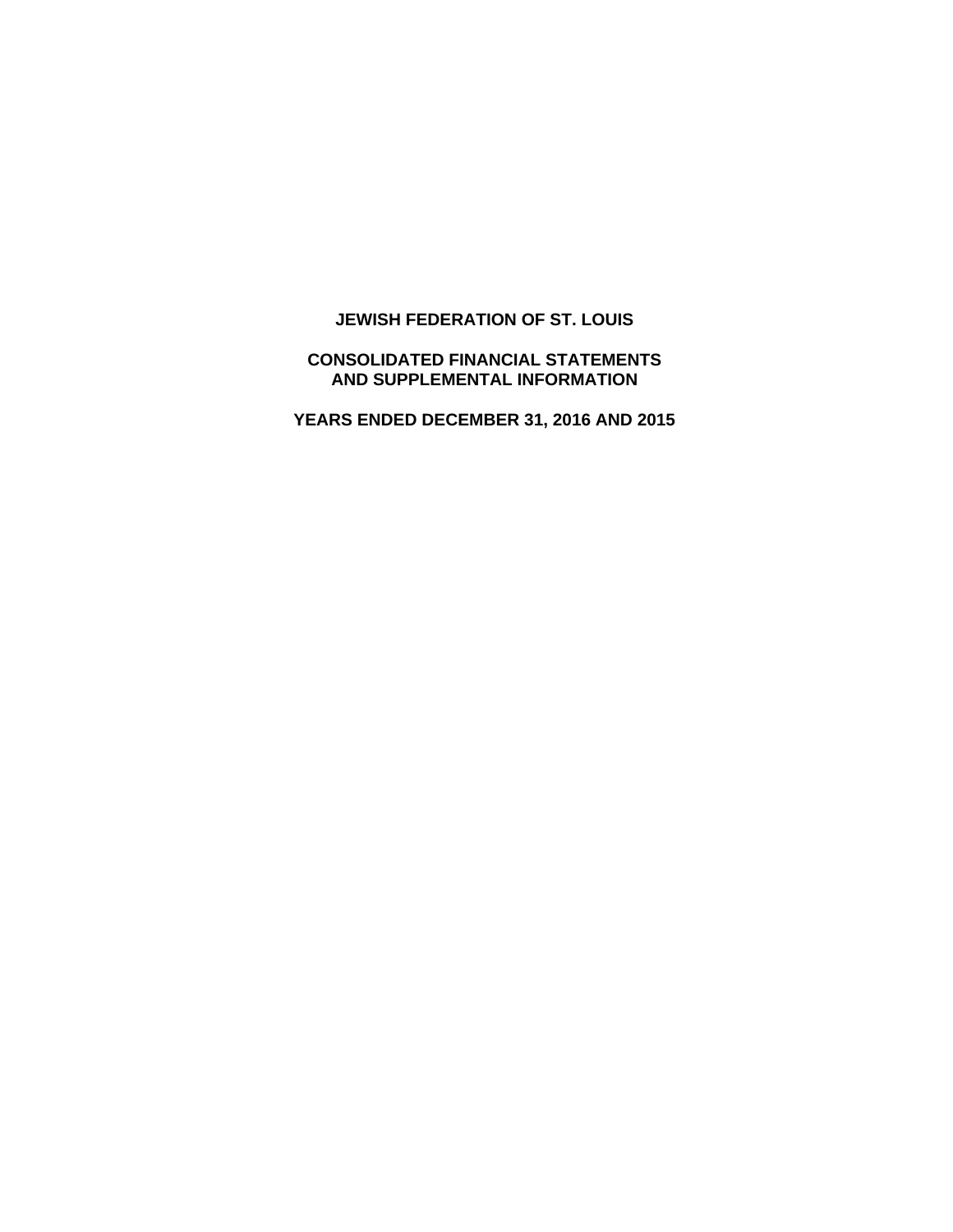### **JEWISH FEDERATION OF ST. LOUIS TABLE OF CONTENTS YEARS ENDED DECEMBER 31, 2016 AND 2015**

| <b>INDEPENDENT AUDITORS' REPORT</b>                     | 1              |
|---------------------------------------------------------|----------------|
| <b>CONSOLIDATED FINANCIAL STATEMENTS</b>                |                |
| <b>CONSOLIDATED STATEMENTS OF FINANCIAL POSITION</b>    | 3              |
| <b>CONSOLIDATED STATEMENTS OF ACTIVITIES</b>            | 4              |
| <b>CONSOLIDATED STATEMENTS OF CASH FLOWS</b>            | 6              |
| <b>NOTES TO CONSOLIDATED FINANCIAL STATEMENTS</b>       | $\overline{7}$ |
| <b>SUPPLEMENTAL INFORMATION</b>                         |                |
| <b>APPROPRIATIONS TO BENEFICIARY AND OTHER AGENCIES</b> | 35             |
| <b>SCHEDULES OF FUNCTIONAL EXPENSES</b>                 | 36             |
| <b>CONSOLIDATING SCHEDULE OF FINANCIAL POSITION</b>     | 38             |
| <b>CONSOLIDATING SCHEDULE OF ACTIVITIES</b>             | 39             |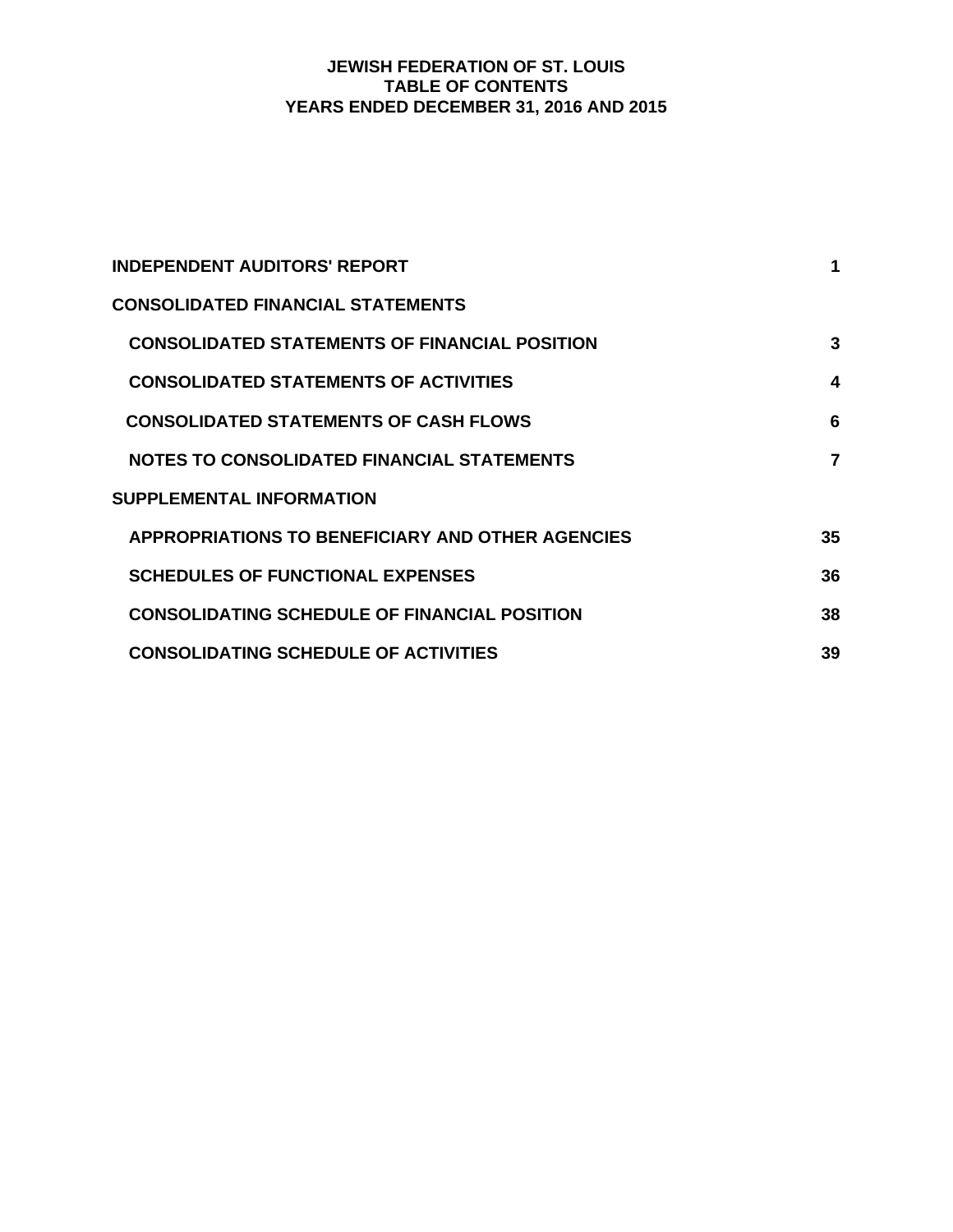

CliftonLarsonAllen LLP CLAconnect.com

## **INDEPENDENT AUDITORS' REPORT**

Board of Directors Jewish Federation of St. Louis St. Louis, Missouri

### **Report on the Financial Statements**

We have audited the accompanying consolidated financial statements of the Jewish Federation of St. Louis (a Missouri not-for-profit corporation) and subsidiaries, which comprise the consolidated statements of financial position as of December 31, 2016 **and 2015**, and the related consolidated statements of activities and cash flows for the years then ended, and the related notes to the consolidated financial statements.

### *Management's Responsibility for the Consolidated Financial Statements*

Management is responsible for the preparation and fair presentation of these consolidated financial statements in accordance with accounting principles generally accepted in the United States of America; this includes the design, implementation, and maintenance of internal control relevant to the preparation and fair presentation of consolidated financial statements that are free from material misstatement, whether due to fraud or error.

#### *Auditors' Responsibility*

Our responsibility is to express an opinion on these consolidated financial statements based on our audits. We conducted our audits in accordance with auditing standards generally accepted in the United States of America. Those standards require that we plan and perform the audit to obtain reasonable assurance about whether the consolidated financial statements are free from material misstatement.

An audit involves performing procedures to obtain audit evidence about the amounts and disclosures in the consolidated financial statements. The procedures selected depend on the auditors' judgment, including the assessment of the risks of material misstatement of the consolidated financial statements, whether due to fraud or error. In making those risk assessments, the auditor considers internal control relevant to the entity's preparation and fair presentation of the consolidated financial statements in order to design audit procedures that are appropriate in the circumstances, but not for the purpose of expressing an opinion on the effectiveness of the entity's internal control. Accordingly, we express no such opinion. An audit also includes evaluating the appropriateness of accounting policies used and the reasonableness of significant accounting estimates made by management, as well as evaluating the overall presentation of the consolidated financial statements.

We believe that the audit evidence we have obtained is sufficient and appropriate to provide a basis for our audit opinion.

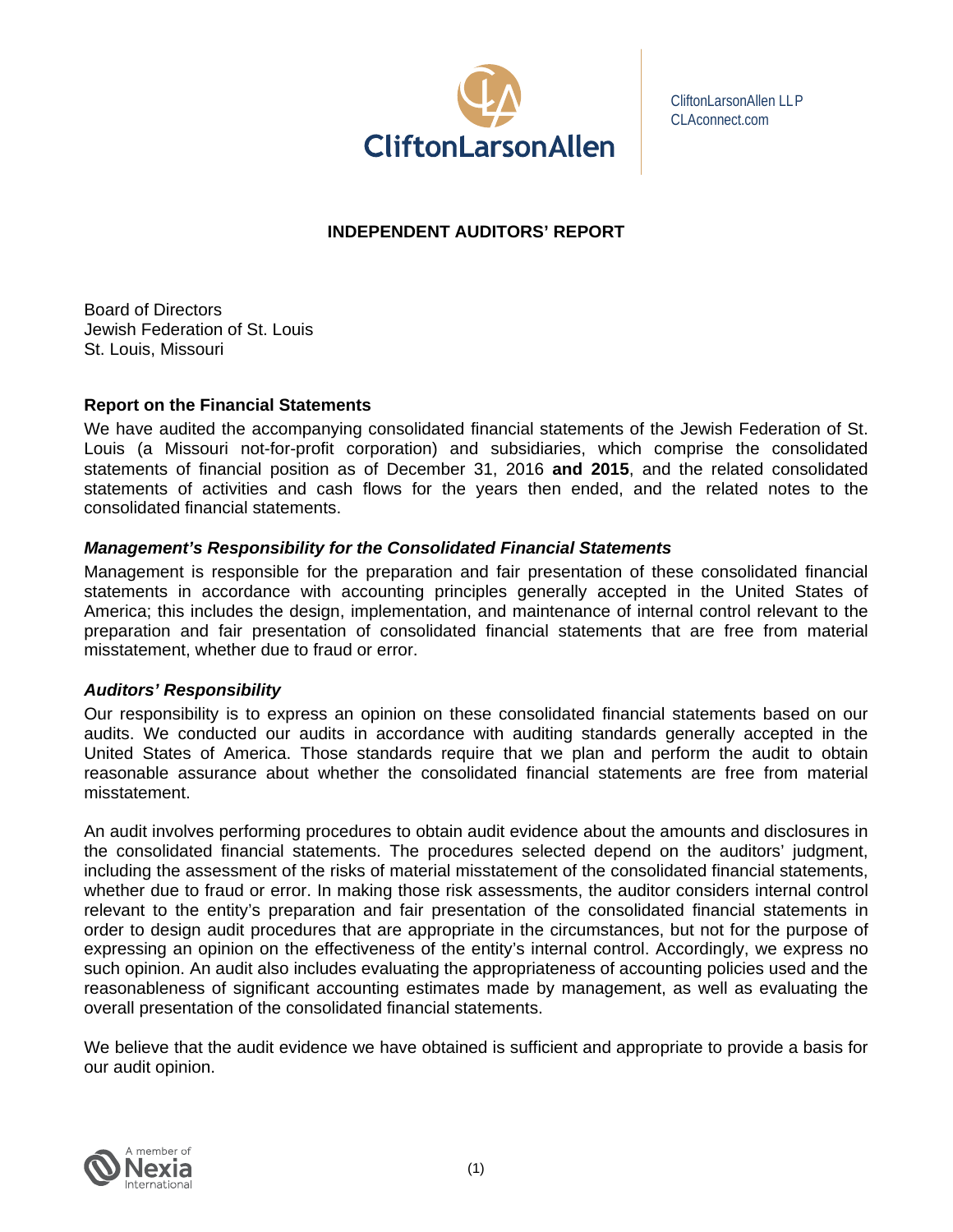### *Opinion*

In our opinion, the consolidated financial statements referred to above present fairly, in all material respects, the financial position of Jewish Federation of St. Louis and subsidiaries as of December 31, 2016 **and 2015**, and the changes in its net assets and its cash flows for the years then ended in accordance with accounting principles generally accepted in the United States of America.

### **Report on Supplementary Information**

Our audits were conducted for the purpose of forming an opinion on the consolidated financial statements as a whole. The supplementary information on pages 35 through 39 is presented for purposes of additional analysis of the consolidated financial statements and is not a required part of the consolidated financial statements. The supplementary information is the responsibility of management and was derived from and relates directly to the underlying accounting and other records used to prepare the consolidated financial statements. The information has been subjected to the auditing procedures applied in the audit of the consolidated financial statements and certain additional procedures, including comparing and reconciling such information directly to the underlying accounting and other records used to prepare the consolidated financial statements or to the consolidated financial statements themselves, and other additional procedures in accordance with auditing standards generally accepted in the United States of America. In our opinion, the information is fairly stated in all material respects in relation to the consolidated financial statements as a whole.

### *Prior Period Adjustment*

As discussed in Note 18 to the consolidated financial statements, management discovered an error in a prior year resulting in the understatement of net assets as of January 1, 2015, subsequent to the issuance of the previous auditor's reports for December 31, 2015 and 2014 dated June 7, 2016 and August 3, 2015, respectively. A prior period adjustment has been made to correct for the error. Our opinion is not modified with respect to this matter.

Clifton Larson Allen LLP

**CliftonLarsonAllen LLP** 

St. Louis, Missouri June 5, 2017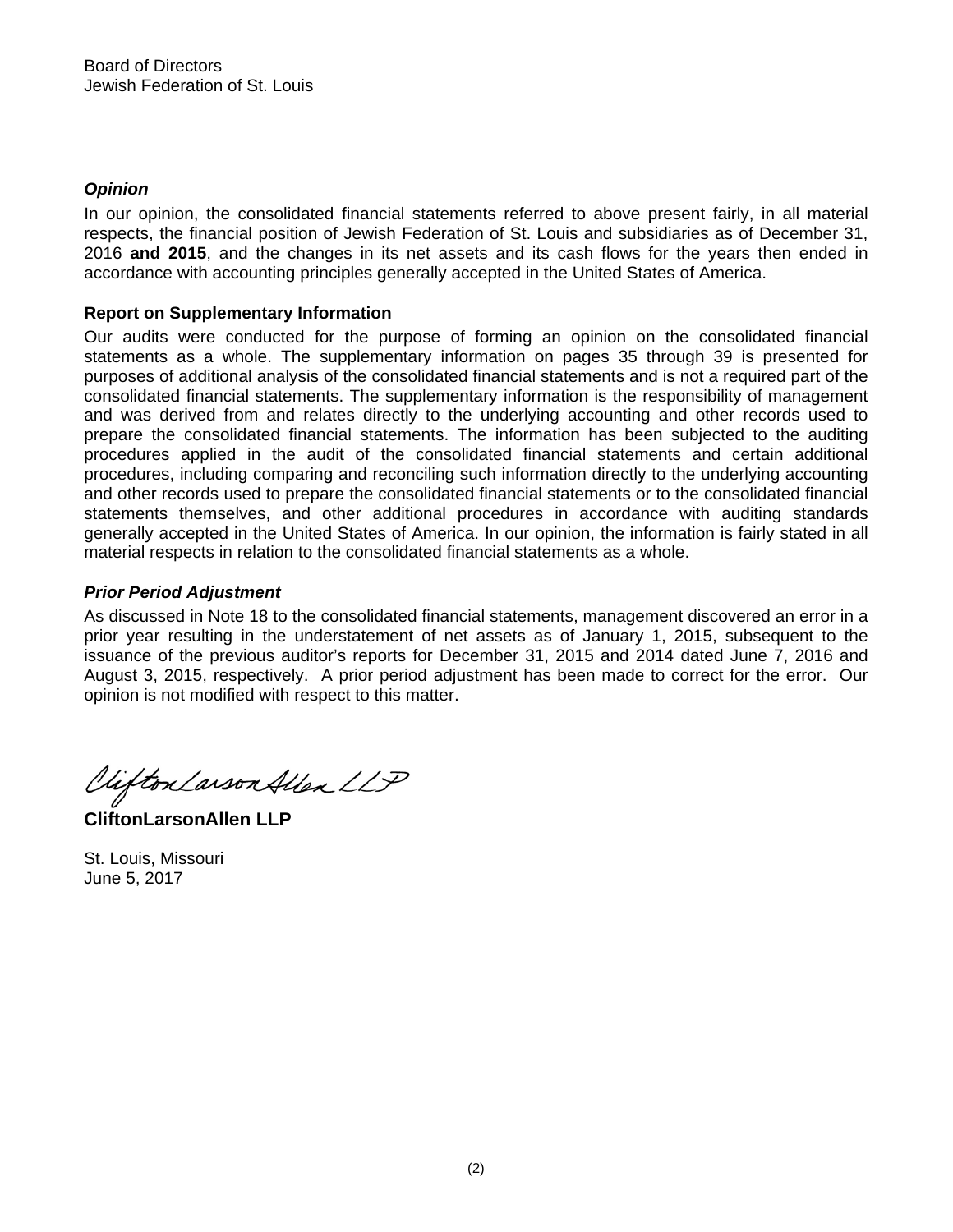## **JEWISH FEDERATION OF ST. LOUIS CONSOLIDATED STATEMENTS OF FINANCIAL POSITION DECEMBER 31, 2016 AND 2015**

|                                                                       |    | 2016                   | Restated<br>2015        |
|-----------------------------------------------------------------------|----|------------------------|-------------------------|
| <b>ASSETS</b>                                                         |    |                        |                         |
| Cash and Cash Equivalents                                             | \$ | 1,065,052              | \$<br>1,714,519         |
| Receivables:                                                          |    |                        |                         |
| Campaign Pledges, Net of Allowance (Note 2)                           |    | 1,238,943              | 1,359,007               |
| <b>Accrued Interest</b><br>Other                                      |    | 17,462                 | 26,578                  |
|                                                                       |    | 406,883                | 742,013                 |
| <b>Prepaid Expenses</b><br>Allocations Paid in Advance                |    | 170,114<br>1,500,000   | 351,927<br>1,548,115    |
| Building and Equipment, Net (Note 5)                                  |    | 3,123,231              | 2,862,163               |
| Notes Receivable (Note 6)                                             |    | 8,673,437              | 10,828,596              |
| Contributions Receivable, Net (Note 3)                                |    | 7,351,341              | 4,193,207               |
| Long-Term Investments (Note 7)                                        |    | 138,265,763            | 128,778,973             |
| <b>Total Assets</b>                                                   | \$ | 161,812,226            | \$<br>152,405,098       |
| <b>LIABILITIES AND NET ASSETS</b>                                     |    |                        |                         |
| <b>LIABILITIES</b>                                                    |    |                        |                         |
| Accounts Payable:                                                     |    |                        |                         |
| <b>Beneficiary Agencies</b>                                           | \$ | 2,083,296              | \$<br>1,891,408         |
| The Jewish Federations of North America                               |    | 51,986                 | 20,899                  |
| Other Campaigns                                                       |    |                        | 23,054                  |
| Other                                                                 |    | 234,541                | 451,024                 |
| Grants Payable (Note 8)                                               |    | 4,417,468              | 1,895,706               |
| <b>Accrued Expense</b>                                                |    | 554,522                | 557,470                 |
| Accrued Pension Obligation (Note 13)                                  |    | 2,810,500              | 2,956,841               |
| Obligations to Beneficiaries Under Split-Interest Agreements (Note 9) |    | 1,764,803              | 1,930,534               |
| Line of Credit (Note 10)<br>Note Payable (Note 11)                    |    | 617,871<br>7,613,437   | 1,617,219<br>10,747,693 |
| Funds Held in Custody for Others (Note 12):                           |    |                        |                         |
| Pooled Investments                                                    |    | 16,731,005             | 14,615,555              |
| Split-Interest Agreements (Note 9)                                    |    | 354,808                | 355,209                 |
| Passport to Israel                                                    |    | 647,177                | 648,611                 |
| Other                                                                 |    | 956,867                | 904,474                 |
| <b>Total Liabilities</b>                                              |    | 38,838,281             | 38,615,697              |
| <b>NET ASSETS</b>                                                     |    |                        |                         |
| Unrestricted:                                                         |    |                        |                         |
| Undesignated:                                                         |    |                        |                         |
| Net Investment in Building and Equipment                              |    | 3,123,231              | 2,862,163               |
| Undesignated                                                          |    | (7, 134, 241)          | (6,087,979)             |
| Board-Controlled Endowments and Other:                                |    |                        |                         |
| Philanthropic Funds<br>Board Designated as Endowment                  |    | 8,409,490<br>8,463,287 | 7,243,666<br>8,349,536  |
| Board Designated as Future Use                                        |    | 27,905,907             | 27,567,183              |
| Other                                                                 |    | 34,579,249             | 31,039,983              |
| <b>Total Unrestricted</b>                                             |    | 75,346,923             | 70,974,552              |
| Restricted:                                                           |    |                        |                         |
| Temporarily (Note 17)                                                 |    | 21,083,535             | 19,506,036              |
| Permanently (Note 16 and 17)                                          |    | 26,543,487             | 23,308,813              |
| <b>Total Net Assets</b>                                               |    | 122,973,945            | 113,789,401             |
| <b>Total Liabilities and Net Assets</b>                               | \$ | 161,812,226            | \$<br>152,405,098       |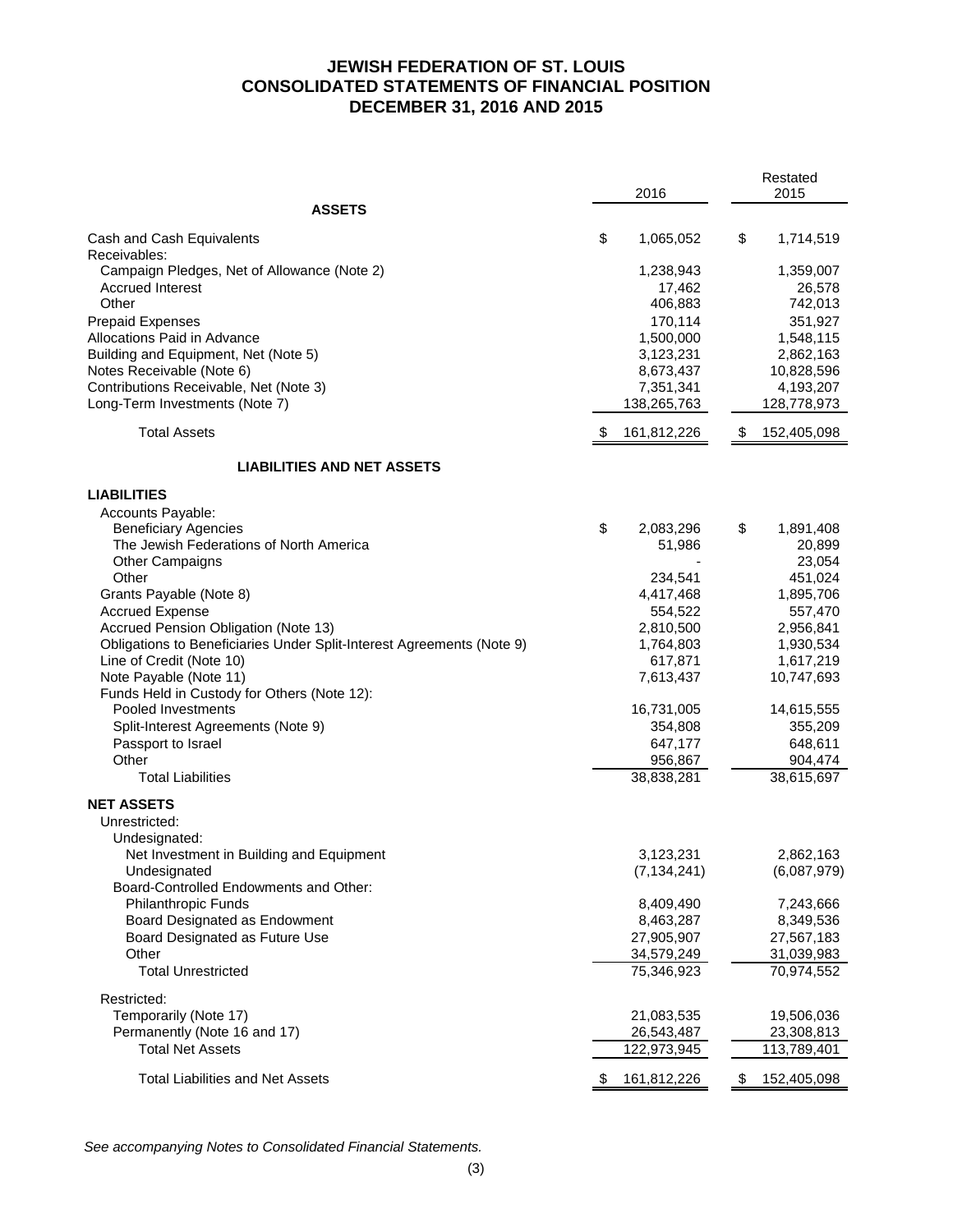### **JEWISH FEDERATION OF ST. LOUIS CONSOLIDATED STATEMENT OF ACTIVITIES YEAR ENDED DECEMBER 31, 2016**

|                                                       |                   | Unrestricted     |                  | Restricted               |                  |                   |  |
|-------------------------------------------------------|-------------------|------------------|------------------|--------------------------|------------------|-------------------|--|
|                                                       |                   | Board-Controlled |                  |                          |                  |                   |  |
|                                                       | General           | Endowments       |                  |                          |                  |                   |  |
|                                                       | Operating         | and Other        | Total            | Temporarily              | Permanently      | Total             |  |
| <b>REVENUES, GAINS, AND OTHER SUPPORT</b><br>Pledges: |                   |                  |                  |                          |                  |                   |  |
|                                                       |                   |                  |                  |                          |                  |                   |  |
| Regular Campaign:                                     |                   |                  |                  |                          |                  |                   |  |
| Pledges Received in the Current Year                  | 9,160,032<br>\$   | \$               | S<br>9,160,032   | 2,502<br>\$              | \$               | 9,162,534         |  |
| Pledges Received in the Prior Year                    | 416,254           |                  | 416,254          | (416, 254)               |                  |                   |  |
| Pledges Restricted for Subsequent Year                |                   |                  |                  | 572,717                  |                  | 572,717           |  |
| <b>Total Regular Campaign</b>                         | 9,576,286         |                  | 9,576,286        | 158,965                  |                  | 9,735,251         |  |
| Annual Campaign: Designated                           | 5,000             |                  | 5,000            | 4,500                    | ä,               | 9,500             |  |
| Other Campaigns                                       | 68,015            |                  | 68,015           |                          |                  | 68.015            |  |
| Friends of Holocaust Campaign                         | 210,701           |                  | 210,701          |                          |                  | 210,701           |  |
| Friends of the Saul Brodsky Library Campaign          | 12,655            |                  | 12,655           |                          |                  | 12,655            |  |
| Less: Amounts Derived from Board-Controlled Funds     | (440, 387)        | (1, 847, 989)    | (2, 288, 376)    | $\overline{\phantom{a}}$ |                  | (2, 288, 376)     |  |
|                                                       |                   |                  |                  |                          |                  |                   |  |
| Net Campaigns                                         | 9,432,270         | (1,847,989)      | 7,584,281        | 163,465                  |                  | 7,747,746         |  |
| Contributions, Bequests and Gifts                     | 104,316           | 9,697,496        | 9,801,812        | 724,494                  | 3,234,674        | 13,760,980        |  |
| <b>Government Grants</b>                              | 195,852           |                  | 195,852          |                          |                  | 195,852           |  |
| United Way of Greater St. Louis, Inc.                 | 162,878           |                  | 162,878          |                          |                  | 162,878           |  |
| <b>Other Grants</b>                                   | 371,868           |                  | 371,868          | 99,000                   |                  | 470,868           |  |
| Services to Beneficiary Agencies                      | 73,551            |                  | 73,551           |                          |                  | 73,551            |  |
| Other Income                                          | 327,066           |                  | 327,066          |                          |                  | 327,066           |  |
| Investment Income                                     |                   |                  |                  | 343,902                  |                  | 2,279,047         |  |
|                                                       | (133, 472)        | 2,068,617        | 1,935,145        |                          |                  |                   |  |
| Net Gain on Investments                               | 14,920            | 6,186,906        | 6,201,826        | 2,477,094                |                  | 8,678,920         |  |
| Change in Value of Split-Interest Agreements          |                   |                  |                  | 59,572                   |                  | 59,572            |  |
| Net Assets Released from Restrictions:                |                   |                  |                  |                          |                  |                   |  |
| Program                                               | 1,340,986         | 182,204          | 1,523,190        | (1,523,190)              |                  |                   |  |
| Other                                                 | 779.775           |                  | 779,775          | (779, 775)               |                  |                   |  |
| Reclassification from Board and Donor Restricted      |                   |                  |                  |                          |                  |                   |  |
| Endowments, Net                                       |                   |                  |                  |                          |                  |                   |  |
|                                                       | 2,721,086         | (2,734,023)      | (12, 937)        | 12,937                   |                  |                   |  |
| Total Revenues, Gains, and Other Support              | 15.391.096        | 13,553,211       | 28,944,307       | 1,577,499                | 3,234,674        | 33,756,480        |  |
|                                                       |                   |                  |                  |                          |                  |                   |  |
| <b>APPROPRIATIONS AND PROGRAM EXPENSES</b>            |                   |                  |                  |                          |                  |                   |  |
| Appropriations:                                       |                   |                  |                  |                          |                  |                   |  |
| Unrestricted:                                         |                   |                  |                  |                          |                  |                   |  |
| Local Agencies                                        | 2,462,739         |                  | 2,462,739        |                          |                  | 2,462,739         |  |
| <b>Israel and Oversees</b>                            | 1,699,176         |                  | 1,699,176        |                          |                  | 1,699,176         |  |
|                                                       |                   |                  |                  |                          |                  |                   |  |
| National Agencies                                     | 116,451           |                  | 116,451          |                          |                  | 116,451           |  |
| Strategic Program Grants:                             |                   |                  |                  |                          |                  |                   |  |
| Ensuring the Jewish Future                            | 293,681           |                  | 293,681          |                          |                  | 293,681           |  |
| Caring for Jews in Need - Domestic                    | 649,715           | ÷.               | 649,715          |                          | L,               | 649,715           |  |
| Caring for Jews in Need - Overseas                    | 659,171           |                  | 659,171          |                          |                  | 659,171           |  |
| <b>Community Engagement</b>                           | 318,118           |                  | 318,118          |                          |                  | 318,118           |  |
| Jewish Federation of North America - Dues             | 358,535           | ä,               | 358,535          |                          |                  | 358,535           |  |
|                                                       |                   |                  |                  |                          |                  |                   |  |
| Reserve Fund                                          | 17,256            |                  | 17,256           |                          |                  | 17,256            |  |
| <b>Endowment and Foundation Distributions:</b>        |                   |                  |                  |                          |                  |                   |  |
| Beneficiary and Other Local Agencies                  | 412,097           | 1,213,209        | 1,625,306        |                          |                  | 1,625,306         |  |
| <b>National Agencies</b>                              | 25,242            | 5,614,273        | 5,639,515        |                          |                  | 5,639,515         |  |
| Distributions to Charitable Organizations             | 49,552            | 1,385,356        | 1,434,908        |                          |                  | 1,434,908         |  |
| Other Campaigns                                       | 5,000             |                  | 5,000            |                          |                  | 5,000             |  |
| <b>Total Appropriations</b>                           | 7,066,733         | 8,212,838        | 15,279,571       |                          |                  | 15,279,571        |  |
|                                                       |                   |                  |                  |                          |                  |                   |  |
| Other Program Expenses:                               |                   |                  |                  |                          |                  |                   |  |
| Planning and Appropriations                           | 1,335,001         |                  | 1,335,001        |                          |                  | 1,335,001         |  |
| <b>Community Development</b>                          | 4,001,323         |                  | 4,001,323        |                          |                  | 4,001,323         |  |
| Holocaust Museum and Community Library                | 694,616           | $\blacksquare$   | 694,616          | $\overline{\phantom{a}}$ |                  | 694,616           |  |
| <b>Total Program Expenses</b>                         | 6,030,940         |                  | 6,030,940        |                          |                  | 6,030,940         |  |
| Total Appropriations and Program Expenses             | 13,097,673        | 8,212,838        | 21,310,511       |                          |                  | 21,310,511        |  |
|                                                       |                   |                  |                  |                          |                  |                   |  |
|                                                       |                   |                  |                  |                          |                  |                   |  |
| <b>OPERATING EXPENSES</b>                             |                   |                  |                  |                          |                  |                   |  |
| Philanthropy                                          | 1,858,002         |                  | 1,858,002        |                          |                  | 1,858,002         |  |
| Management and General                                | 1,373,544         | 182,808          | 1,556,352        |                          |                  | 1,556,352         |  |
| <b>Total Operating Expenses</b>                       | 3,231,546         | 182,808          | 3,414,354        |                          | ÷,               | 3,414,354         |  |
|                                                       |                   |                  |                  |                          |                  |                   |  |
| <b>Total Appropriations and Expenses</b>              | 16,329,219        | 8,395,646        |                  |                          |                  | 24,724,865        |  |
|                                                       |                   |                  | 24,724,865       |                          |                  |                   |  |
|                                                       |                   |                  |                  |                          |                  |                   |  |
| Changes in Net Assets Before Pension Changes          | (938, 123)        | 5,157,565        | 4,219,442        | 1,577,499                | 3,234,674        | 9,031,615         |  |
| Pension Related Change Other than                     |                   |                  |                  |                          |                  |                   |  |
| Net Periodic Cost, Net Gain (Note 13)                 | 152,929           |                  | 152,929          |                          |                  | 152,929           |  |
| Changes in Net Assets                                 | (785, 194)        | 5,157,565        | 4,372,371        | 1,577,499                | 3,234,674        | 9,184,544         |  |
| Net Assets at Beginning of Year                       | (3,225,816)       | 74,200,368       | 70,974,552       | 19,506,036               | 23,308,813       | 113,789,401       |  |
| Net Assets at End of Year                             | (4,011,010)<br>\$ | 79,357,933<br>\$ | 75,346,923<br>\$ | 21,083,535<br>\$         | 26,543,487<br>\$ | 122,973,945<br>\$ |  |
|                                                       |                   |                  |                  |                          |                  |                   |  |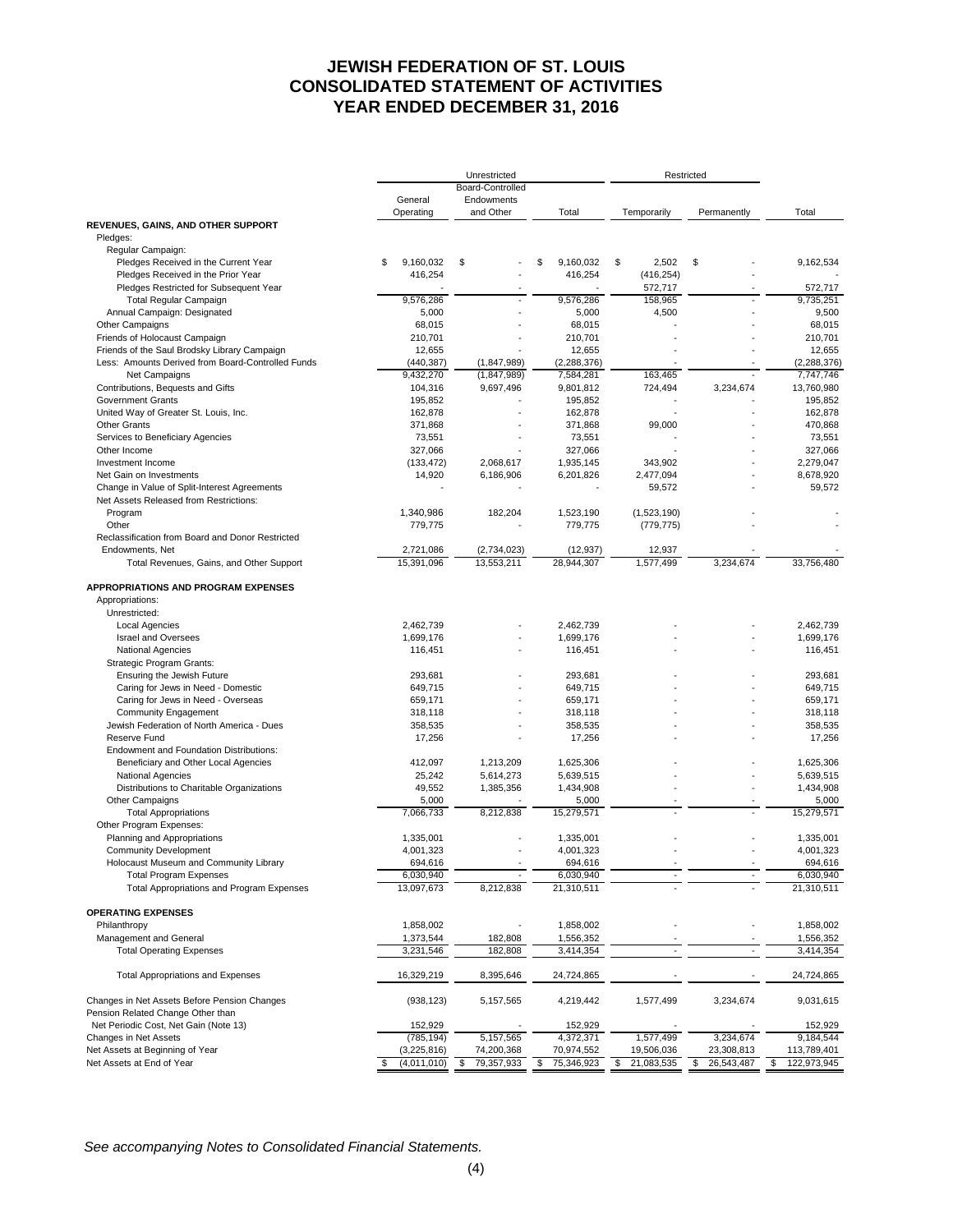### **JEWISH FEDERATION OF ST. LOUIS CONSOLIDATED STATEMENT OF ACTIVITIES YEAR ENDED DECEMBER 31, 2015**

|                                                          |                  | Unrestricted     |                | Restricted     |                |                   |
|----------------------------------------------------------|------------------|------------------|----------------|----------------|----------------|-------------------|
|                                                          | Board-Controlled |                  |                |                |                |                   |
|                                                          | General          | Endowments       |                |                |                |                   |
|                                                          | Operating        | and Other        | Total          | Temporarily    | Permanently    | Total             |
| <b>REVENUES, GAINS, AND OTHER SUPPORT</b>                |                  |                  |                |                |                |                   |
| Pledges:                                                 |                  |                  |                |                |                |                   |
| Regular Campaign:                                        |                  |                  |                |                |                |                   |
|                                                          |                  |                  |                |                |                |                   |
| Pledges Received in the Current Year                     | 8,874,404<br>\$  | \$               | S<br>8,874,404 | \$             | \$             | \$<br>8,874,404   |
| Pledges Restricted for Subsequent Year                   |                  |                  |                | 416,254        |                | 416,254           |
| Pledges Received in the Prior Year                       | 455,103          |                  | 455,103        | (455, 103)     |                |                   |
| Total Regular Campaign                                   | 9,329,507        |                  | 9,329,507      | (38, 849)      |                | 9,290,658         |
| Annual Campaign: Designated                              | 5,000            |                  | 5,000          | 188,700        |                | 193,700           |
| Other Campaigns                                          | 75,214           |                  | 75,214         |                |                | 75,214            |
| Friends of Holocaust Campaign                            | 122,352          |                  | 122,352        |                |                | 122,352           |
|                                                          |                  |                  |                |                |                |                   |
| Friends of the Saul Brodsky Library Campaign             | 18,662           |                  | 18,662         |                |                | 18,662            |
| Less: Amounts Derived from Board-Controlled Funds        | (564, 757)       | (1,522,952)      | (2,087,709)    | (25,000)       |                | (2, 112, 709)     |
| Net Campaigns                                            | 8,985,978        | (1,522,952)      | 7,463,026      | 124,851        |                | 7,587,877         |
| Contributions, Bequests and Gifts                        | 305,418          | 3,296,358        | 3,601,776      | 652,685        | 490,134        | 4,744,595         |
| <b>Government Grants</b>                                 | 93,106           |                  | 93,106         |                |                | 93,106            |
| United Way of Greater St. Louis, Inc.                    | 173,951          |                  | 173,951        |                |                | 173,951           |
| <b>Other Grants</b>                                      |                  |                  |                |                |                | 123,434           |
|                                                          | 123,434          |                  | 123,434        |                |                |                   |
| Services to Beneficiary Agencies                         | 171,870          |                  | 171,870        |                |                | 171,870           |
| Other Income                                             | 229,936          |                  | 229,936        |                |                | 229,936           |
| Excess of Assets Acquired and Liabilities Assumed in     |                  |                  |                |                |                |                   |
| Donation of Central Agency for Jewish Education (Note 1) | (121, 839)       | 112,210          | (9,629)        | 286,335        | 243,711        | 520,417           |
| Investment Income                                        | (112, 016)       | 2,631,252        | 2,519,236      | 584,464        |                | 3,103,700         |
| Net Gain (Loss) on Investments                           | 56,058           |                  |                | (1,996,216)    |                | (5,843,163)       |
|                                                          |                  | (3,903,005)      | (3,846,947)    |                |                |                   |
| Change in Value of Split-Interest Agreements             |                  |                  |                | (74, 699)      |                | (74, 699)         |
| Net Assets Released from Restrictions:                   |                  |                  |                |                |                |                   |
| Program                                                  | 1,933,968        |                  | 1,933,968      | (1,933,968)    |                |                   |
| Other                                                    | 962,028          |                  | 962,028        | (962, 028)     |                |                   |
| Reclassification from Board and Donor Restricted         |                  |                  |                |                |                |                   |
| Endowments, Net                                          | 2,390,611        | (2, 412, 940)    | (22, 329)      | 22,329         |                |                   |
|                                                          |                  | (1,799,077)      |                |                |                |                   |
| Total Revenues, Gains, and Other Support                 | 15,192,503       |                  | 13,393,426     | (3, 296, 247)  | 733,845        | 10,831,024        |
| <b>APPROPRIATIONS AND PROGRAM EXPENSES</b>               |                  |                  |                |                |                |                   |
| Appropriations:                                          |                  |                  |                |                |                |                   |
|                                                          |                  |                  |                |                |                |                   |
| Unrestricted:                                            |                  |                  |                |                |                |                   |
| Local Agencies                                           | 2,468,589        |                  | 2,468,589      |                |                | 2,468,589         |
| <b>Israel and Oversees</b>                               | 2,092,721        |                  | 2,092,721      |                |                | 2,092,721         |
| National Agencies                                        | 116,422          |                  | 116,422        |                |                | 116,422           |
| Strategic Program Grants:                                |                  |                  |                |                |                |                   |
| Ensuring the Jewish Future                               | 815,564          |                  | 815,564        |                |                | 815,564           |
|                                                          |                  |                  |                |                |                |                   |
| Caring for Jews in Need - Domestic                       | 533,161          |                  | 533,161        |                |                | 533,161           |
| Caring for Jews in Need - Overseas                       | 498,271          |                  | 498,271        |                |                | 498,271           |
| <b>Community Engagement</b>                              | 149,175          |                  | 149,175        |                |                | 149,175           |
| Jewish Federation of North America - Dues                | 352,635          |                  | 352,635        |                |                | 352,635           |
| Reserve Fund                                             | 13,900           |                  | 13,900         |                |                | 13,900            |
| <b>Endowment and Foundation Distributions:</b>           |                  |                  |                |                |                |                   |
|                                                          |                  |                  |                |                |                |                   |
| Beneficiary and Other Local Agencies                     | 387,106          | 2,337,535        | 2,724,641      |                |                | 2,724,641         |
| National Agencies                                        | 47,487           | 235,804          | 283,291        |                |                | 283,291           |
| Distributions to Charitable Organizations                | 79,759           | 1,205,666        | 1,285,425      |                |                | 1,285,425         |
| Other Campaigns                                          | 54,955           |                  | 54.955         |                |                | 54,955            |
| <b>Total Appropriations</b>                              | 7,609,745        | 3,779,005        | 11,388,750     |                |                | 11,388,750        |
| Other Program Expenses:                                  |                  |                  |                |                |                |                   |
|                                                          | 1,051,709        |                  | 1,051,709      |                |                | 1,051,709         |
| Planning and Appropriations                              |                  |                  |                |                |                |                   |
| <b>Community Development</b>                             | 1,363,769        |                  | 1,363,769      |                |                | 1,363,769         |
| Holocaust Museum and Community Library                   | 945,230          |                  | 945,230        |                |                | 945,230           |
| <b>Total Program Expenses</b>                            | 3,360,708        |                  | 3,360,708      |                |                | 3,360,708         |
| <b>Total Appropriations and Program Expenses</b>         | 10,970,453       | 3,779,005        | 14,749,458     |                |                | 14,749,458        |
|                                                          |                  |                  |                |                |                |                   |
| <b>OPERATING EXPENSES</b>                                |                  |                  |                |                |                |                   |
| Philanthropy                                             | 2,313,551        |                  | 2,313,551      |                |                | 2,313,551         |
| Marketing and Communications                             | 875,831          |                  | 875,831        |                |                | 875,831           |
| <b>Building Operations</b>                               | 308,289          |                  | 308,289        |                |                | 308,289           |
|                                                          |                  |                  |                |                |                |                   |
| Management and General                                   | 1,898,722        | 55,648           | 1,954,370      |                |                | 1,954,370         |
| <b>Total Operating Expenses</b>                          | 5,396,393        | 55,648           | 5,452,041      | $\blacksquare$ | ÷,             | 5,452,041         |
| <b>Total Appropriations and Expenses</b>                 | 16,366,846       | 3,834,653        | 20,201,499     |                | $\blacksquare$ | 20,201,499        |
|                                                          |                  |                  |                |                |                |                   |
| Changes in Net Assets Before Pension Changes             | (1, 174, 343)    | (5,633,730)      | (6,808,073)    | (3, 296, 247)  | 733,845        | (9,370,475)       |
| Pension Related Change Other than                        |                  |                  |                |                |                |                   |
| Net Periodic Cost, Net Loss                              | 289,312          |                  | 289,312        |                |                | 289,312           |
|                                                          |                  | (5,633,730)      |                |                | 733,845        |                   |
| Changes in Net Assets                                    | (885, 031)       |                  | (6,518,761)    | (3, 296, 247)  |                | (9,081,163)       |
| Net Assets at Beginning of Year (Restated)               | (2,340,785)      | 79,834,098       | 77,493,313     | 22,802,283     | 22,574,968     | 122,870,564       |
| Net Assets at End of Year (Restated)                     | \$ (3,225,816)   | \$<br>74,200,368 | \$70,974,552   | \$19,506,036   | \$23,308,813   | \$<br>113,789,401 |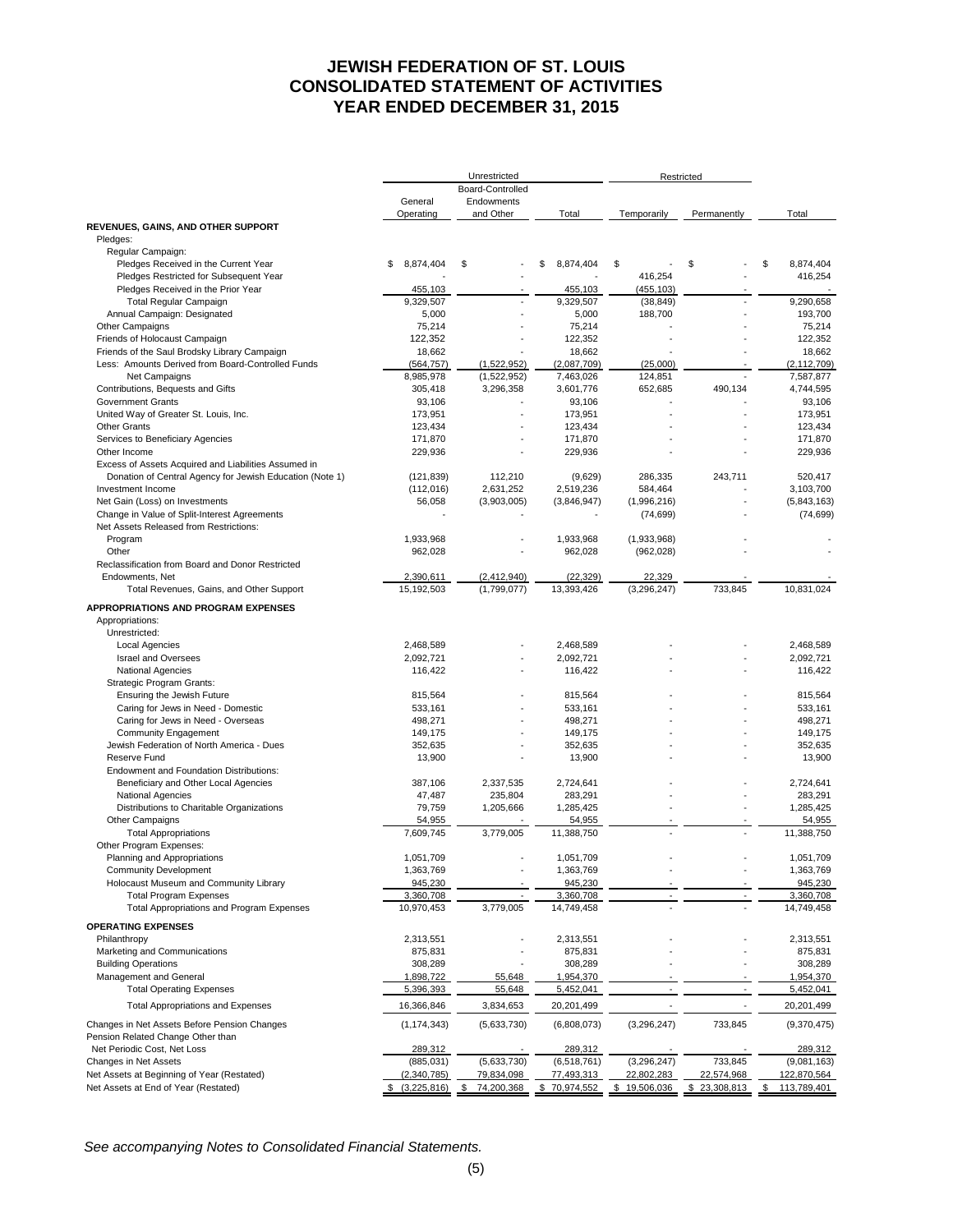## **JEWISH FEDERATION OF ST. LOUIS CONSOLIDATED STATEMENTS OF CASH FLOWS YEARS ENDED DECEMBER 31, 2016 AND 2015**

|                                                                          | 2016            | 2015              |
|--------------------------------------------------------------------------|-----------------|-------------------|
| <b>CASH FLOWS FROM OPERATING ACTIVITIES</b>                              |                 |                   |
| Change in Net Assets                                                     | \$<br>9,184,544 | \$<br>(9,081,163) |
| Adjustments to Reconcile Change in Net Assets to                         |                 |                   |
| Net Cash Used by Operating Activities:                                   |                 |                   |
| Depreciation                                                             | 310,989         | 300,476           |
| Contributions Restricted for Long-Term Purposes                          | (3, 234, 674)   | (490, 134)        |
| Excess of Assets Acquired Over Liabilities Assumed in Donation of        |                 |                   |
| Central Agency of Jewish Education                                       |                 | (520, 417)        |
| Pension Related Changes Other than Net Periodic Cost                     | (152, 929)      | (289, 312)        |
| Provision for Recovery of Uncollectible Receivables                      | 54,475          | 154,000           |
| Net Investment (Gain) Loss                                               | (8,678,920)     | 5,843,163         |
| Change in Discount on Contribution Receivable                            | (1,504,185)     | (113, 801)        |
| Change in Discount on Grants Payable                                     | (176, 562)      | (35, 628)         |
| Change in Value of Split-Interest Agreements                             | (59, 572)       | 74,699            |
| Change in Assets and Liabilities:                                        |                 |                   |
| Decrease in Receivables                                                  | (1, 244, 115)   | (75, 248)         |
| Increase (Decrease) in Prepaid Expenses                                  | 181,813         | (77, 905)         |
| Increase (Decrease) in Allocations Paid in Advance                       | 48,115          | (20, 077)         |
| Decrease in Accounts Payable                                             | (16, 562)       | (393, 151)        |
| Increase in Grants Payable                                               | 2,698,324       | 656,355           |
| Increase in Accrued Expense                                              | 3,640           | 637,367           |
| Increase (Decrease) in Obligations Under Split-Interest Agreements       | 269,680         | (120, 594)        |
| Increase (Decrease) in Funds Held in Custody for Others                  | 2,166,008       | (1,898,983)       |
| Net Cash Used by Operating Activities                                    | (149, 931)      | (5,450,353)       |
| <b>CASH FLOWS FROM INVESTING ACTIVITIES</b>                              |                 |                   |
| <b>Collections of Notes Receivable</b>                                   | 3,155,159       | 3,284,540         |
| Payments for Notes Receivable                                            | (1,000,000)     |                   |
| Purchases of Building Improvements and Equipment                         | (572,056)       | (422, 676)        |
| Excess of Assets Acquired Over Liabilities Assumed in Donation of        |                 |                   |
| Central Agency of Jewish Education                                       |                 | 520,417           |
| Purchase of Long-Term Investments                                        | (140, 895, 259) | (22, 976, 731)    |
| Proceeds from Sale of Long-Term Investments                              | 140,087,389     | 23,188,440        |
| Net Cash Provided by Investing Activities                                | 775,233         | 3,593,990         |
| <b>CASH FLOWS FROM FINANCING ACTIVITIES</b>                              |                 |                   |
| Net Proceeds (Payments) on Line of Credit                                | (999, 348)      | 713,521           |
| Payments on Notes Payable                                                | (3, 134, 256)   | (3,220,901)       |
| Contributions Restricted for Long-Term Purposes                          | 3,234,674       | 490,134           |
| Other Financing Activities - Payments of Obligations under               |                 |                   |
| Split-Interest Agreements                                                | (375, 839)      | (333, 251)        |
| Net Cash Used by Financing Activities                                    | (1, 274, 769)   | (2,350,497)       |
| NET DECREASE IN CASH AND CASH EQUIVALENTS                                | (649, 467)      | (4,206,860)       |
| Cash and Cash Equivalents - Beginning                                    | 1,714,519       | 5,921,379         |
| <b>CASH AND CASH EQUIVALENTS - ENDING</b>                                | \$<br>1,065,052 | \$<br>1,714,519   |
| SUPPLEMENTAL DISCLOSURE AND NONCASH TRANSACTIONS<br><b>Interest Paid</b> | \$<br>292,499   | \$<br>367,627     |
|                                                                          |                 |                   |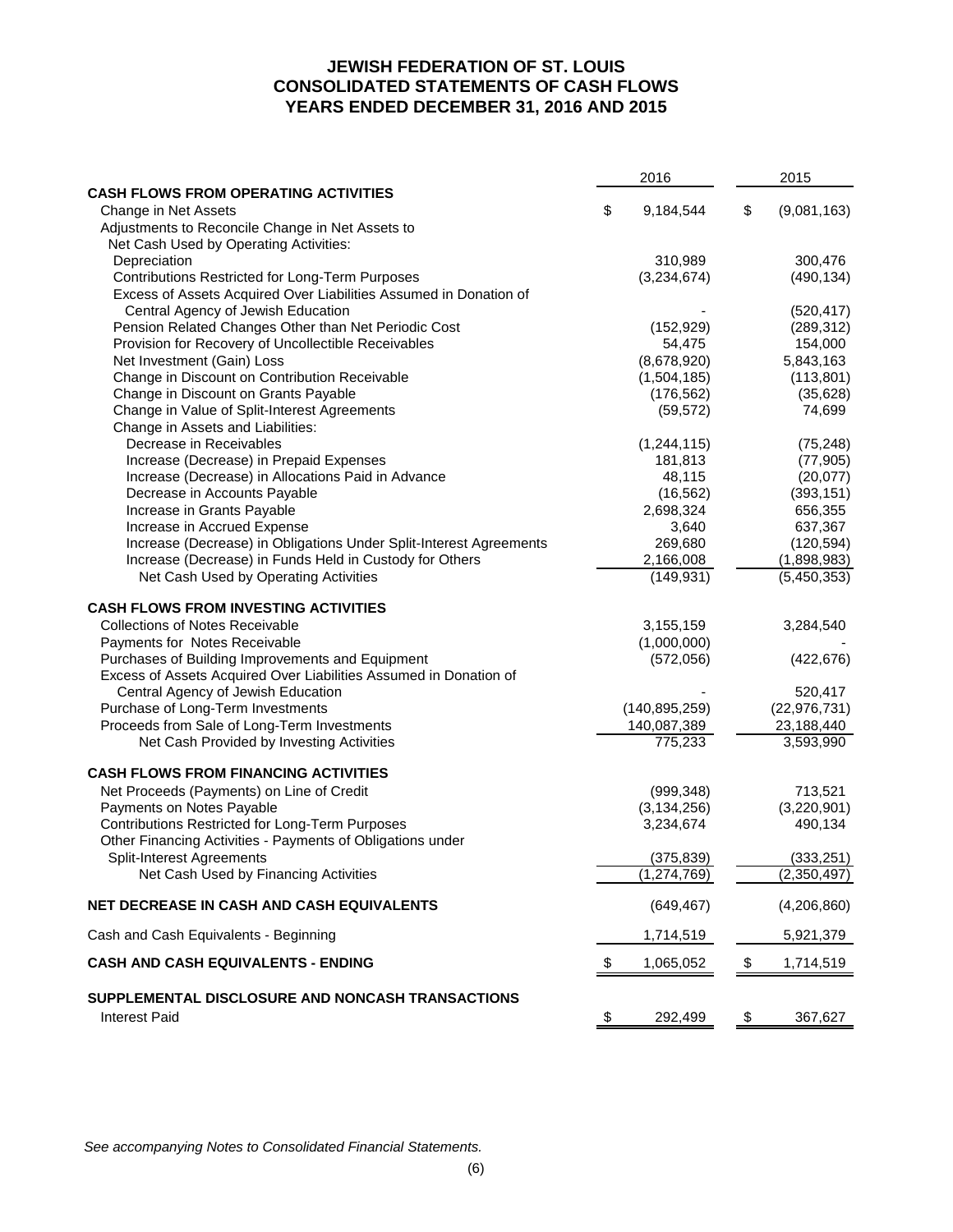### **NOTE 1 SUMMARY OF SIGNIFICANT ACCOUNTING POLICIES**

The consolidated financial statements of the Jewish Federation of St. Louis and subsidiaries (the Federation) have been prepared on the accrual basis of accounting. The significant accounting policies followed are described below:

#### **Basis of Presentation**

The Federation is a charitable corporation established for the purpose of soliciting, collecting, and distributing contributions for the benefit of all Jewish charitable, social welfare, cultural, educational, and philanthropic organizations and for providing certain asset management and general services to beneficiary agencies. The beneficiary agencies are legally separate operating entities distinct from the Federation and, as such, maintain their own accounting records and carry on their own services and programs. The activities of such agencies are not included in these consolidated financial statements.

The accompanying consolidated financial statements include the accounts and operations of the Lubin-Green Foundation, the Staenberg Family Foundation and the Kranzberg Foundation (the Foundations). The Foundations are separate not-for-profit entities, organized under Section 509(a)(3) of the Internal Revenue Code, and operated to carry out the purposes of the Federation. The Federation appoints a majority of the members of the Foundations' boards of directors, and provides all administrative services for the Foundations. All significant transactions between the Federation and the Foundations have been eliminated.

In addition, the accompanying consolidated financial statements include the accounts and operations of the Women's Auxiliary Foundation for the Jewish Aged, LLC. This Foundation is organized as a Single Member LLC, of which the Federation is the sole owner.

The Federation maintains its accounts in accordance with the principles and practices of fund accounting. Fund accounting is the procedure by which resources for various purposes are classified for accounting purposes in accordance with activities or objectives specified by donors.

These consolidated financial statements have been prepared to focus on the Federation as a whole and to present balances and transactions according to the existence or absence of donor-imposed restrictions. This has been accomplished by classifying fund balances and transactions into three classes of net assets: unrestricted, temporarily restricted and permanently restricted.

Unrestricted Net Assets – Net assets not subject to donor-imposed stipulations. Unrestricted net assets are further subdivided by the Federation as follows:

Undesignated – Presents unrestricted net assets and increases and decreases in those net assets related to the annual appropriation process and other general operations of the Federation.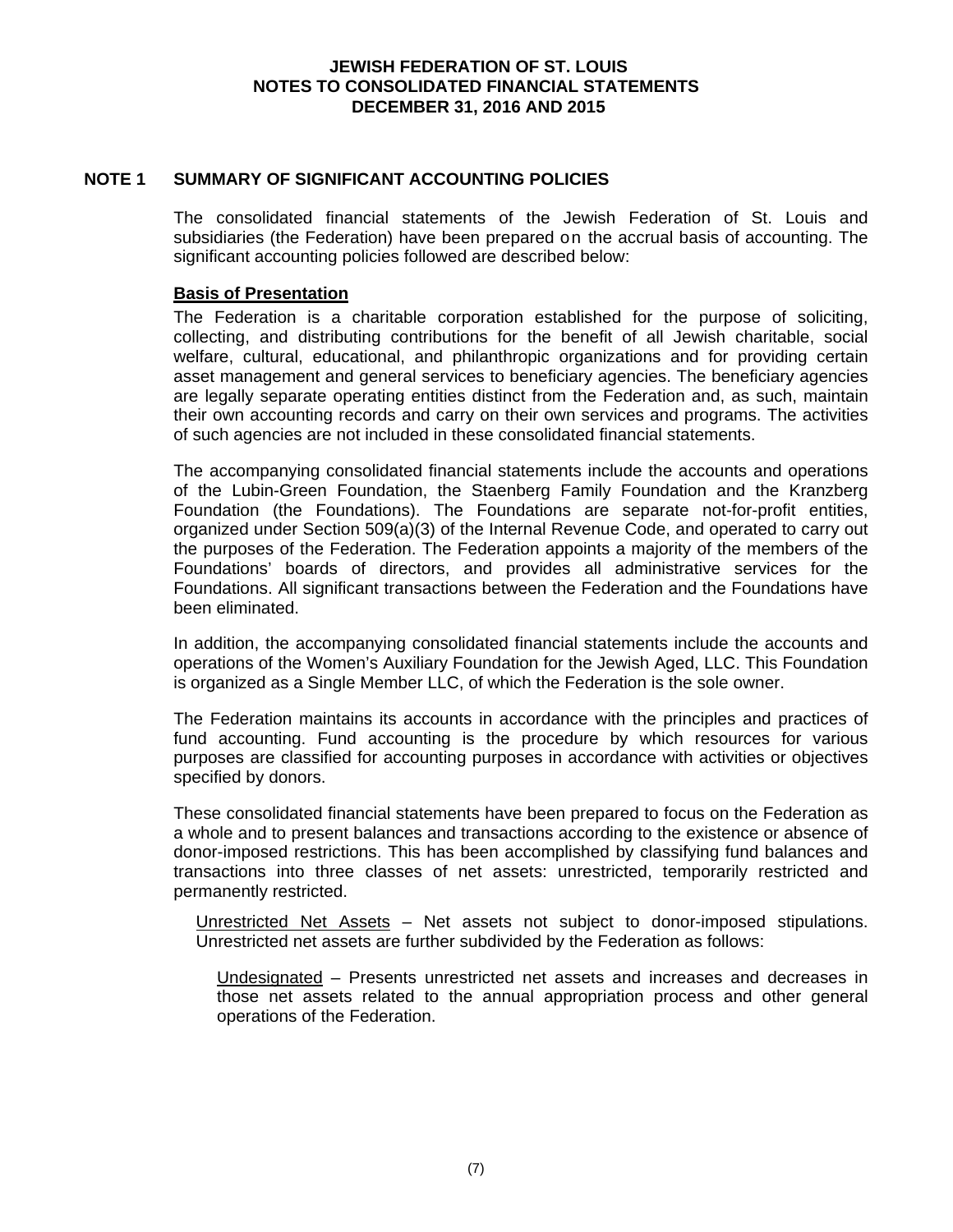### **NOTE 1 SUMMARY OF SIGNIFICANT ACCOUNTING POLICIES (CONTINUED)**

#### **Basis of Presentation (Continued)**

Board-Controlled Endowments – Presents unrestricted net assets designated by the board of directors to function as endowments, and philanthropic funds representing irrevocable gifts to the Federation. Principal and income of philanthropic funds must be redistributed to qualifying charitable organizations; however, the Federation retains full discretion as to the distribution.

Temporarily Restricted Net Assets – Net assets subject to donor-imposed stipulations that will be met by actions of the Federation and/or the passage of time. After the donorimposed time or purpose restriction is satisfied, temporarily restricted net assets are reclassified to unrestricted net assets and reported within the consolidated statements of activities as net assets released from restrictions.

Permanently Restricted Net Assets – Net assets subject to donor-imposed stipulations that they be maintained permanently by the Federation. Generally, the donors of these assets permit the Federation to use all or part of the income earned on related investments for specific purposes.

Revenues are reported as increases in unrestricted net assets unless use of the related assets is limited by donor-imposed restrictions. State grants are recognized as revenue to the extent expenses have been incurred under the terms of the respective grant agreements. Expenses are reported as decreases in unrestricted net assets. Investment income, including realized and unrealized net gains or losses on investments, is reported as an increase or a decrease in unrestricted net assets unless its use is restricted by donor stipulation or by law.

#### **Cash and Cash Equivalents**

For purposes of the consolidated statements of cash flows, cash and cash equivalents consist of cash on hand and in banks, certificates of deposit, and interest-bearing money market accounts not intended to be held for long-term investment purposes.

#### **Fair Value Measurements**

The Federation uses Financial Accounting Standards Board (FASB) Accounting Standards Codification (ASC 820), Fair Value Measurements, which establish a three-level fair value hierarchy that prioritizes the inputs to valuation techniques used to measure fair value. The hierarchy gives the highest priority to unadjusted quoted prices in active markets for identical assets or liabilities (Level 1 measurements) and lowest priority to unobservable inputs (Level 3 measurements).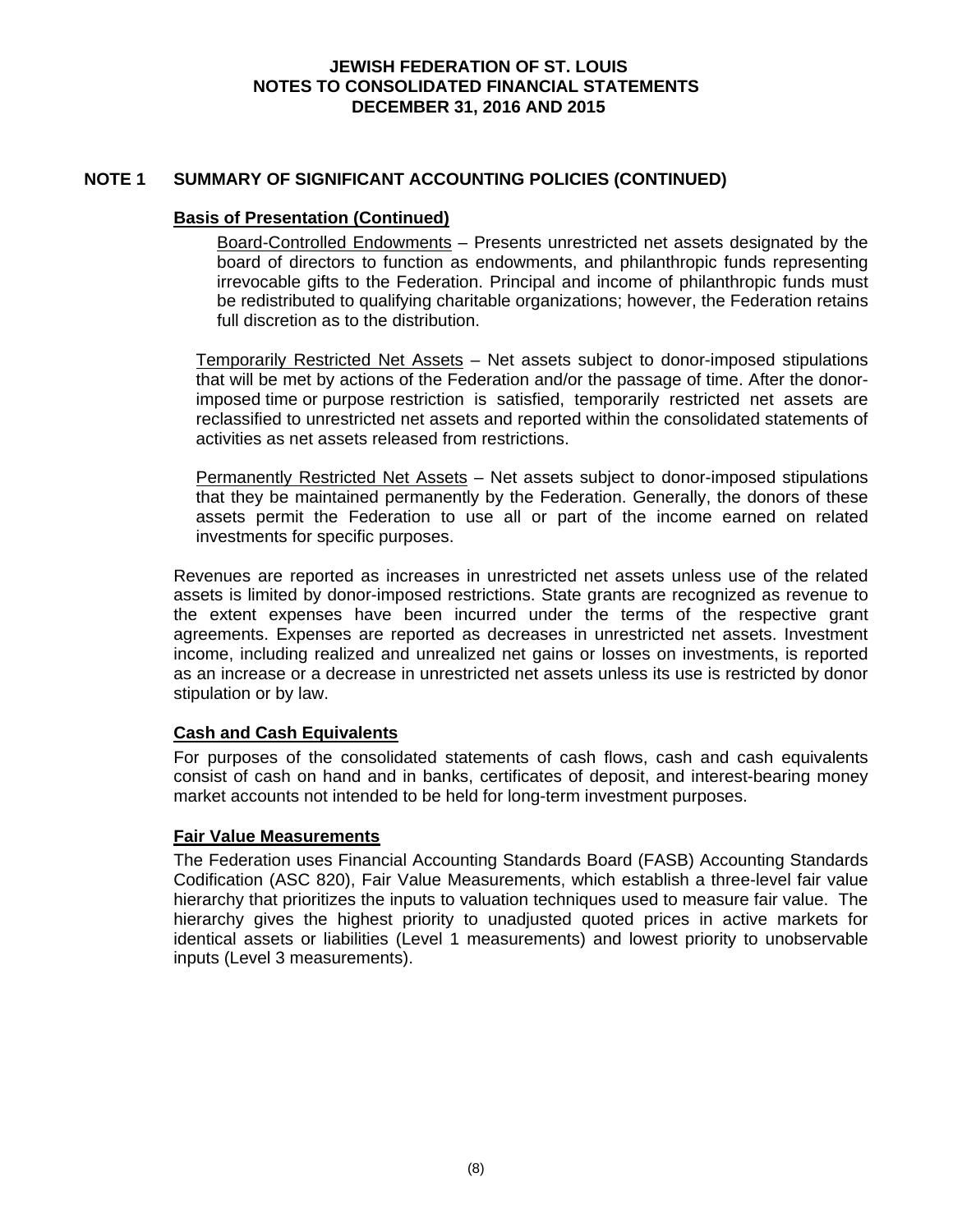### **NOTE 1 SUMMARY OF SIGNIFICANT ACCOUNTING POLICIES (CONTINUED)**

#### **Fair Value Measurements (Continued)**

The three levels of the fair value hierarchy under ASC 820 are described below:

*Level 1 –* Financial assets and liabilities whose values are based on unadjusted quoted prices for identical assets or liabilities in an active market that the Federation has the ability to access (examples include active exchange-traded equity securities, listed derivatives, and most U.S. Government and agency securities).

*Level 2 –* Financial assets and liabilities whose values are based on quoted market prices in markets that are not active or model inputs that are observable either directly or indirectly for substantially the full term of the asset or liability. Level 2 inputs include the following:

Quoted prices for similar assets or liabilities in active markets;

Quoted prices for identical or similar assets or liabilities in nonactive markets (examples include corporate and municipal bonds, which trade infrequently);

Pricing models whose inputs are observable for substantially the full term of the asset or liability (examples include most over-the-counter derivatives, including interest rate and currency swaps); and

Pricing models whose inputs are derived principally from or corroborated by observable market data through correlation or other means for substantially the full term of the asset or liability (examples include certain residential and commercial mortgage related assets, including loans, securities, and derivatives).

*Level 3 –* Financial assets and liabilities whose values are based on prices or valuation techniques that require inputs that are both unobservable and significant to the overall fair value measurement. These inputs reflect management's own assumptions about the assumptions a market participant would use in pricing the asset or liability (examples include certain private equity investments and splitinterest agreements).

Accounting standards allow entities the irrevocable option to elect to measure certain financial instruments and other items at fair value for the initial and subsequent measurement on an instrument-by-instrument basis. The Federation carries all nonpublicly traded equity securities at the lower of cost or market unless the election under this accounting standard has been made. To date the Federation has elected to carry all nonpublicly traded equity securities at fair value with the exception of certain real-estate holdings. In addition, the Federation has individually elected to carry obligations under splitinterest agreements at fair value.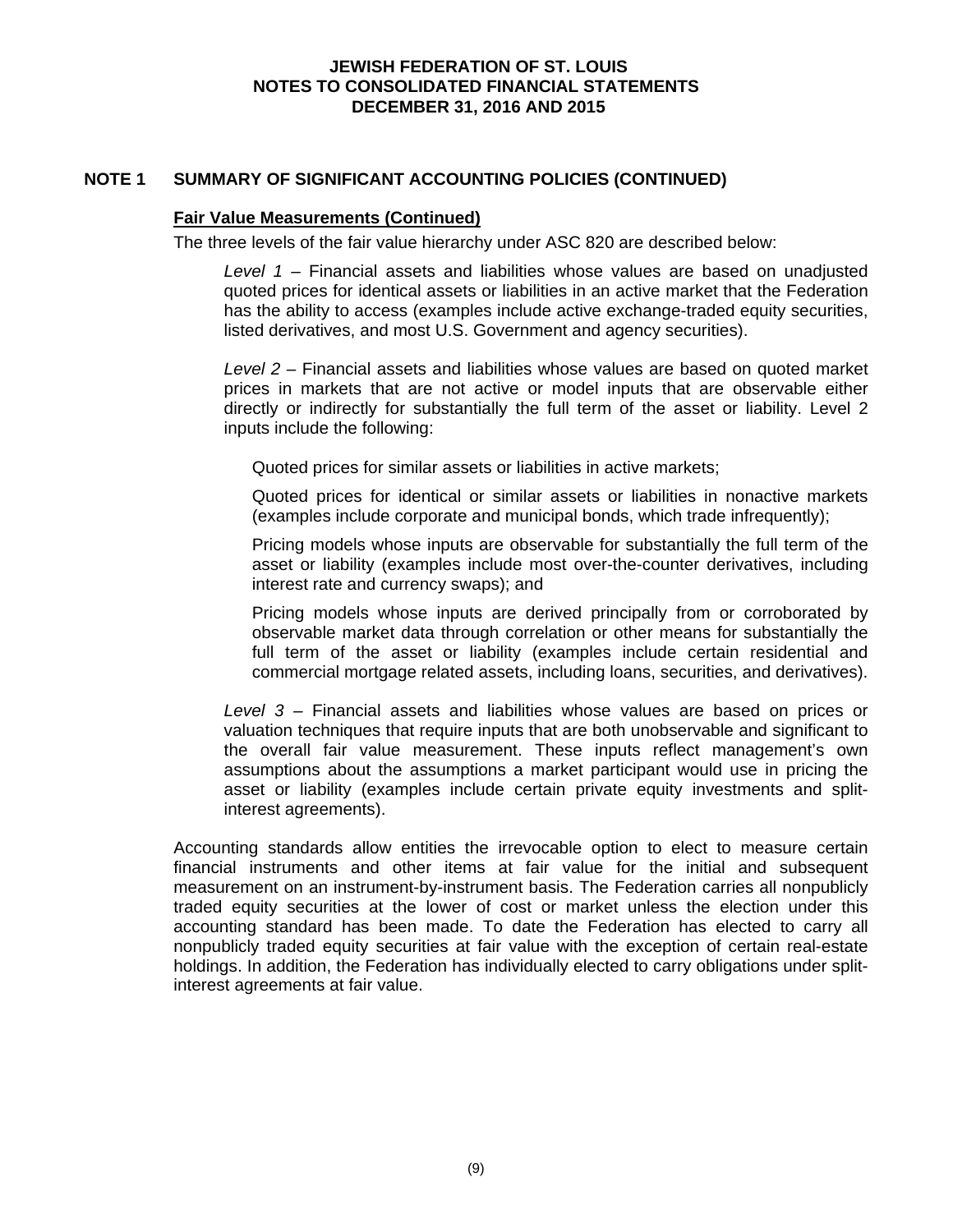### **NOTE 1 SUMMARY OF SIGNIFICANT ACCOUNTING POLICIES (CONTINUED)**

#### **Building and Equipment**

Building and equipment additions equal to or greater than \$5,000 are capitalized at cost at date of acquisition, or fair market value at date of donation. Depreciation is recorded to relate the cost of depreciable assets to operations over their estimated service lives on the straight-line method.

#### **Investments**

A substantial portion of the valuations included in the financial statements are provided to the Federation by third parties and are not calculated by the Federation. These third parties follow U.S. generally accepted accounting principles (GAAP). In accordance with these principles, investments carried at fair value are based on quoted market prices, financial models of hypothetical transactions, or net asset value as determined by the fund manager. Certain investments of nonpublicly traded real estate limited partnerships totaling approximately \$5,696,000 and \$15,258,000 at December 31, 2016 **and 2015**, respectively, are carried at the lower of cost or fair value. Cost for real estate limited partnership investments, if contributed, are based on the fair value of the investments as determined by an independent appraisal at the date of the gift.

Cash equivalents are carried at cost. Some valuations may also be determined and approved by the managers or valuation committees of the funds in which the Federation invests. The fair value assigned to a particular security by the fund does not necessarily reflect the amount that would be realized. In addition, in light of the judgment involved in fair value decisions, there can be no assurance that a fair value assigned to a particular security by the fund is accurate.

The Federation invests in a variety of investment vehicles, including limited partnerships that invest in public and private equity securities, debt securities, and real estate.

In general, investments are exposed to various risks, such as interest rate, credit and overall market volatility risk. Due to the level of risk associated with certain investments, it is reasonably possible that changes in the values of the investments will occur in the near term and that such changes could materially affect the amounts reported in the consolidated statements of financial position.

Donated investments are initially recorded at estimated fair value at the date of donation. Realized and unrealized gains and losses are recognized in the period in which they occur.

Investments in life insurance policies are carried at net cash surrender value. Changes in cash surrender value (realized and unrealized) are recorded in the consolidated statements of activities.

The Federation maintains an investment pool available for participation by all Federation funds and other beneficiary agencies. Investment income derived from "pooled" investments is allocated to the participants based on their respective equities, represented by units of participation, in the investment pool.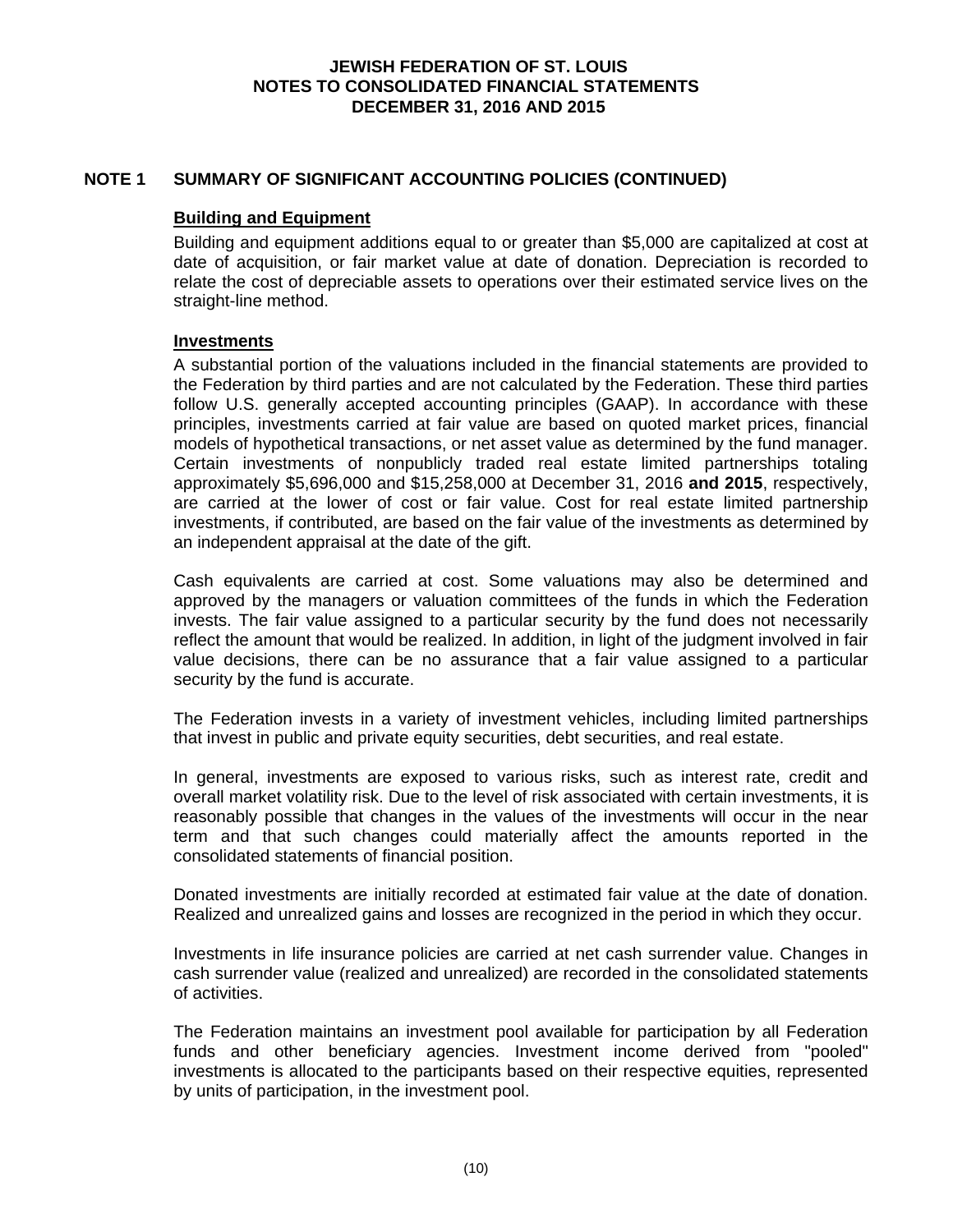## **NOTE 1 SUMMARY OF SIGNIFICANT ACCOUNTING POLICIES (CONTINUED)**

### **Investments (Continued)**

Investment income earned on board-controlled endowments (other than philanthropic funds) is reclassified to unrestricted general operating net assets in the year subsequent to the year earned based on the spending rate adopted by the Federation's board of directors. The annual spending rate is based on a predetermined percentage applied to the average carrying value of these board-controlled endowments. The amount reclassified in this manner is the amount considered to be available for appropriations to beneficiary agencies and others in the annual budget process.

### **Pledges and Contributions**

Pledges and contributions, including unconditional promises to give in future periods, are recognized as revenues in the period received. Pledges, contributions and unconditional promises that are expected to be collected within one year are recorded at net realizable value. Pledges, contributions and unconditional promises that are expected to be collected in future periods are recorded at the present value of their estimated future cash flows. This value is determined to be fair value and is calculated using an income approach of applying a discount rate technique in the year in which the pledge is received. Amortization of the discounts is included in contribution revenue. Conditional pledges and contributions, which depend upon specified future and uncertain events, are recognized as revenue when the conditions upon which they depend are substantially met.

An allowance for uncollectible pledges and contributions receivable are provided based upon management's estimate of unconditional promises to give which will ultimately not be collected. The Federation collection policy allows for delinquent pledges less than \$5,000 to be deemed uncollectible by Federation staff and subsequently written off after an internal approval process. Delinquent pledges \$5,000 and greater will be assigned to a committee that will determine collection strategies or recommend write-off.

Pledges and contributions received with donor-imposed restrictions that are satisfied in the same year as the pledge is received are reported initially as revenues of the temporarily restricted net asset class, and a reclassification to unrestricted net assets is made to reflect the expiration of such restrictions.

Contributions of property and equipment without donor stipulations concerning the use of such long-lived assets are reported as revenues of the unrestricted net asset class. Pledges of assets other than cash are recorded at their estimated fair value at the date satisfied. Pledges of cash or other assets to be used to acquire property and equipment are reported as revenues of the temporarily restricted net asset class; the restrictions are considered to be released at the time of acquisition of such long-lived assets.

### **Regular Campaign Pledges Restricted for Subsequent Year**

Solicitation for the Federation's annual campaign begins prior to the fiscal operating year to which it relates. Campaign pledges and related cash contributions received between commencement of the annual campaign and December 31 each year are initially recorded as "regular campaign pledges restricted for subsequent year" in the temporarily restricted net asset class. Such pledges are reclassified to unrestricted net assets – regular campaign revenue at the beginning of the year to which they relate.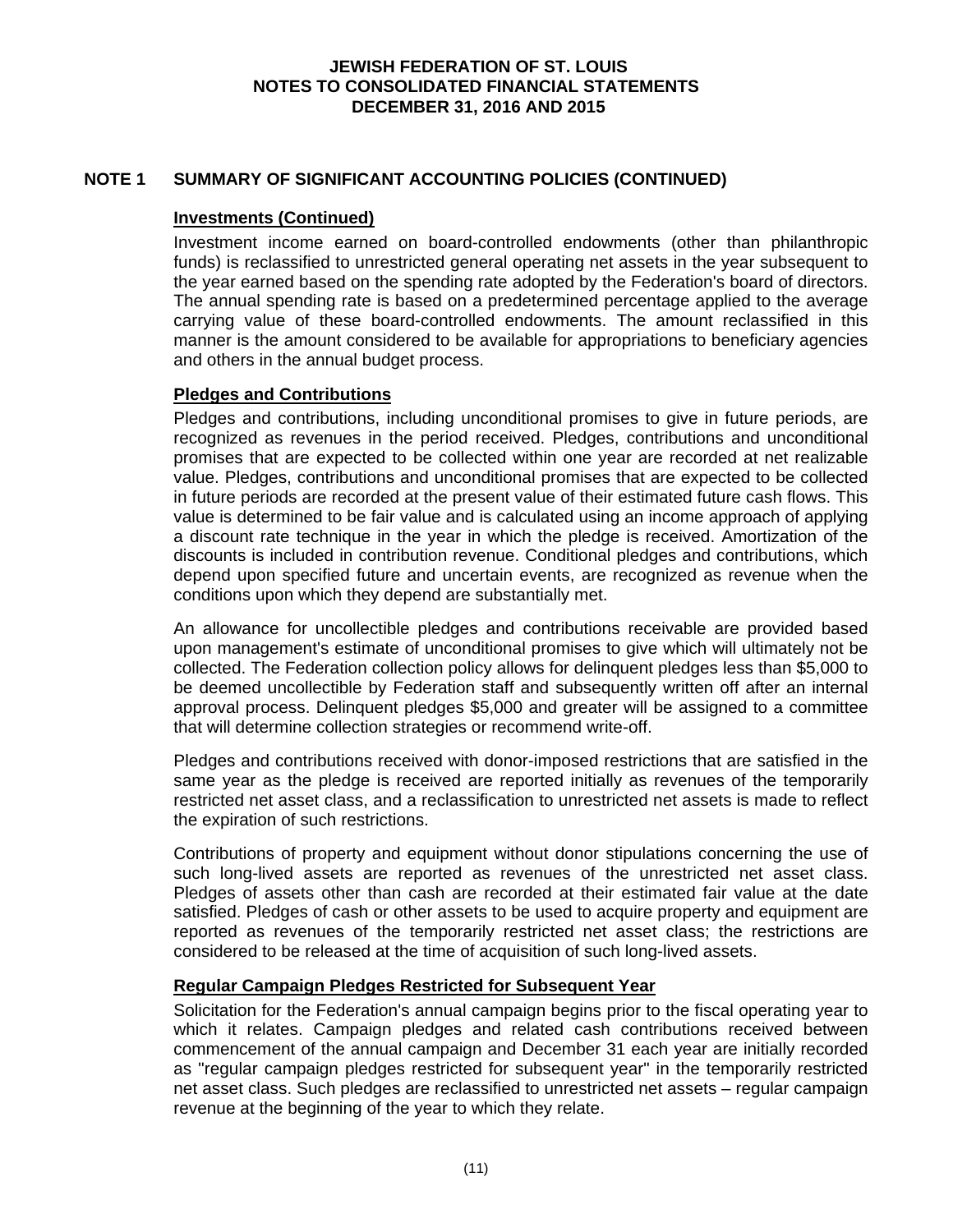### **NOTE 1 SUMMARY OF SIGNIFICANT ACCOUNTING POLICIES (CONTINUED)**

### **Appropriations to Beneficiary Agencies and the Jewish Federations of North America**

Appropriations to beneficiary agencies are recorded in the unrestricted net asset class when approved by the board of directors of the Federation. Appropriations are typically paid to beneficiary agencies in the year following the campaign from which they are funded and are reflected as accounts payable to beneficiary agencies in the accompanying consolidated financial statements. In instance when a payment is made for an upcoming allocation year, this is reflected within the allocations paid in advance asset account. The Federation uses appropriations to the Jewish Federations of North America for directing national and international funds.

### **Functional Expenses**

Expenses are allocated directly whenever directly identifiable. Expenses which are not directly identifiable by program or support service are allocated based on the best estimates of management. For the year ended December 31, 2016, management developed a methodology which they feel is a more accurate representation of the activity within the schedule of functional expenses. The schedule of functional expenses for the year ended **December 31, 2015** was not restated to reflect the new methodology and estimates.

### **Use of Estimates**

The preparation of the consolidated financial statements in conformity with generally accepted accounting principles in the United States of America requires the Federation to make estimates and assumptions that affect the reported amounts of assets and liabilities at the date of the consolidated financial statements and the reported amounts of revenues and expenses during the reporting period. Actual results could differ from those estimates.

#### **New Accounting Pronouncements**

During the year ended **December 31, 2015**, the entity early adopted a provision of Financial Accounting Standards Board (FASB) Accounting Standards Update (ASU) 2015- 7, *Fair Value Measurements – Disclosures for Investments in Certain Entities That Calculate Net Asset Value per Share (or Its Equivalent)*. This provision eliminates the requirement for entities to report the fair value of investments held at a net asset value, as previously required by Accounting Standards Codification (ASC) 820. As such, the entity has omitted this disclosure for the years ended December 31, 2016 **and 2015**. The early adoption of this provision did not have an impact on the entity's financial position or changes in net assets.

In addition, during the year ended **December 31, 2015**, the entity early adopted a provision of Financial Accounting Standards Board (FASB) Accounting Standards Update (ASU) 2016-01, *Financial Instruments – Overall: Recognition and Measurement of Financial Assets and Financial Liabilities*. This provision eliminates the requirement for entities, other than public business entities, to disclose the fair values of financial instruments carried at amortized cost, as previously required by Accounting Standards Codification (ASC) 825-10-50. As such, the entity has omitted this disclosure for the years ended December 31, 2016 **and 2015**. The early adoption of this provision did not have an impact on the entity's financial position or changes in net assets.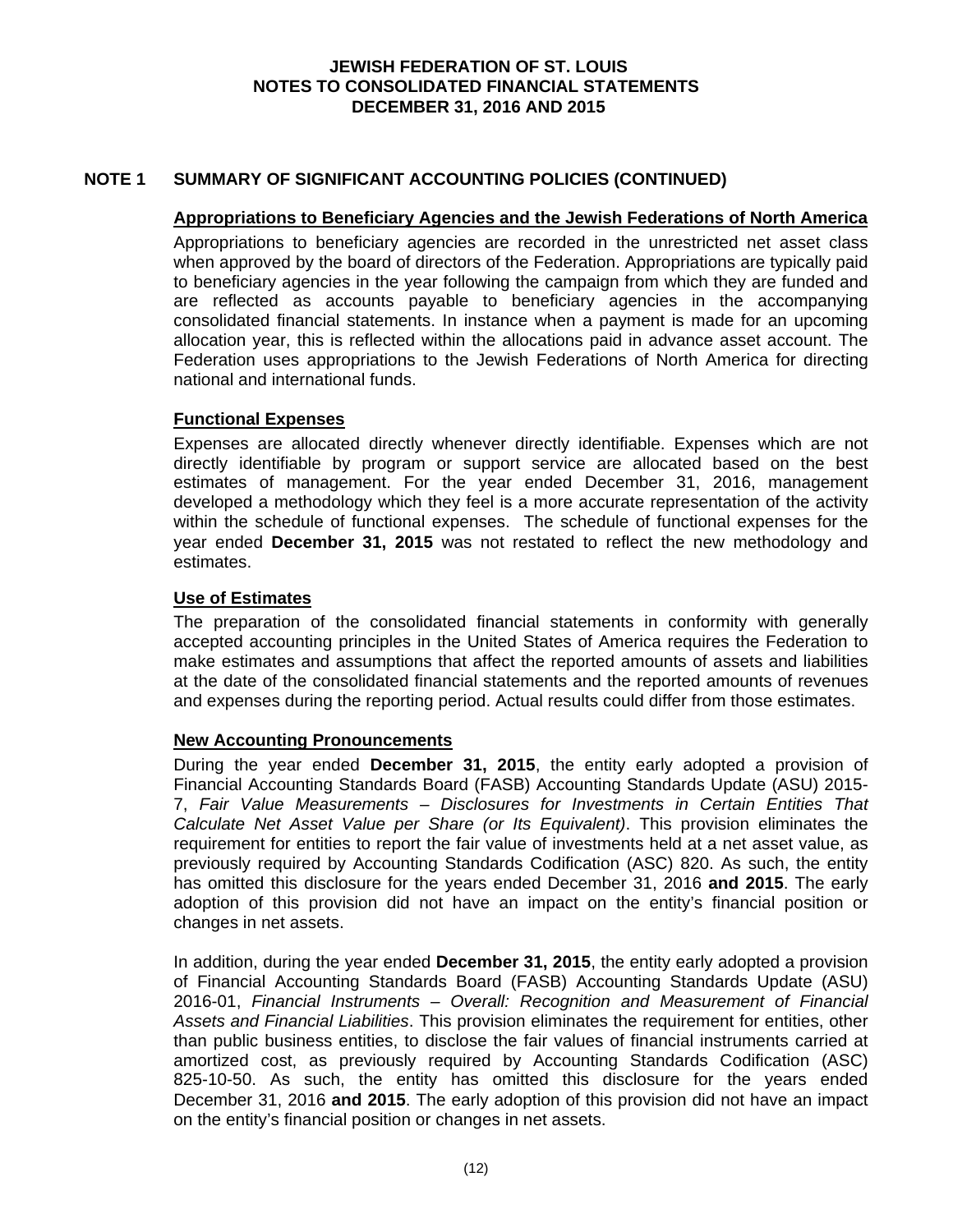### **NOTE 1 SUMMARY OF SIGNIFICANT ACCOUNTING POLICIES (CONTINUED)**

### **Federal Income Taxes**

The Federation has been recognized by the Internal Revenue Service as exempt from income taxes under Section  $501(c)(3)$  of the Internal Revenue Code and, accordingly, is generally not subject to income taxes. The Federation has adopted guidance regarding the recognition of uncertain income tax positions. The Federation's policy prescribes a recognition threshold and measurement principles for the financial statement recognition and measurement of tax positions taken or expected to be taken on a tax return that are not certain to be realized.

#### **Subsequent Events**

In preparing these consolidated financial statements, the Federation has evaluated events and transactions for potential recognition or disclosure in these consolidated financial statements through June 5, 2017, the date the consolidated financial statements were available to be issued.

Subsequent to the year ended December 31, 2016 real estate within the Staenberg Family Foundation was sold for approximately \$14.3 million in proceeds. Due to knowledge of the sale, real estate values at December 31, 2016 were adjusted accordingly within the consolidated statement of financial position, as this was considered fair market value at December 31, 2016. In addition, in April 2017, a promissory note of approximately \$3.2 million was entered into by the Staenberg Family Foundation with a beneficiary agency that will be due from the agency in monthly installments of interest and principal of approximately \$31,000 through April 2024 and a final payment of approximately \$930,000 due May 2024. Interest will be accrued at 2%.

#### **Reclassifications**

Certain 2015 amounts have been reclassified to conform to the 2016 presentation. The reclassification had no effect on the prior year's reported change in net assets or net asset balances.

#### **Acquisition**

On July 1, 2015, the Federation acquired the Central Agency for Jewish Education (CAJE), a not-for-profit entity. The Federation assumed all assets and liabilities, which were recognized using the acquisition method (as required by accounting standards), and reported at fair value. In addition, the Federation assumed sponsorship of CAJE's frozen Defined Benefit Plan, its Defined Contribution Plan, and its 403(b) Plan as of July 1, 2015, which were both subsequently terminated in April 2016. The acquisition was an integration of CAJE's programmatic functions to align with the Federation's function as a community development organization.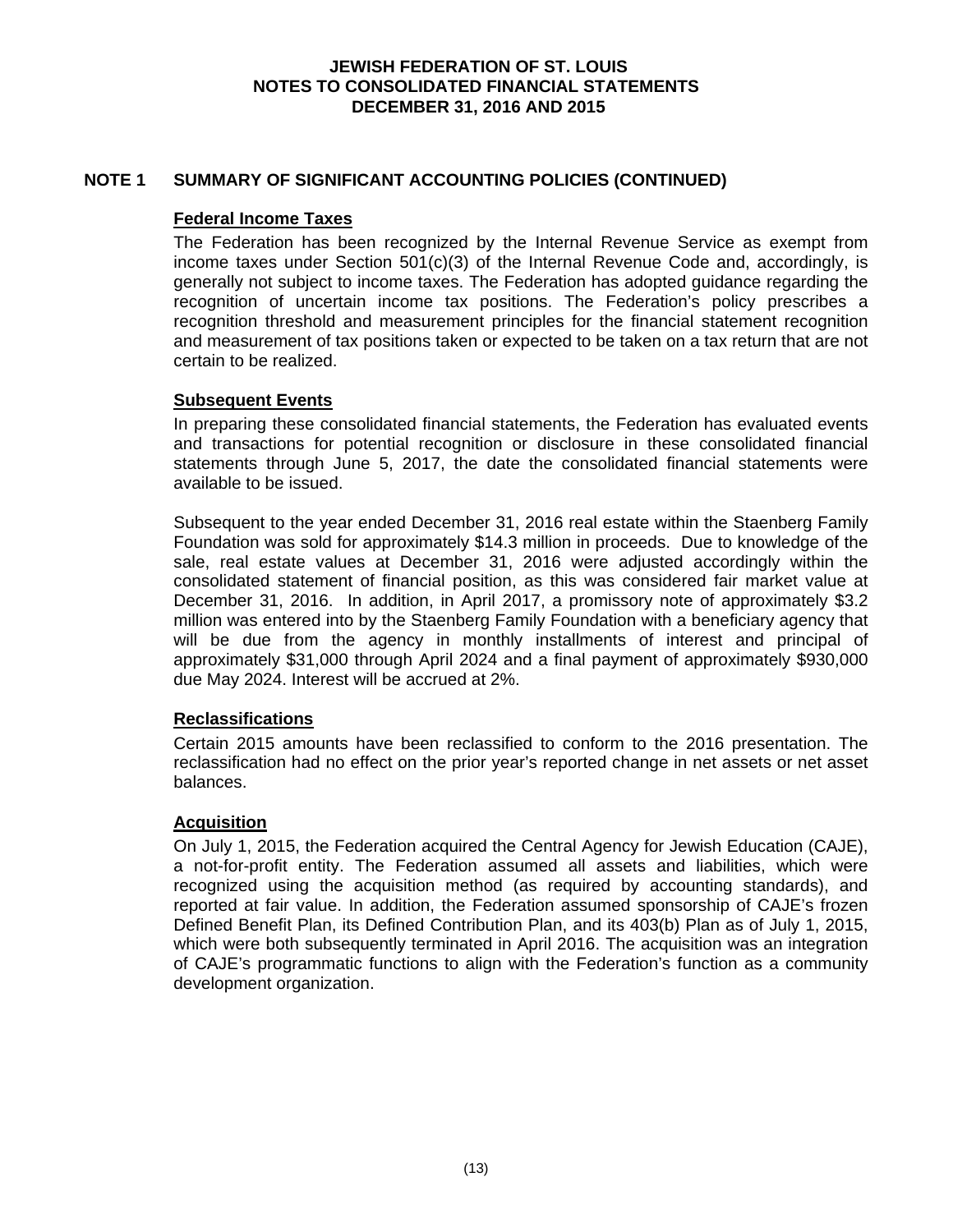### **NOTE 1 SUMMARY OF SIGNIFICANT ACCOUNTING POLICIES (CONTINUED)**

#### **Acquisition (Continued)**

The following information summarizes the fair values of the assets acquired and liabilities assumed recognized at the acquisition date.

| Cash and Cash Equivalents    | \$. | 75,335     |
|------------------------------|-----|------------|
| <b>Current Receivables</b>   |     | 31,405     |
| Investments                  |     | 701,622    |
| Property and Equipment, Net  |     | 127,348    |
| <b>Current Liabilities</b>   |     | (93, 678)  |
| Note Payable                 |     | (33,982)   |
| <b>Accrued Pension Costs</b> |     | (287, 633) |
| Total                        |     | 520,417    |

The excess of assets acquired over liabilities assumed was recognized into the following net asset classes:

| Unrestricted Net Assets                                 | \$  | (9.629) |
|---------------------------------------------------------|-----|---------|
| <b>Temporarily Restricted Net Assets</b>                |     | 286,335 |
| <b>Permanently Restricted Net Assets</b>                |     | 243.711 |
| <b>Total Excess of Assets Acquired Over Liabilities</b> |     |         |
| Assumed                                                 | \$. | 520.417 |

CAJE's programmatic functions were integrated into the Federation's programs for the period July 1, 2015 through December 31, 2015, and are reported in the following category on the 2015 Consolidated Statement of Activities:

| Program Expenses:            |         |
|------------------------------|---------|
| <b>Community Development</b> | 429,553 |
|                              |         |

In addition, upon acquisition, amounts allocated through the annual Allocation Process to CAJE functions are now reported in the Federation's programmatic expenses, and are no longer reported as allocations in the consolidated statement of activities. The acquisition resulted in a reduction of Allocations to Local Agencies of \$653,942 and Ensuring the Jewish Future Strategic Program Grants of \$388,763 in 2015.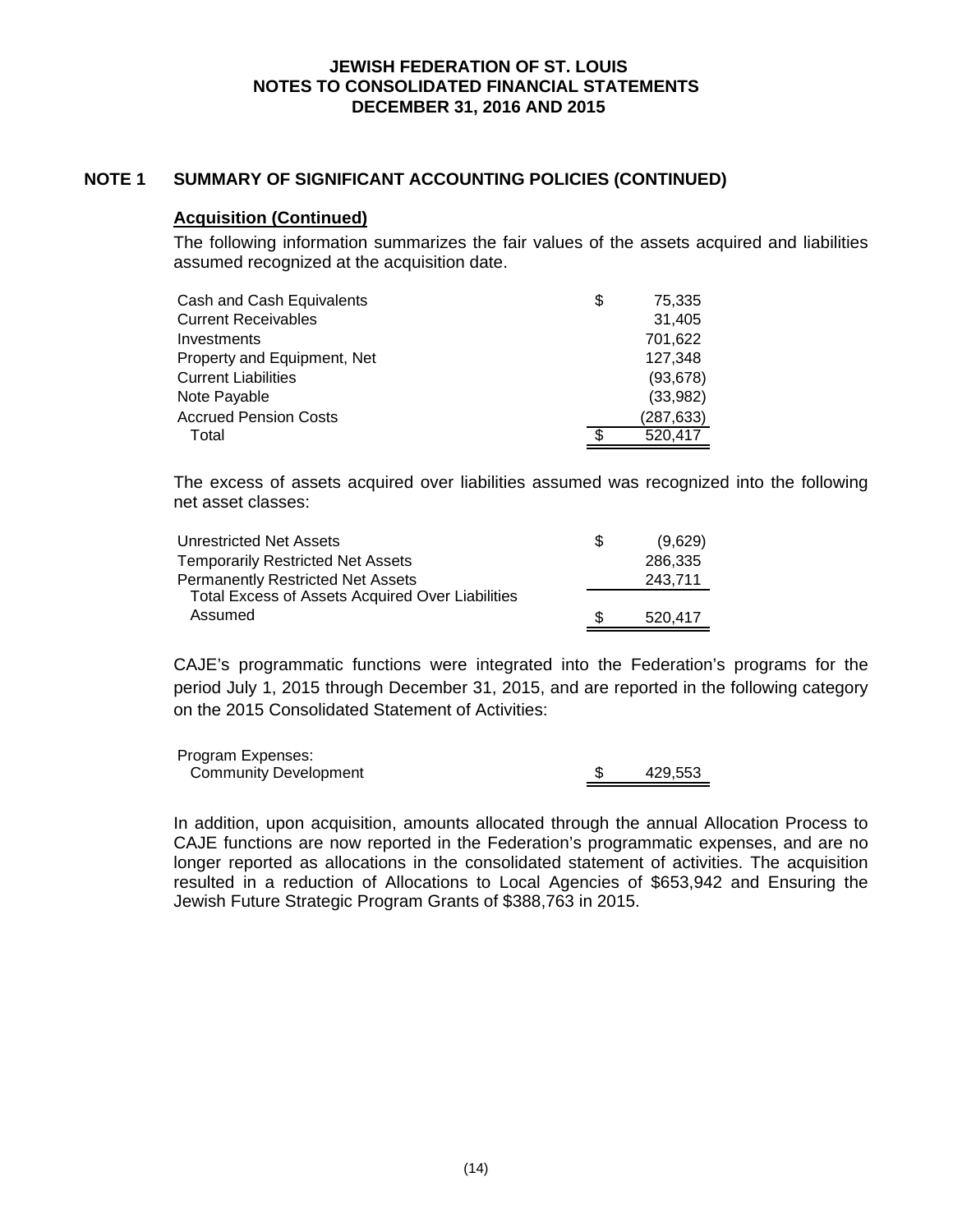### **NOTE 2 CAMPAIGN PLEDGES RECEIVABLE**

At December 31, campaign pledges receivable all due currently consisted of the following campaigns.

|                                                     |     | 2016      | 2015       |
|-----------------------------------------------------|-----|-----------|------------|
| Annual                                              | \$. | 1,720,675 | 1,919,725  |
| <b>Israel Emergency Campaign</b>                    |     |           | 2,365      |
| <b>Operation Exodus</b>                             |     |           | 50,000     |
| Passage to Freedom                                  |     | 15,000    | 15,000     |
| Other                                               |     | 583       | 353        |
| <b>Total Campaign Pledges Receivables</b>           |     | 1,736,258 | 1,987,443  |
| Less: Allowance for Uncollectible Pledge Receivable |     | (497,315) | (628, 436) |
| Campaign Pledge Receivables, Net of Allowance       | S   | 1,238,943 | 1,359,007  |

The regular annual campaign pledges receivable consisted of pledges from the following annual campaign years:

| Campaign Year                            | 2016 |           | 2015      |
|------------------------------------------|------|-----------|-----------|
| 2017                                     | \$   | 149,485   | \$        |
| 2016                                     |      | 855,109   | 71,696    |
| 2015                                     |      | 169,247   | 899,640   |
| 2014                                     |      | 79.990    | 327,761   |
| 2013                                     |      | 46,686    | 128,322   |
| 2012                                     |      | 54,676    | 84,796    |
| 2011 and Prior                           |      | 365,482   | 407,510   |
| Total Regular Campaign Pledge Receivable |      | 1,720,675 | 1,919,725 |

As of December 31, 2016 and 2015, the Federation had no conditional pledges or conditional contributions receivable.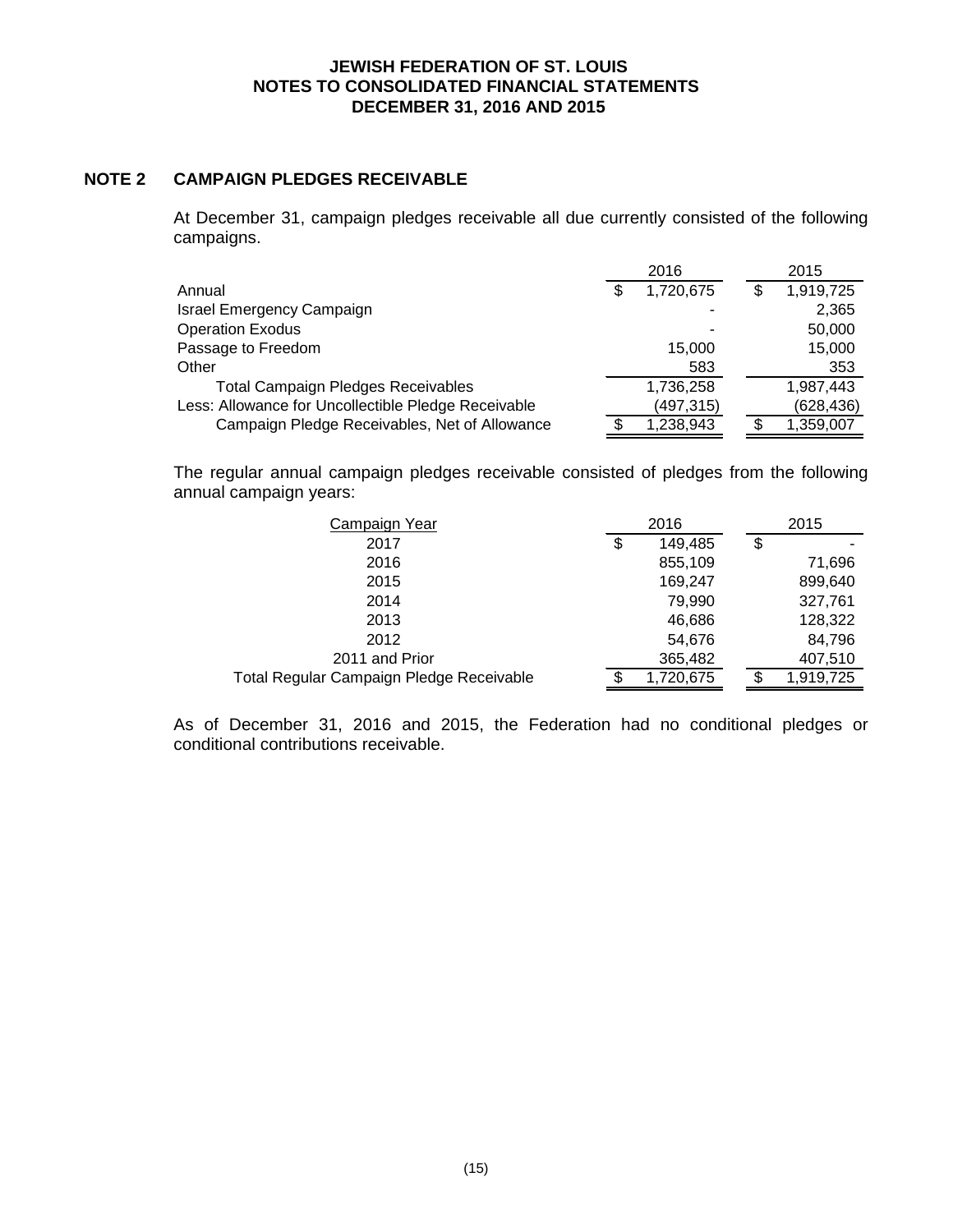### **NOTE 3 CONTRIBUTIONS RECEIVABLE**

Contributions receivable are unconditional promises to give the Federation for purposes other than annual or other campaigns. At December 31, contributions receivable expected to be collected in the future consisted of the following:

|                                                      | 2016 |             |    | 2015        |
|------------------------------------------------------|------|-------------|----|-------------|
| Unrestricted                                         | \$   | 59,816      | \$ | 79,961      |
| Permanently and Temporarily Restricted               |      | 8,730,090   |    | 7,055,996   |
| Contributions Receivable before Unamortized Discount |      | 8,789,906   |    | 7,135,957   |
| Less: Unamortized Discounts from 3.66% to 6.05%      |      | (1,438,565) |    | (2,942,750) |
| <b>Net Contribution Receivable</b>                   |      | 7,351,341   | £. | 4,193,207   |
|                                                      |      |             |    |             |
| Amounts Due in                                       |      | 2016        |    | 2015        |
| 2016                                                 | \$   | 107,860     | S  | 133,796     |
| 2017                                                 |      |             |    |             |
| 2018                                                 |      |             |    |             |
| 2019                                                 |      | 6,683,468   |    |             |
| 2020                                                 |      | 1,200,000   |    | 1,200,000   |
| Thereafter                                           |      | 798,578     |    | 5,802,161   |
| <b>Total Contributions Receivable</b>                |      |             |    |             |
| <b>Before Unamortized Discounts</b>                  |      | 8,789,906   |    | 7,135,957   |

Included within contributions receivable are two beneficial interests in charitable remainder trusts carried at fair value of \$74,790 and \$72,235 at December 31, 2016 **and 2015** respectively. Two contributions receivable net of discount constitute approximately 93% and 88% of net contributions receivable at December 31, 2016 and 2015, respectively. 2016 includes an adjustment to the value of a pledge to the Lubin Green Foundation.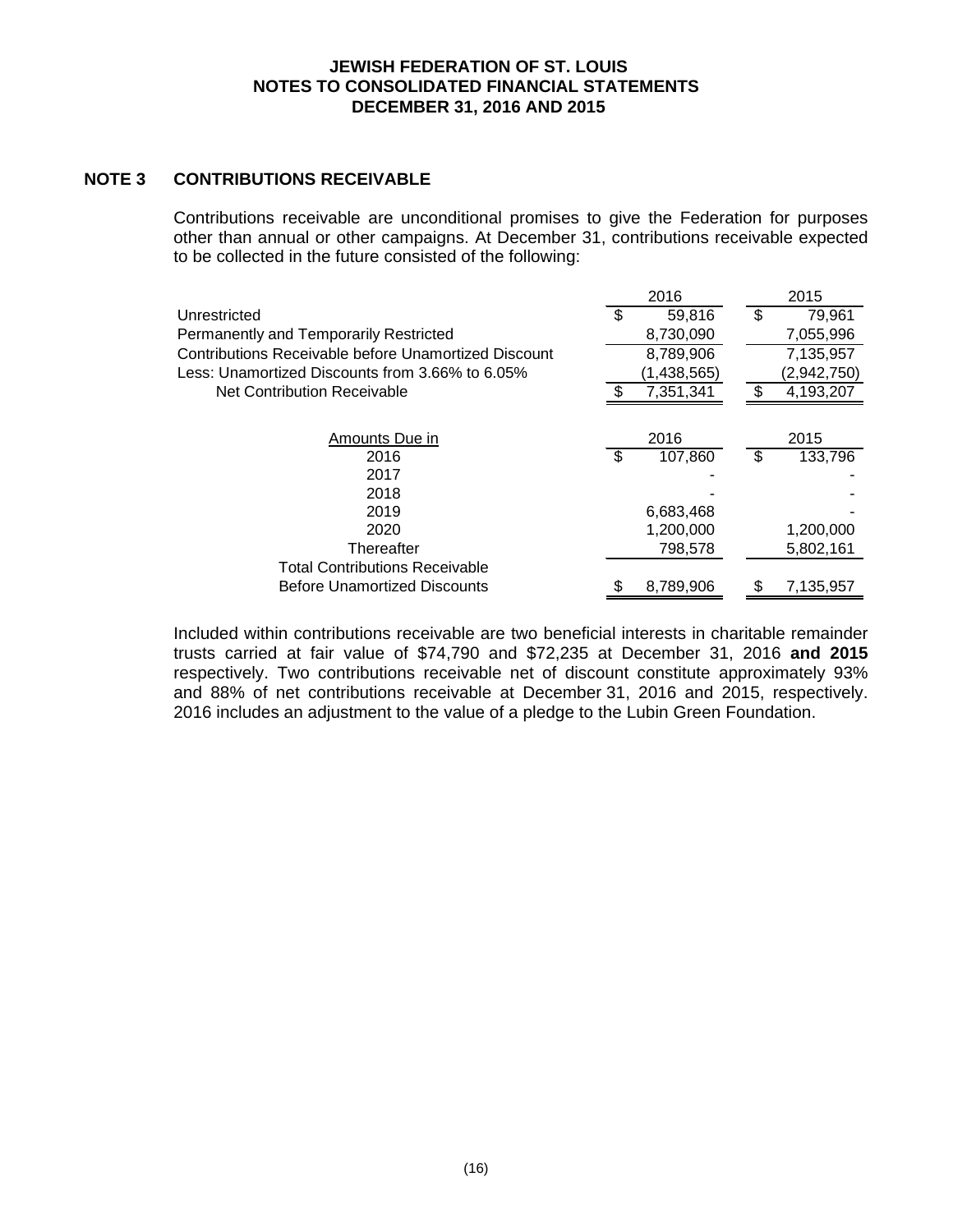### **NOTE 4 RELATED PARTY TRANSACTIONS**

Certain individuals who serve on the board of directors of the Federation also serve on the boards of directors of the recipient local beneficiary agencies. The Federation appropriates amounts to various local beneficiary agencies based on budgets submitted to the Federation's Planning and Allocations Committee for approval, which are related party transactions.

Periodically, the Federation has a member of its board of directors serve on the board of directors of the Jewish Federations of North America. As such, transactions and balances with the Jewish Federations of North America are considered related party transactions.

The members of the Federation's board of directors generously support the Federation. The approximate amount of board support included in pledges and contributions for the years ended December 31, 2016 **and 2015** was approximately \$1.3 million and \$1.7 million, respectively, and the approximate amount of the pledges and contributions receivable due from board members was approximately \$152,000 and \$58,000 at December 31, 2016 **and 2015**, respectively. Additional net receivables resulting from long-term deferred gifts were approximately \$6.1 million and \$2.5 million at December 31, 2016 **and 2015**, respectively.

During the years ended December 31, 2016 and 2015, the Federation billed several local beneficiary agencies amounts representing their share of certain administrative expenses. Receivables from beneficiary agencies include billings for services provided to such agencies, and other loans or advances.

#### **NOTE 5 BUILDING AND EQUIPMENT**

A summary of building and equipment at December 31 is as follows:

|                                         | Estimated      |           |           |
|-----------------------------------------|----------------|-----------|-----------|
|                                         | Useful Life in |           |           |
|                                         | Years          | 2016      | 2015      |
| <b>Building - Building Improvements</b> | 45             | 3,378,182 | 3,099,518 |
| Holocaust Museum - Building             |                |           |           |
| Improvements                            | 33             | 666,249   | 666,249   |
| Furniture, Fixtures, and Equipment      | $3-12$         | 5,041,158 | 4,747,766 |
|                                         |                | 9,085,589 | 8,513,533 |
| Less: Accumulated Depreciation          |                | 5,962,358 | 5,651,370 |
| Building and Equipment, Net             |                | 3,123,231 | 2,862,163 |
|                                         |                |           |           |

Depreciation expense was \$310,989 and \$300,476 for 2016 and 2015, respectively.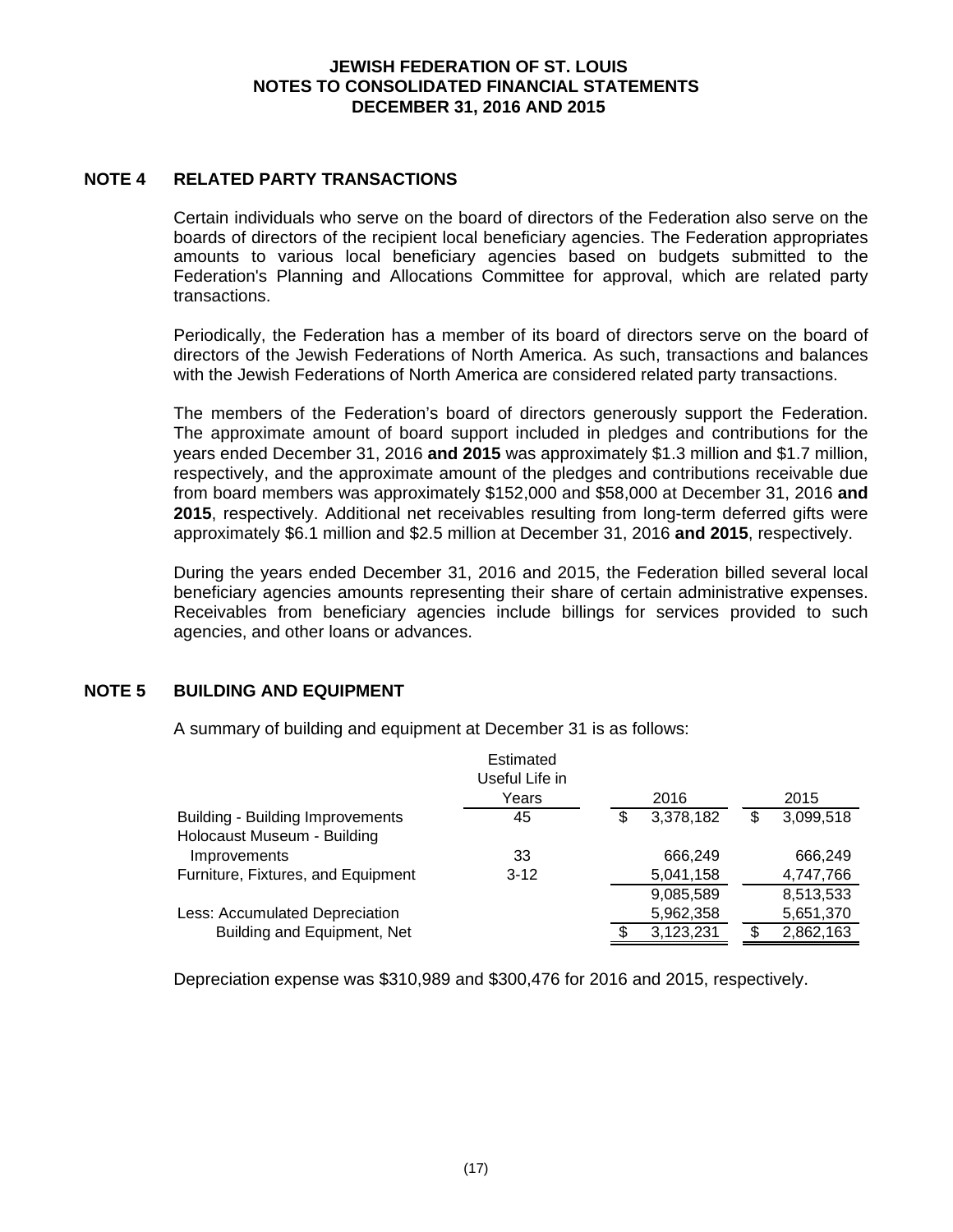### **NOTE 6 NOTES RECEIVABLE**

Notes receivable consist of the following:

|                                                                                                                                                                                                                                                                                                                                                                                                         | Interest Rate | <b>Maturity Date</b> | 2016            | 2015         |
|---------------------------------------------------------------------------------------------------------------------------------------------------------------------------------------------------------------------------------------------------------------------------------------------------------------------------------------------------------------------------------------------------------|---------------|----------------------|-----------------|--------------|
| St. Louis Hillel at Washington University                                                                                                                                                                                                                                                                                                                                                               | 5.00%         | 12/31/2017           | \$<br>60,000    | \$<br>60,950 |
| Unsecured note. Interest is due monthly; principal payments are due<br>annually at a subscribed amount.                                                                                                                                                                                                                                                                                                 |               |                      |                 |              |
| Saul Mirowitz Community School                                                                                                                                                                                                                                                                                                                                                                          | 5.00%         | 1/10/2015            |                 | 19,953       |
| \$750,000 revolving line of credit. Accrued interest is added to the then<br>outstanding principal and due upon maturity. On February 21, 2014 the<br>principal of this loan was received in full. The remaining balance at<br>December 31, 2015 was accrued interest due.                                                                                                                              |               |                      |                 |              |
| Jewish Community Center                                                                                                                                                                                                                                                                                                                                                                                 | 2.75%         | 3/31/2018            | 7,613,437       | 10,747,693   |
| Interest due monthly, principal may be repaid at any time but the<br>outstanding principal shall not exceed the maximum amounts as set<br>forth in Note 11 of these financial statements. The note is secured by a<br>security interest in substantially all assets and personal property of the<br>Jewish Community Center, the value of which exceeds the current<br>outstanding balance of the note. |               |                      |                 |              |
| Jewish Community Center-Denver                                                                                                                                                                                                                                                                                                                                                                          | 3.00%         | 7/1/2017             | 1,000,000       |              |
| Unsecured note. Interest is due upon maturity and the expectation is<br>that the loan will convert to a pledge on the maturity date of the note.                                                                                                                                                                                                                                                        |               |                      |                 |              |
|                                                                                                                                                                                                                                                                                                                                                                                                         |               |                      | \$<br>8,673,437 | \$10,828,596 |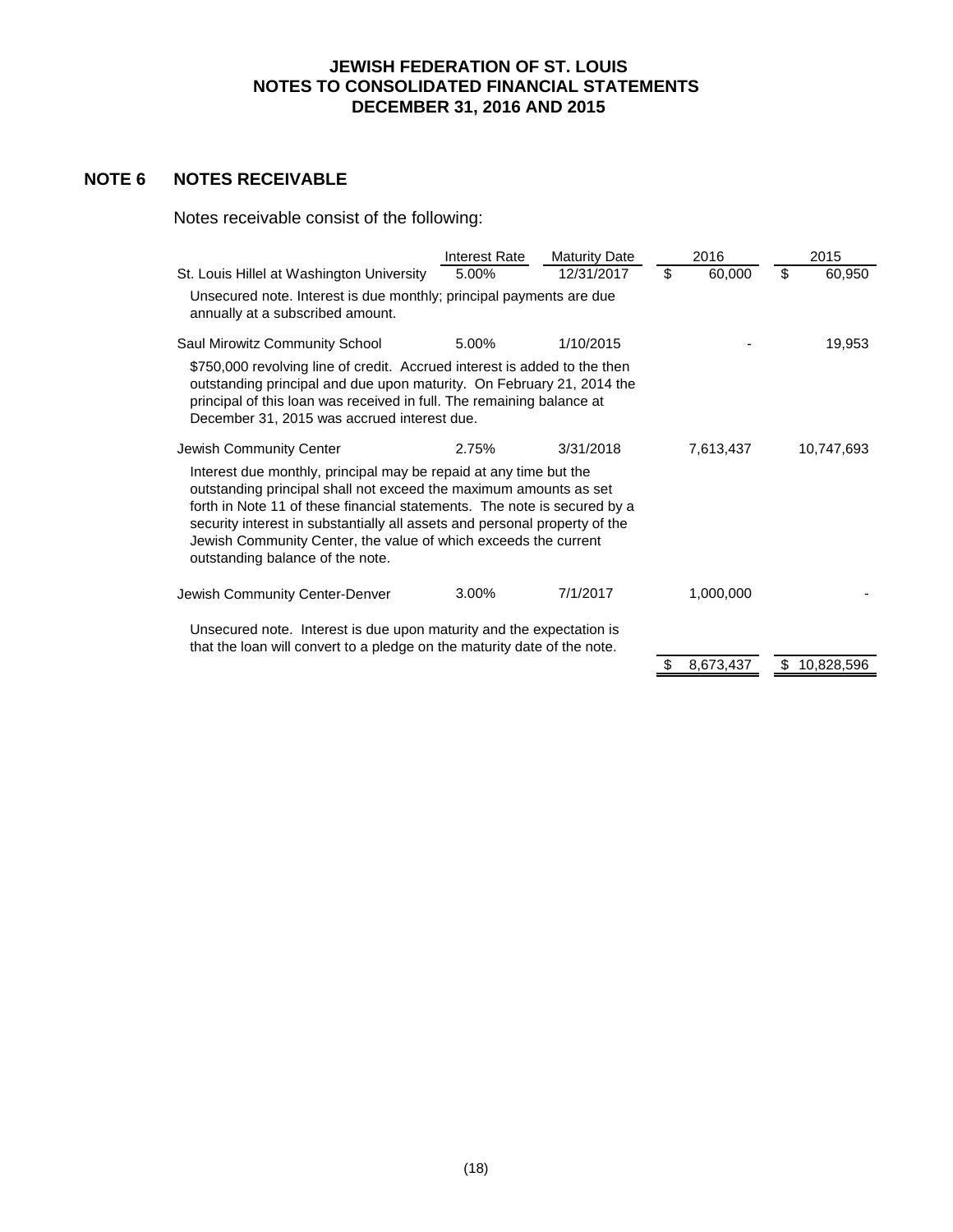### **NOTE 7 LONG-TERM INVESTMENTS**

Long-term investments represent assets which are intended to be held by the Federation on a long-term basis. Such assets are either designated by the board of directors for longterm investment or are subject to donor-imposed, temporary or permanent restrictions.

Investments consist of the following at December 31:

|                                                    | 2016            |     | 2015        |
|----------------------------------------------------|-----------------|-----|-------------|
| Cash Equivalents                                   | \$<br>5,900,572 | \$  | 7,690,637   |
| Investments at Fair Value or Net Asset Value:      |                 |     |             |
| Capital Preservation and US Government Obligations | 1,956,466       |     | 2,036,061   |
| State of Israel Bonds                              | 835,000         |     | 886,500     |
| Global Fixed Income                                | 3,622,713       |     | 16,924,472  |
| <b>United States Equity</b>                        | 47,398,894      |     | 27,364,077  |
| <b>International Equity</b>                        | 26,596,301      |     | 23,776,485  |
| <b>Private Equity</b>                              | 4,235,124       |     | 7,537,210   |
| <b>Private Debt</b>                                | 6,392,471       |     |             |
| <b>Absolute Return Strategies</b>                  | 11,463,739      |     | 10,121,415  |
| <b>Commodities and Real Assets</b>                 | 9,285,927       |     | 10,678,662  |
| Real Estate                                        | 13,516,468      |     | 5,165,732   |
| Real Estate, at Cost                               | 5,696,085       |     | 15,258,030  |
| Cash Surrender Value of Life Insurance Policies    | 1,331,996       |     | 1,305,685   |
| Other                                              | 34,007          |     | 34,007      |
| <b>Total Long-Term Investments</b>                 | 138,265,763     | \$. | 128,778,973 |

The following is a summary of the investment income relating to marketable securities held for the years ended December 31:

|                                       | 2016      |  | 2015      |
|---------------------------------------|-----------|--|-----------|
| Investment Income:                    |           |  |           |
| Interest Income                       | 2.399.857 |  | 3.194.438 |
| Investment Advisor and Custodian Fees | (120.810) |  | (90, 738) |
| Total Investment Income               | 2.279.047 |  | 3.103.700 |

#### **NOTE 8 GRANTS PAYABLE**

At December 31, grants payable expected to be paid in the future consisted of the following:

|                            | 2016      |  | 2015      |
|----------------------------|-----------|--|-----------|
| Grants Payable             | 4.727.100 |  | 2.028.776 |
| Less: Unamortized Discount | (309.632) |  | (133,070) |
| Net Grants Payable         | 4.417.468 |  | 1.895.706 |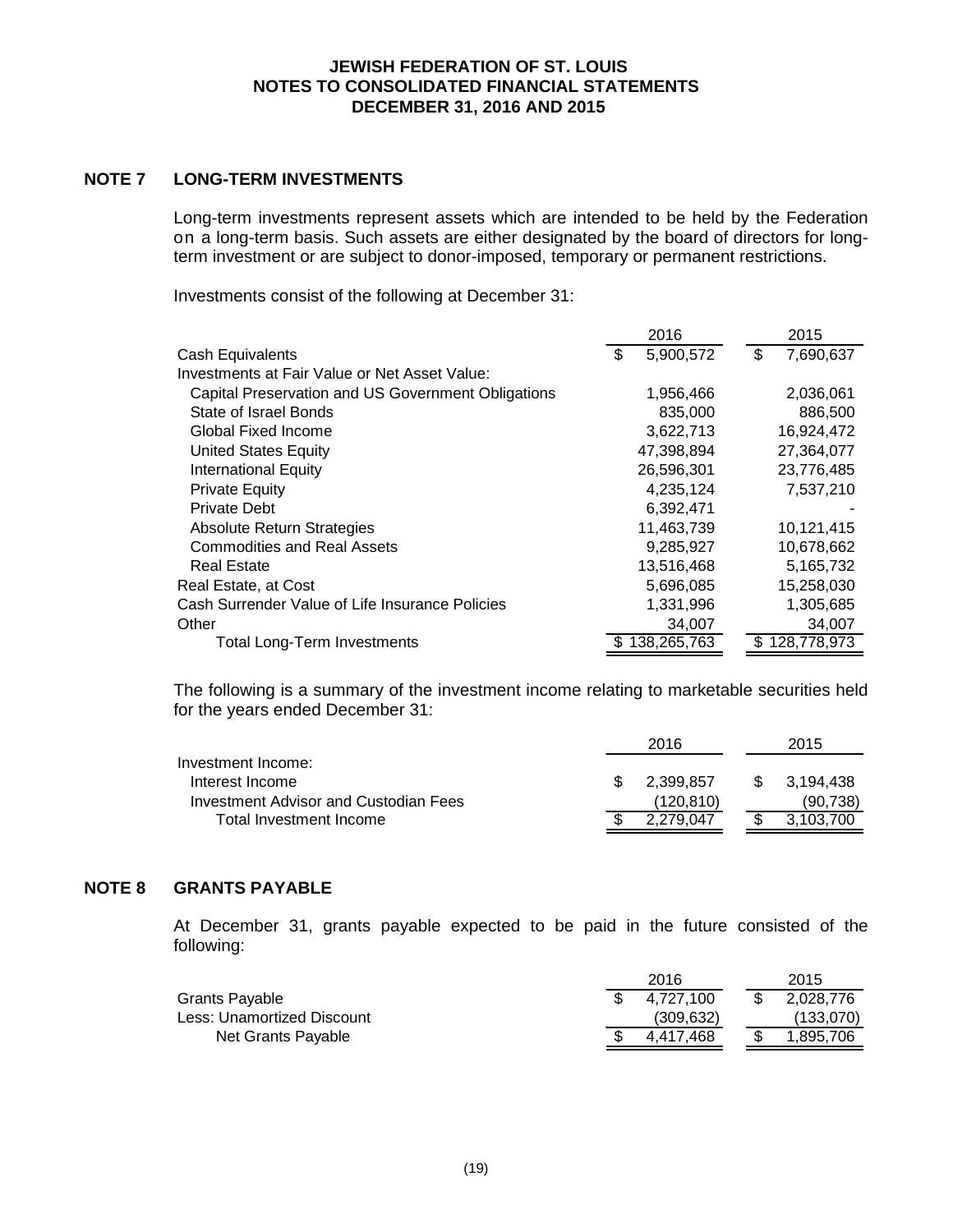### **NOTE 8 GRANTS PAYABLE (CONTINUED)**

| Amounts Due in                                   | 2016 |           | 2015            |
|--------------------------------------------------|------|-----------|-----------------|
| 2016                                             | \$   |           | \$<br>723,776   |
| 2017                                             |      | 553,500   | 355,000         |
| 2018                                             |      | 1,426,200 | 335,000         |
| 2019                                             |      | 1,406,200 | 315,000         |
| 2020                                             |      | 1,116,200 | 75,000          |
| 2021                                             |      | 75,000    | 75,000          |
| Thereafter                                       |      | 150,000   | 150,000         |
| Total Grants Payable Before Unamortized Discount | \$   | 4,727,100 | \$<br>2,028,776 |

The discount rate used for new grants payable was 3.8% and 4.04% in 2016 **and 2015**, respectively.

### **NOTE 9 SPLIT-INTEREST AGREEMENTS**

The Federation administers annuity trusts subject to the obligation to pay stipulated amounts periodically to the respective donors or designated beneficiaries during their lifetimes. Assets received under these agreements are recorded at fair value on the date the agreement or trust is recognized, and a liability is recorded at the present value of the estimated future obligations over the period of the agreement or mortality rates if applicable. The difference between the assets received and obligations recorded is recognized as contribution revenue. The obligations are discounted at 3.8% and 4.04% at December 31, 2016 **and 2015**, respectively. Marketable securities valued at \$2,790,644 and \$3,056,902 at December 31, 2016 **and 2015**, respectively, were available to fund annuity obligations.

#### **NOTE 10 LINE OF CREDIT**

The Federation has an unsecured line of credit agreement with US Bank which allows it to borrow up to \$5,000,000 with interest accruing at the one-month LIBOR rate plus 1.5%. LIBOR was .77% and .43% at December 31, 2016 and 2015, respectively, and such, the interest rate for the line of credit was 2.27% and 1.93% at December 31, 2016 **and 2015**, respectively. The amounts outstanding at December 31, 2016 **and 2015** were \$617,871 and \$1,617,219, respectively. The line of credit is due September 2017.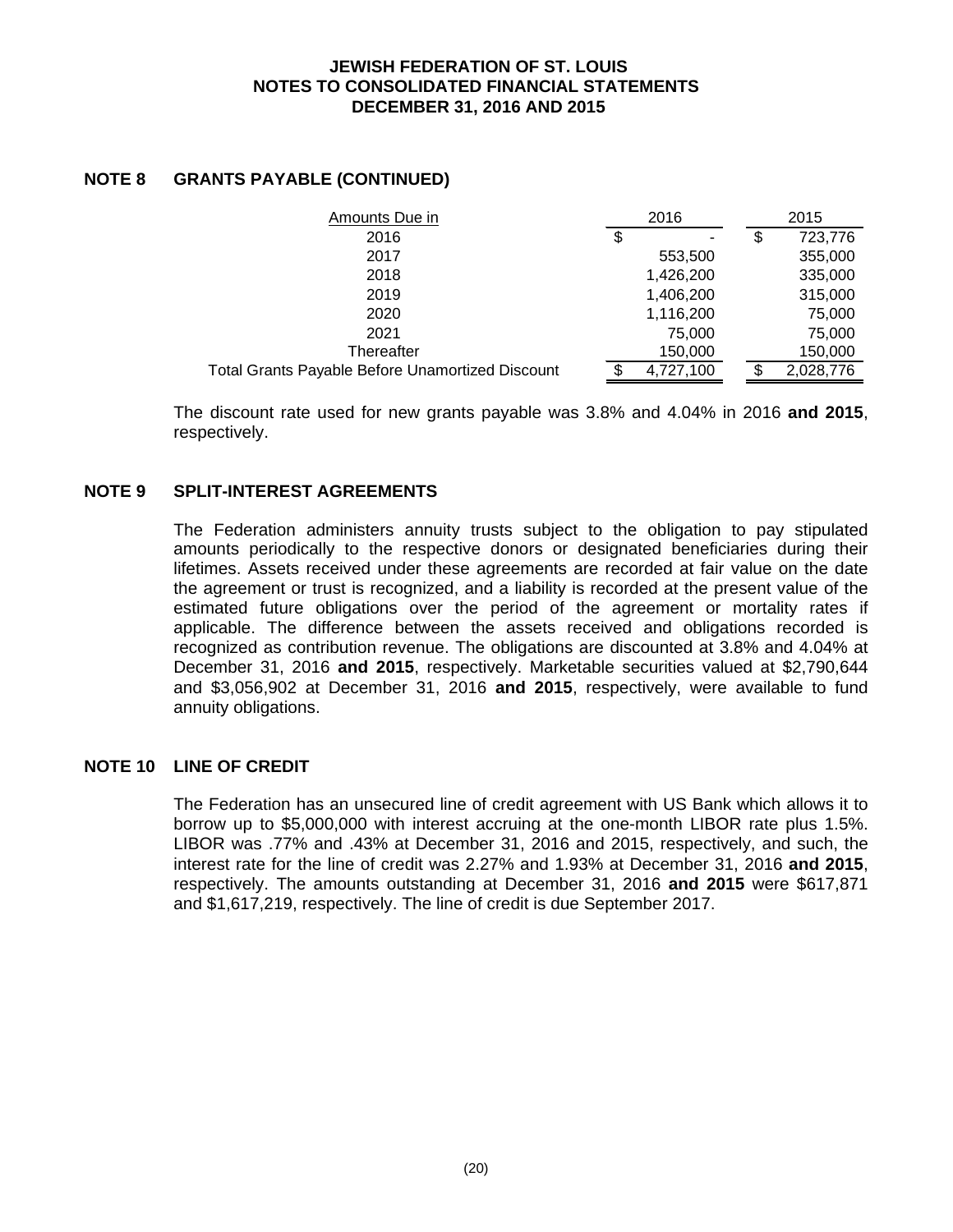### **NOTE 11 NOTE PAYABLE**

|                          | Interest Rate |  | 2016                       |  | 2015 |
|--------------------------|---------------|--|----------------------------|--|------|
| Note Payable - U.S. Bank | 2.75%         |  | \$ 7.613.437 \$ 10.747.693 |  |      |

Interest is payable monthly, principal payments may be made at any time but the outstanding principal balance shall not exceed the maximum amounts as of the respective dates set forth below with a maturity date of March 30, 2018:

| Date              | Maximum Outstanding Principal Balance |
|-------------------|---------------------------------------|
| December 31, 2017 | \$ 11.600.000                         |

The note is secured by the Federation's rights in its loan to its beneficiary agency (described in Note 6 of these consolidated financial statements), \$14,000,000 of Federation owned investments held in the pooled investments of the organization, and capital campaign pledges made payable to the beneficiary agency of which the Federation is party. In addition, the Federation must maintain unrestricted cash and investments in an amount not less than the greater of the aggregated amount of all outstanding debt or \$20,000,000. The Federation has complied with debt covenants.

### **NOTE 12 FUNDS HELD IN CUSTODY FOR OTHERS**

Funds held in custody for others include investments of various beneficiary agencies and other organizations which participate in the pooled investment program of the Federation, which are related parties. These agencies and organizations retain the authority to withdraw these funds at any time with certain advance notice. Funds held in custody for others also include the estimated amount to be distributed to other organizations upon the death of a donor annuity beneficiary and amounts to be distributed in accordance with the Passport to Israel program.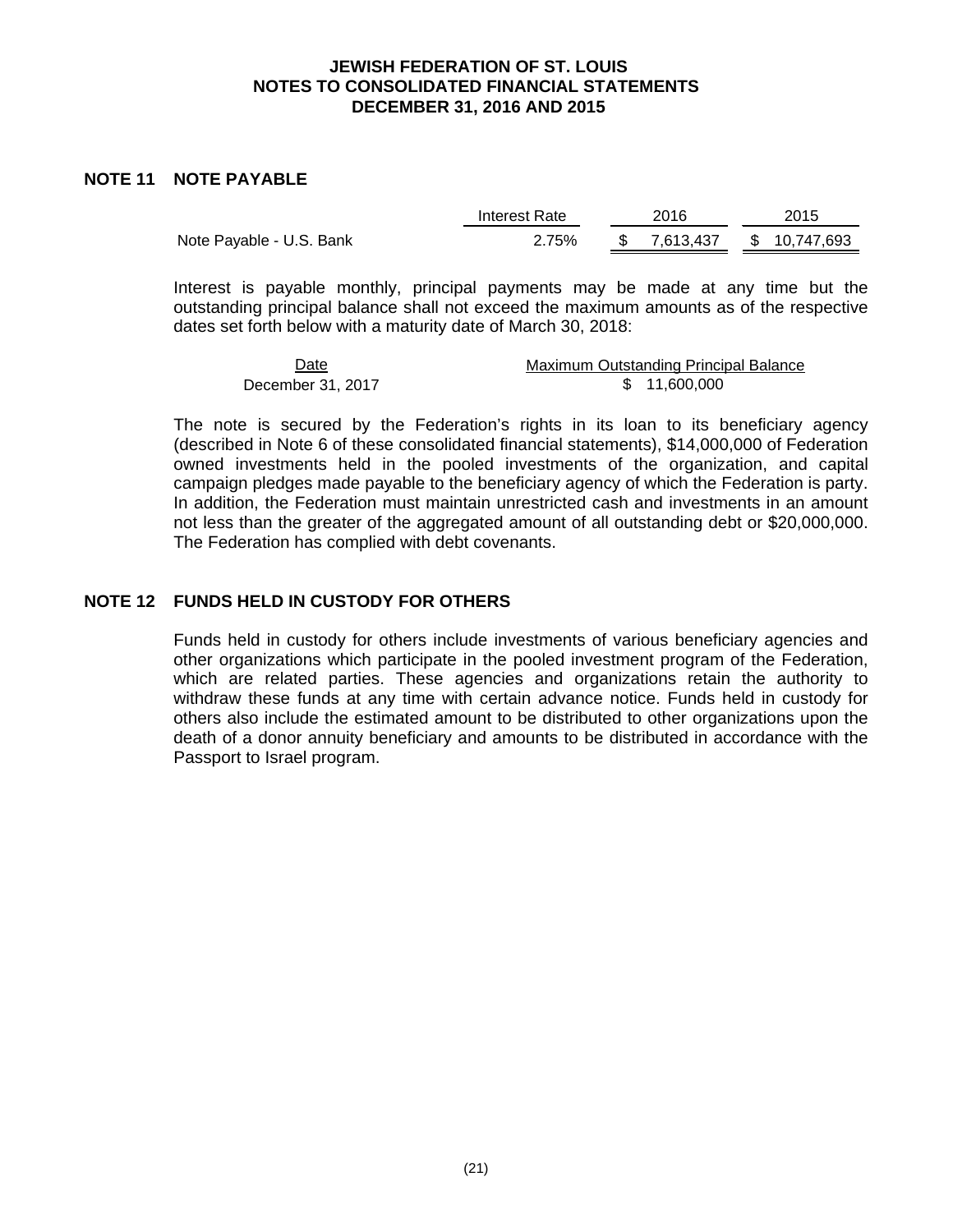### **NOTE 13 RETIREMENT PLANS**

### **Defined Contribution Plan**

Effective July 1, 2011, the Federation adopted an ERISA 403(b) plan with a match and a discretionary employer contribution component. The Federation makes matching contributions of 50% of employees' contributions, up to 4% of compensation, to all eligible employees. Matching contributions were \$50,219 and \$58,118 in 2016 and 2015, respectively. In addition, all employees hired after February 2011, with one year of service and employed on the last day of the year, are eligible for an employer discretionary contribution. The discretionary contribution is a predetermined percentage of the employees' annual compensation and is determined by years of service. The employer discretionary contribution was \$27,926 and \$39,054 in 2016 and 2015, respectively. The board also approved a supplemental payment over 4 years, resulting in a contribution for the year ending December 31, 2016 of \$190,631 as a result of the freezing of the defined benefit plan to the defined benefit plan participates, resulting in a total of \$218,557 for the year ending December 31, 2016.

### **Defined Benefit Plan**

The Federation has a noncontributory defined benefit pension and disability plan (the Plan) covering all employees hired prior to February 2011. The Plan's benefits are based primarily on years of service and average employee compensation near retirement. Plan costs are funded as they accrue. In February 2011, the board of directors approved freezing the Plan to new entrants and amended the future benefit accrual as of July 1, 2011. Annual contributions to the plan are determined by an actuary using the aggregate actuarial cost method which is designed to meet the full annual current costs of the plan. The Federation estimates that contributions to the retirement plan will be \$178,673 in 2017. On April 21, 2016 the board of directors of the Federation approved the freezing of benefit accruals for the Plan effective June 30, 2016.

The measurement dates used for the Plan disclosures are as of December 31, 2016 **and 2015**, and for the years then ended.

The changes in the projected benefit obligation are as follows:

|                                                   |   | 2016      | 2015            |
|---------------------------------------------------|---|-----------|-----------------|
| Projected Benefit Obligation at Beginning of Year | J | 7,065,259 | \$<br>7,628,416 |
| Increase (Decrease) During Year Attributable to:  |   |           |                 |
| <b>Services Cost</b>                              |   | 58.567    | 127.696         |
| Interest Cost                                     |   | 287,195   | 288,880         |
| Actuarial Changes Due to Assumption Change(s)     |   | 402,555   | (212, 879)      |
| <b>Other Actuarial Gains</b>                      |   | 35,852    | 2,439           |
| <b>Benefits Disbursed</b>                         |   | (145.547) | (117, 165)      |
| Settlement                                        |   |           | (652, 128)      |
| Curtailment                                       |   | (523,517) |                 |
| Net Increase (Decrease) for Year                  |   | 115,105   | (563,157)       |
| Projected Benefit Obligation at End of Year       |   | 7,180,364 | 7,065,259       |
| <b>Accumulated Benefit Obligation</b>             |   | 7,640,350 | 6,610,360       |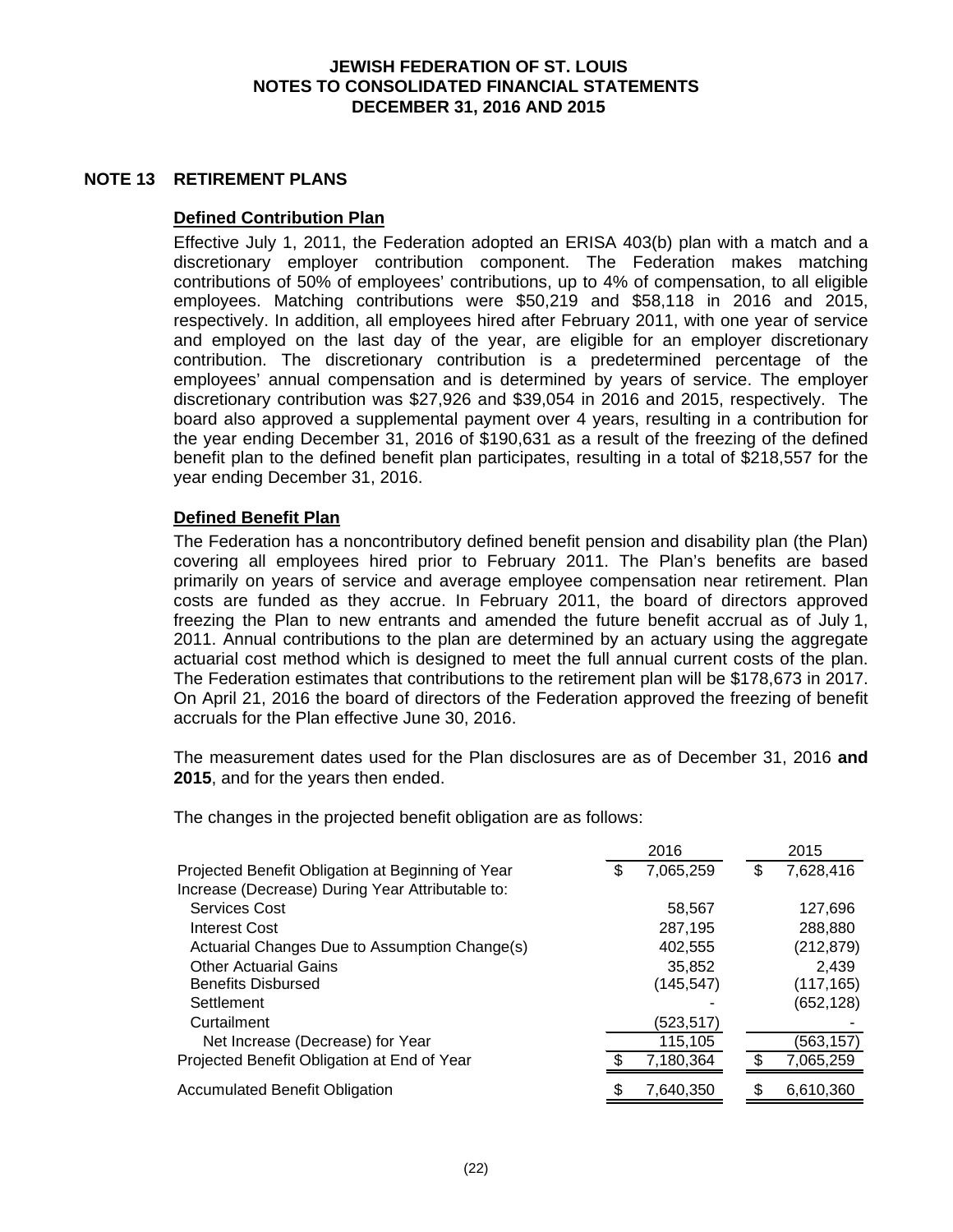# **NOTE 13 RETIREMENT PLANS (CONTINUED)**

#### **Defined Benefit Plan (Continued)**

The changes in fair value of net assets available for plan benefits are as follows:

|                                                                          |    | 2016       |     | 2015       |
|--------------------------------------------------------------------------|----|------------|-----|------------|
| Fair Value of Plan Assets Available for Benefits<br>at Beginning of Year | \$ | 4,319,385  | \$. | 4,914,224  |
| Increase (Decrease) During Year Attributable to:                         |    |            |     |            |
| Actual Return on Plan Assets                                             |    | 181,589    |     | (45, 120)  |
| <b>Employer Contributions</b>                                            |    | 241,276    |     | 219,574    |
| <b>Benefits Paid</b>                                                     |    | (145, 547) |     | (117, 165) |
| Settlement Paid                                                          |    |            |     | (652, 128) |
| Net Increase (Decrease) for Year                                         |    | 277,318    |     | (594,839)  |
| Fair Value of Plan Assets Available for Benefits                         |    |            |     |            |
| at End of Year                                                           | S  | 4,596,703  |     | 4,319,385  |

A reconciliation of the funded status of the Plan is as follows:

|                                                        | 2016        |  | 2015        |
|--------------------------------------------------------|-------------|--|-------------|
| Liability for Pension Benefits as of Beginning of Year | (2,745,277) |  | (2,713,595) |
| <b>Net Periodic Pension Costs</b>                      | (268, 336)  |  | (418, 256)  |
| <b>Employer Contributions</b>                          | 241.276     |  | 219.574     |
| Net Gain in Unrestricted Net Assets                    | 189.273     |  | 167.000     |
| Liability for Pension Benefits at End of Year          | (2,583,064) |  | (2,745,277) |

The components of annual net periodic pension cost for the Plan consists of the following:

|                                               | 2016         |  | 2015       |
|-----------------------------------------------|--------------|--|------------|
| Service Costs, Benefit Earned During the Year | \$<br>58.567 |  | 127.696    |
| Interest on Projected Benefit Obligation      | 287.195      |  | 288,880    |
| <b>Expected Return on Plan Assets</b>         | (198, 844)   |  | (241, 509) |
| Amortization of Net Actuarial Loss            | 121.418      |  | 110.247    |
| <b>Effect of Settlement</b>                   |              |  | 132.942    |
| Net Cost                                      | 268.336      |  | 418,256    |

A reconciliation of items not yet reflected in net periodic pension costs:

|                                                 | 2016       | 2015       |
|-------------------------------------------------|------------|------------|
| Net Loss at Beginning of Year                   | 1,440,332  | 1,607,332  |
| Reclassified as Net Periodic Benefit Cost       | (121, 418) | (110, 247) |
| Net Loss Arising During Period                  | 455.662    | 76.189     |
| Amount Recognized Due to Settlement/Curtailment | (523, 517) | (132, 942) |
| Net Loss at End of Year                         | 1.251.059  | .440.332   |

In 2017, it is estimated that \$78,617 of unrecognized net loss will be reclassified as annual net periodic pension cost.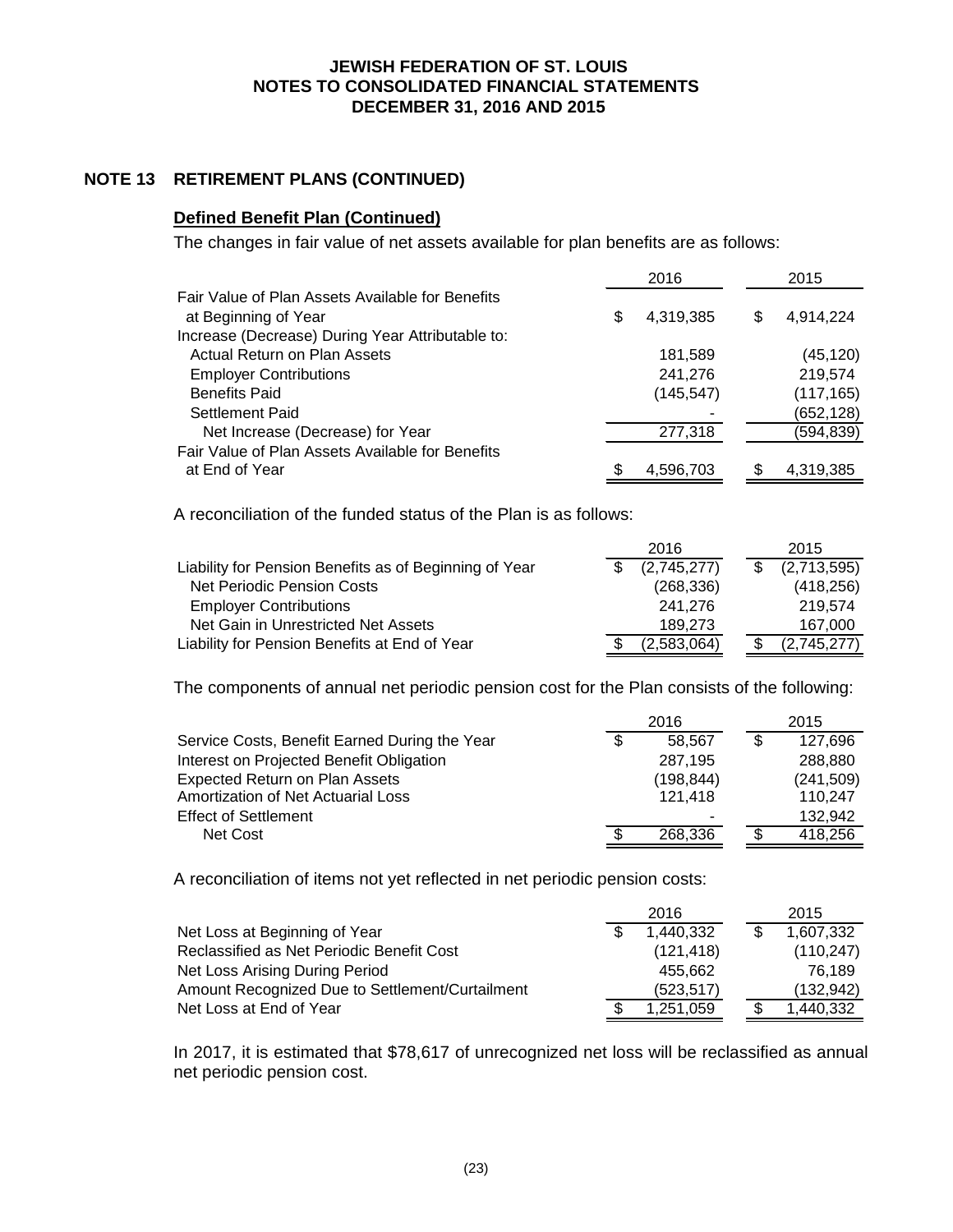## **NOTE 13 RETIREMENT PLANS (CONTINUED)**

#### **Defined Benefit Plan (Continued)**

Actuarial assumptions are as follows:

|                                                            | 2016     | 2015     |
|------------------------------------------------------------|----------|----------|
| Assumptions Used to Determine Year-End Benefit Obligation: |          |          |
| Discount Rate                                              | 4.15%    | 4.50%    |
| Rate of Increase in Compensation Levels                    | $0.00\%$ | 3.00%    |
| Assumptions Used to Determine Net Periodic Pension Costs:  |          |          |
| Discount Rate                                              | 4.50%    | $3.95\%$ |
| Rate of Increase in Compensation Levels                    | 3.00%    | 3.00%    |
| Expected Long-Term Rate of Return on Assets                | 6.50%    | 6.50%    |

The expected long-term return on plan assets assumption was developed as a weighted average rate based on the target asset allocation of the plan and the long-term capital market assumptions. The overall return for each asset class was developed by combining a long-term inflation component and the associated expected real rates. The development of the capital market assumptions utilized a variety of methodologies, including, but not limited to, historical analysis, stock valuation models such as dividend discount models and earnings yields' models, expected economic growth outlook, and market yields analysis.

The following benefit payments are expected to be paid over the next 10 years as follows:

| Year Ending December 31, | Amount        |  |
|--------------------------|---------------|--|
| 2017                     | \$<br>820,000 |  |
| 2018                     | 800,000       |  |
| 2019                     | 230,000       |  |
| 2020                     | 160,000       |  |
| 2021                     | 460,000       |  |
| 2022 - 2026              | 2,520,000     |  |

The Federation's pension plan asset allocations at December 31 by asset category are as follows:

|                             |          | <b>Plan Assets</b> |  |  |  |
|-----------------------------|----------|--------------------|--|--|--|
| Asset Category              | 2016     | 2015               |  |  |  |
| Cash and Cash Equivalents   | 3.97 %   | 3.83%              |  |  |  |
| Fixed Income                | 45.61    | 46.45              |  |  |  |
| Large U.S. Equity           | 30.41    | 29.79              |  |  |  |
| Small/Mid U.S. Equity       | 10.09    | 9.94               |  |  |  |
| <b>International Equity</b> | 9.92     | 9.99               |  |  |  |
| Total                       | 100.00 % | 100.00 %           |  |  |  |
|                             |          |                    |  |  |  |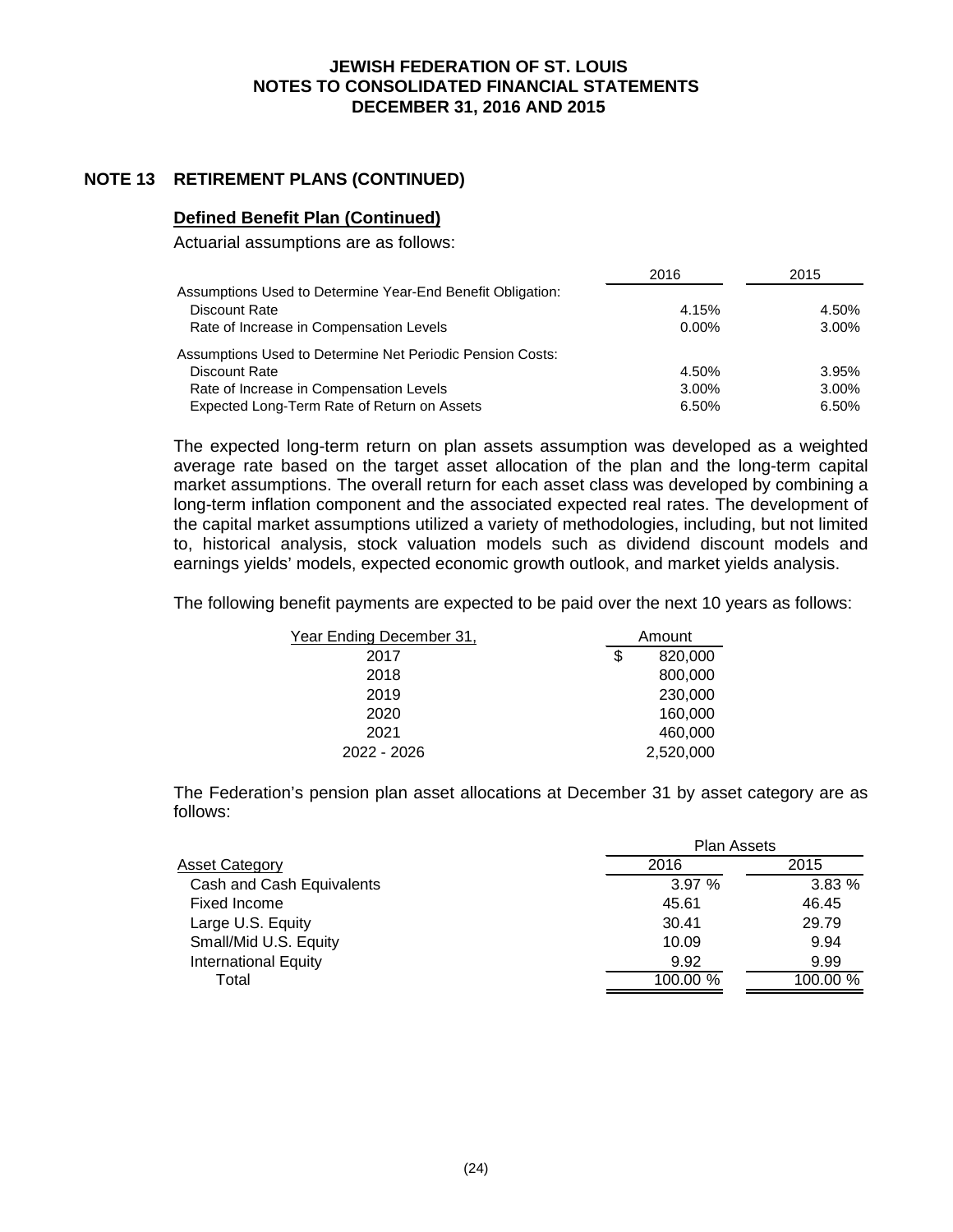## **NOTE 13 RETIREMENT PLANS (CONTINUED)**

### **Defined Benefit Plan (Continued)**

The following tables represent the Federation's fair value hierarchy for pension plan assets measured at fair value on a recurring basis as of December 31.

|                             |         |                 | 2016 |         |                 |
|-----------------------------|---------|-----------------|------|---------|-----------------|
|                             | Level 1 | Level 2         |      | Level 3 | Total           |
| Pension Plan Assets:        |         |                 |      |         |                 |
| Fixed Income                | \$      | \$<br>2,096,609 | \$   |         | 2,096,609<br>\$ |
| Large U.S. Equity           |         | 1,398,043       |      |         | 1,398,043       |
| Small/Mid U.S. Equity       |         | 463,705         |      |         | 463,705         |
| <b>International Equity</b> |         | 456,109         |      |         | 456,109         |
| Total                       | ደ       | \$<br>4,414,465 | \$   |         | 4,414,465<br>S  |
|                             |         |                 |      |         |                 |
|                             |         |                 | 2015 |         |                 |
|                             | Level 1 | Level 2         |      | Level 3 | Total           |
| Pension Plan Assets:        |         |                 |      |         |                 |
| Fixed Income                | \$      | \$<br>2,006,144 | \$   |         | \$<br>2,006,144 |
| Large U.S. Equity           |         | 1,286,924       |      |         | 1,286,924       |
| Small/Mid U.S. Equity       |         | 429,145         |      |         | 429,145         |
| <b>International Equity</b> |         | 431,683         |      |         | 431,683         |
| Total                       | \$      | \$<br>4,153,896 | \$   |         | 4,153,896<br>\$ |

The Federation's Investment Policy has been to allow the Plan's Custodian to allocate Plan assets based on the demographics of plan participants and expected future outflows.

### **Retirement Plans – CAJE Acquisition**

#### **Defined Contribution Plans**

On July 1, 2015, the Federation assumed sponsorship of the CAJE Defined Contribution Plan and its 403(b) Plan. Upon sponsorship the plans were amended to cease all employee and employer contributions. Both plans were terminated in April 2016.

#### **Defined Benefit Plan**

On July 1, 2015, the Federation assumed sponsorship of the defined benefit retirement plan (the Plan) covering all formerly CAJE eligible employees. The Plan's benefits are based primarily on years of service and average employee compensation near retirement. The plan was frozen for new entrants and future benefit accruals effective January 1, 2000. Annual contributions to the plan are determined by an actuary using the aggregate actuarial cost method which is designed to meet the full annual current costs of the plan. The Federation estimates that contributions to the retirement plan will approximate \$25,000 in 2017.

The measurement dates used for the Plan disclosures are as of December 31, 2016, and for the six-month period ended December 31, 2015.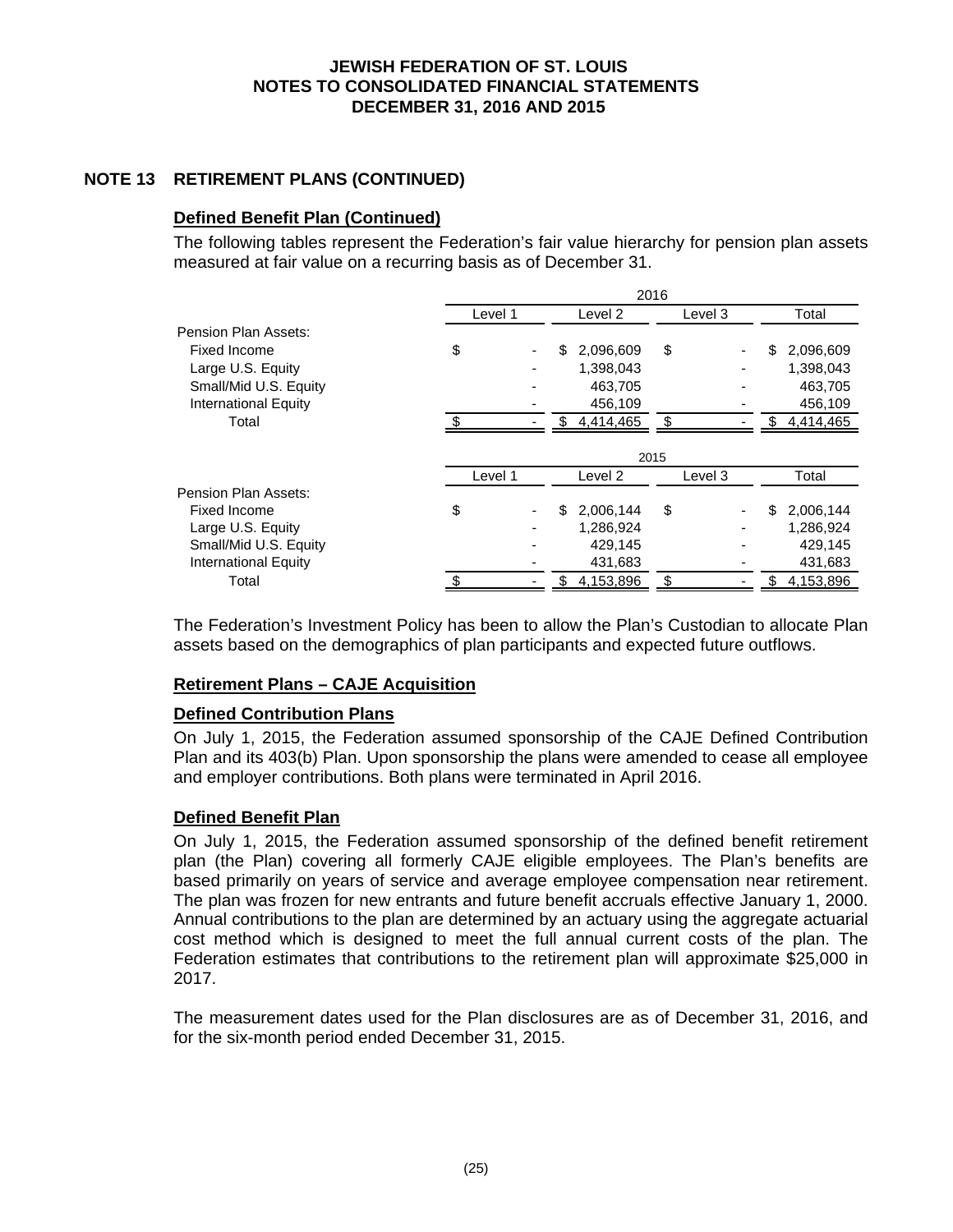## **NOTE 13 RETIREMENT PLANS (CONTINUED)**

# **Retirement Plans – CAJE Acquisition (Continued)**

## **Defined Benefit Plan (Continued)**

The changes in the projected benefit obligation are as follows:

|                                                      | 2016 |           |    | 2015       |  |
|------------------------------------------------------|------|-----------|----|------------|--|
| Projected Benefit Obligation at Beginning of Year    | S    | 859,773   | £. |            |  |
| Projected Benefit Obligation at July, 1 2015         |      |           |    | 1,041,055  |  |
| Increase (Decrease) During the Year Attributable to: |      |           |    |            |  |
| Services Cost                                        |      | 9.285     |    | 800        |  |
| Interest Cost                                        |      | 25,780    |    | 15,506     |  |
| Actuarial Changes Due to Assumption Change(s)        |      | (39,877)  |    | (163)      |  |
| Other Actuarial Gains (Losses)                       |      | 53,408    |    | (70, 918)  |  |
| <b>Benefits Disbursed</b>                            |      | (10, 199) |    | (125, 707) |  |
| <b>Expense Charges</b>                               |      | (9,285)   |    | (800)      |  |
| Net Increase (Decrease) for the Year                 |      | 29,112    |    | (181,282)  |  |
| Projected Benefit Obligation at End of Year          |      | 888,885   |    | 859.773    |  |
|                                                      |      |           |    |            |  |
| <b>Accumulated Benefit Obligation</b>                | \$   | 888,885   |    | 859,773    |  |

The changes in fair value of net assets available for plan benefits are as follows:

|                                                                              |    | 2016     | 2015       |  |  |
|------------------------------------------------------------------------------|----|----------|------------|--|--|
| Fair Value of Plan Assets Available for Benefits<br>at Beginning of the Year | \$ | 648.209  | \$         |  |  |
| Fair Value of Plan Assets Available for Benefits                             |    |          |            |  |  |
| at July 1, 2015                                                              |    |          | 753,422    |  |  |
| Increase (Decrease) During the Year Attributable to:                         |    |          |            |  |  |
| Actual Return on Plan Assets                                                 |    | 6.521    | 3.294      |  |  |
| <b>Employer Contributions</b>                                                |    | 26,800   | 18,000     |  |  |
| <b>Benefits Paid</b>                                                         |    | (19,484) | (126,507)  |  |  |
| Net Decrease for Year                                                        |    | 13,837   | (105, 213) |  |  |
| Fair Value of Plan Assets Available for Benefits                             |    |          |            |  |  |
| at End of Year                                                               | \$ | 662.046  | 648.209    |  |  |

A reconciliation of the funded status of the Plan is as follows:

|                                                        | 2016 |            | 2015       |  |
|--------------------------------------------------------|------|------------|------------|--|
| Liability for Pension Benefits as of Beginning of Year |      | (211, 564) | \$         |  |
| Liability for Pension Benefits as of July 1, 2015      |      |            | (287, 633) |  |
| Net Periodic Pension Costs                             |      | (5,731)    | (62, 303)  |  |
| <b>Employer Contributions</b>                          |      | 26,800     | 18,000     |  |
| <b>Settlement Loss</b>                                 |      |            | (1,940)    |  |
| Net Gain (Loss) in Unrestricted Net Assets             |      | (36, 344)  | 122,312    |  |
| Liability for Pension Benefits at End of Year          |      | (226, 839) | (211,564)  |  |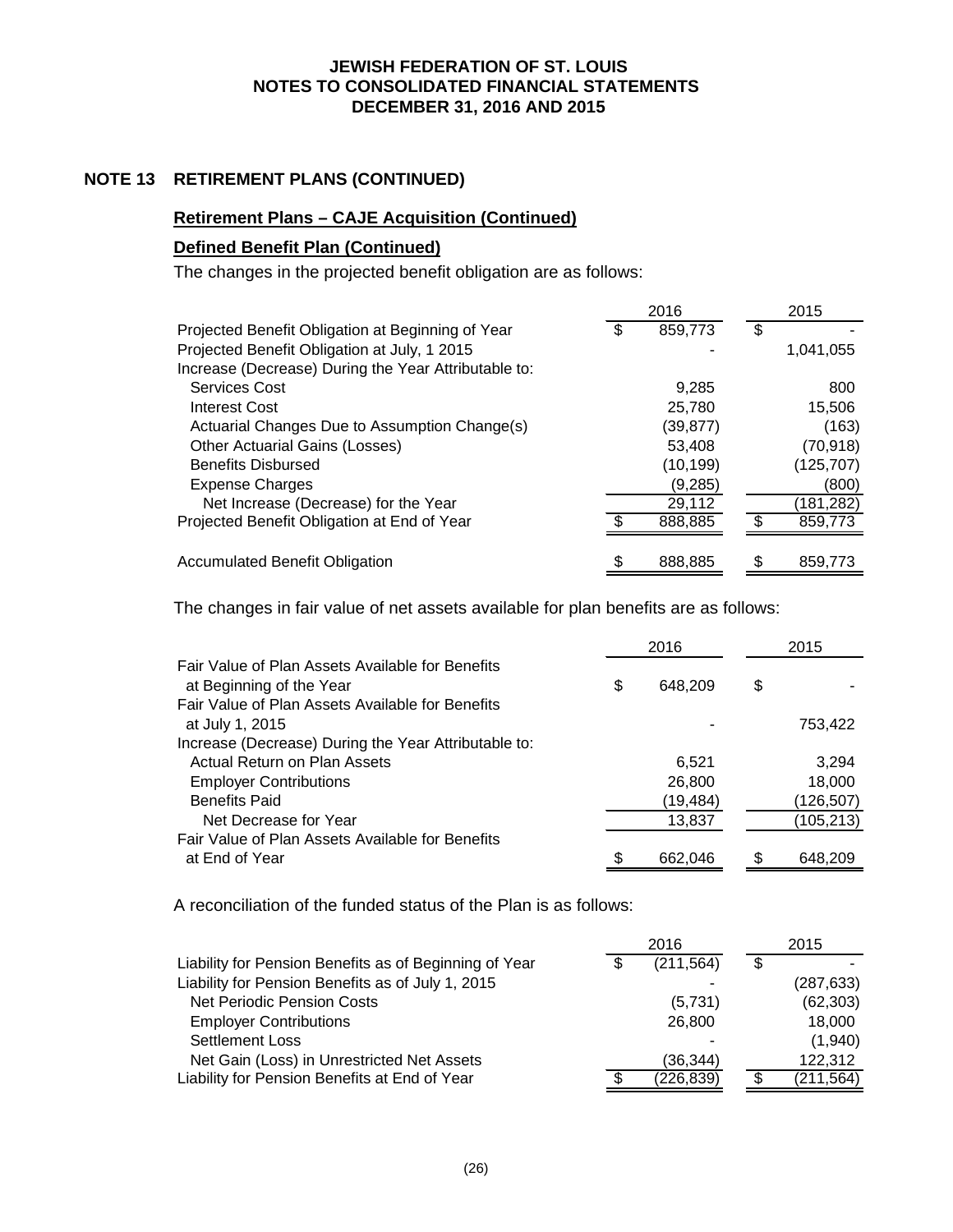### **NOTE 13 RETIREMENT PLANS (CONTINUED)**

#### **Retirement Plans – CAJE Acquisition (Continued)**

#### **Defined Benefit Plan (Continued)**

The components of annual net periodic pension cost for the Plan consists of the following:

|                                               |    | 2016      | 2015      |  |
|-----------------------------------------------|----|-----------|-----------|--|
| Service Costs, Benefit Earned During the Year | \$ | 9.285     | \$<br>800 |  |
| Interest on Projected Benefit Obligation      |    | 25,780    | 15.506    |  |
| <b>Expected Return on Plan Assets</b>         |    | (29, 334) | (16, 956) |  |
| Amortization of Net Actuarial Loss            |    |           | 62,953    |  |
| <b>Effect of Settlement</b>                   |    | ۰         | 1.940     |  |
| Net Cost                                      |    | 5.731     | 64.243    |  |

A reconciliation of items not yet reflected in net periodic pension costs:

|                                           |   | 2016   |  | 2015      |
|-------------------------------------------|---|--------|--|-----------|
| Net Loss at Beginning of the Year         |   | 13.270 |  |           |
| Net Loss at July 1, 2015                  |   |        |  | 135.582   |
| Reclassified as net Periodic Benefit Cost |   |        |  | (62, 953) |
| Amounts Arising During the Year           |   | 36.344 |  | (59, 359) |
| Net Loss at End of Year                   | S | 49.614 |  | 13.270    |

In calendar year 2016, it is estimated that \$-0- of unrecognized net loss will be reclassified as annual net periodic pension cost.

Actuarial assumptions are as follows:

|                                                            | 2016     | 2015     |
|------------------------------------------------------------|----------|----------|
| Assumptions Used to Determine Year-End Benefit Obligation: |          |          |
| Discount Rate                                              | 3.30%    | 3.00%    |
| Rate of Increase in Compensation Levels                    | $0.00\%$ | $0.00\%$ |
| Assumptions Used to Determine Net Periodic Pension Costs:  |          |          |
| Discount Rate                                              | $3.00\%$ | 3.00%    |
| Expected Long-Term Rate of Return on Assets                | 4.50%    | 4.50%    |
| Rate of Increase in Compensation Levels                    | $0.00\%$ | $0.00\%$ |

The expected long-term return on plan assets assumption was selected using the "building block" approach described by the Actuarial Standards Board in Actuarial Standards of Practice No. 27 – *Selection of Economic Assumptions for Measuring Pension Obligations*. A best estimate range was determined for both the real rate of return (net of inflation) and for inflation based on Jewish Federation of St. Louis' historical 30-year period rolling averages. An average inflation rate within the range was selected.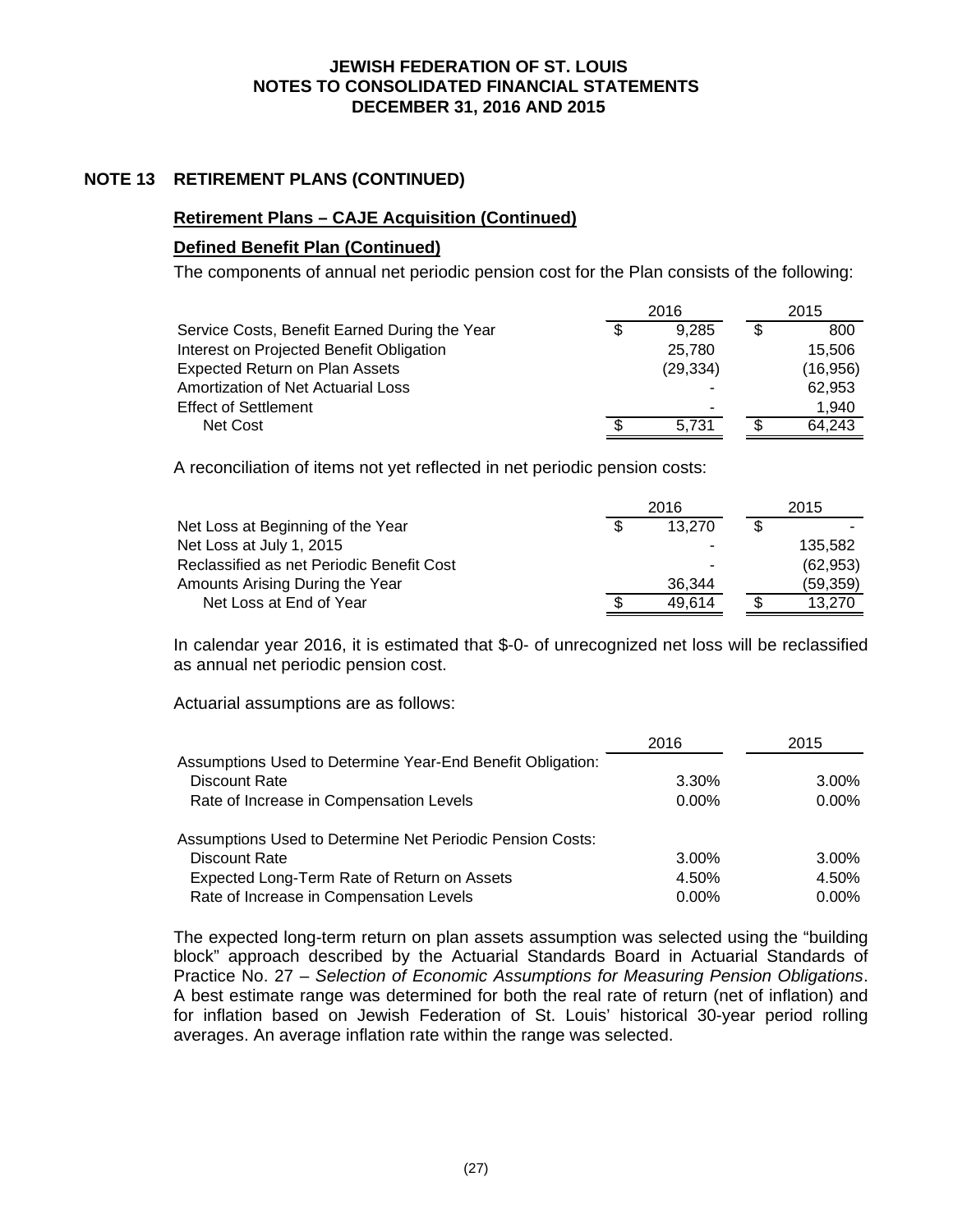### **NOTE 13 RETIREMENT PLANS (CONTINUED)**

#### **Retirement Plans – CAJE Acquisition (Continued)**

#### **Defined Benefit Plan (Continued)**

The following benefit payments which reflect expected future service, as appropriate, are expected to be paid as follows:

| Year Ending December 31, | Amount        |
|--------------------------|---------------|
| 2017                     | \$<br>277,000 |
| 2018                     | 20,000        |
| 2019                     | 80,000        |
| 2020                     | 94,000        |
| 2021                     | 92,000        |
| 2022-2026                | 239,000       |

The Federation's pension plan asset allocations at December 31, 2016 by asset category are as follows:

|                                                | Plan Assets |          |
|------------------------------------------------|-------------|----------|
| <b>Asset Category</b>                          | 2016        | 2015     |
| Cash Equivalent Guaranteed Investment Contract | 100.00 %    | 100.00 % |

The Federation's Investment Policy has been to allow the Plan's Custodian to allocate Plan assets based on the demographics of plan participants and expected future outflows.

### **NOTE 14 OPERATING LEASE COMMITMENTS**

The Federation leases office space for various local beneficiary agencies from the Community Housing Association, Inc., a beneficiary agency. Annual rent expense in 2016 and 2015 was \$50,454 and \$49,508, respectively.

The following is a schedule of minimum rental payments under the above:

| Year Ending December 31, | Amount |         |  |  |
|--------------------------|--------|---------|--|--|
| 2017                     | \$     | 52,346  |  |  |
| 2018                     |        | 52,346  |  |  |
| 2019                     |        | 52,346  |  |  |
| 2020                     |        | 52,346  |  |  |
| 2021                     |        | 34,897  |  |  |
| Total                    |        | 244,281 |  |  |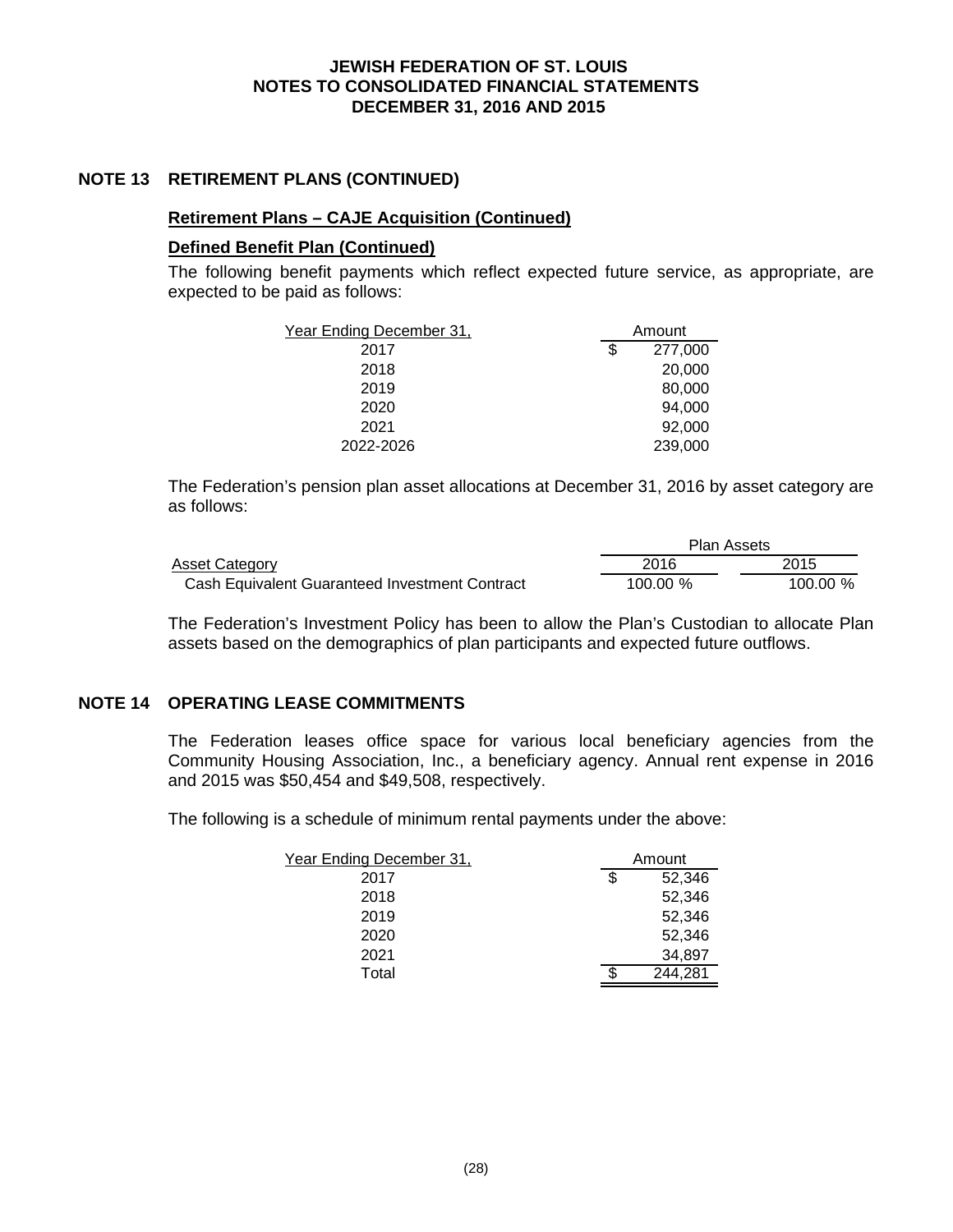### **NOTE 15 FAIR VALUE MEASUREMENTS**

The Federation uses fair value measurements to record fair value adjustments to certain assets and liabilities and to determine fair value disclosures. For additional information on how the Federation measure fair value, refer to Note 1 – Summary of Significant Accounting Policies.

The following tables represent the Federation's fair value hierarchy for those assets and liabilities measured at fair value on a recurring basis as of December 31, 2016 **and 2015**.

|                                                           | 2016 |                    |    |  |    |               |   |               |  |  |  |
|-----------------------------------------------------------|------|--------------------|----|--|----|---------------|---|---------------|--|--|--|
|                                                           |      | Level 2<br>Level 1 |    |  |    | Level 3       |   | Total         |  |  |  |
| Investments:                                              |      |                    |    |  |    |               |   |               |  |  |  |
| Capital Preservation and                                  |      |                    |    |  |    |               |   |               |  |  |  |
| U.S. Government Obligations                               | \$   | 1,956,466          | \$ |  | \$ |               |   | 1,956,466     |  |  |  |
| State of Israel Bonds                                     |      | 835,000            |    |  |    |               |   | 835,000       |  |  |  |
| Global Fixed Income                                       |      | 3,622,713          |    |  |    |               |   | 3,622,713     |  |  |  |
| <b>United States Equity</b>                               |      | 28,005,648         |    |  |    |               |   | 28,005,648    |  |  |  |
| <b>International Equity</b>                               |      | 3,704,229          |    |  |    |               |   | 3,704,229     |  |  |  |
| <b>Real Estate</b>                                        |      |                    |    |  |    | 13,516,468    |   | 13,516,468    |  |  |  |
| Total                                                     |      | 38,124,056         | S  |  |    | 13,516,468    |   | 51,640,524    |  |  |  |
| Investments Held at Net Asset                             |      |                    |    |  |    |               |   |               |  |  |  |
| Value or its Equivalent                                   |      |                    |    |  |    |               |   | 73,662,579    |  |  |  |
| Total                                                     |      |                    |    |  |    |               | S | 125,303,103   |  |  |  |
| Beneficial Interest in Charitable                         |      |                    |    |  |    |               |   |               |  |  |  |
| <b>Remainder Unitrusts</b>                                |      |                    |    |  |    | 74,790        | S | 74,790        |  |  |  |
|                                                           |      |                    |    |  |    |               |   |               |  |  |  |
| Split-Interest Obligations to<br>Beneficiaries and Others | S    |                    | \$ |  | \$ | (2, 119, 611) | S | (2, 119, 611) |  |  |  |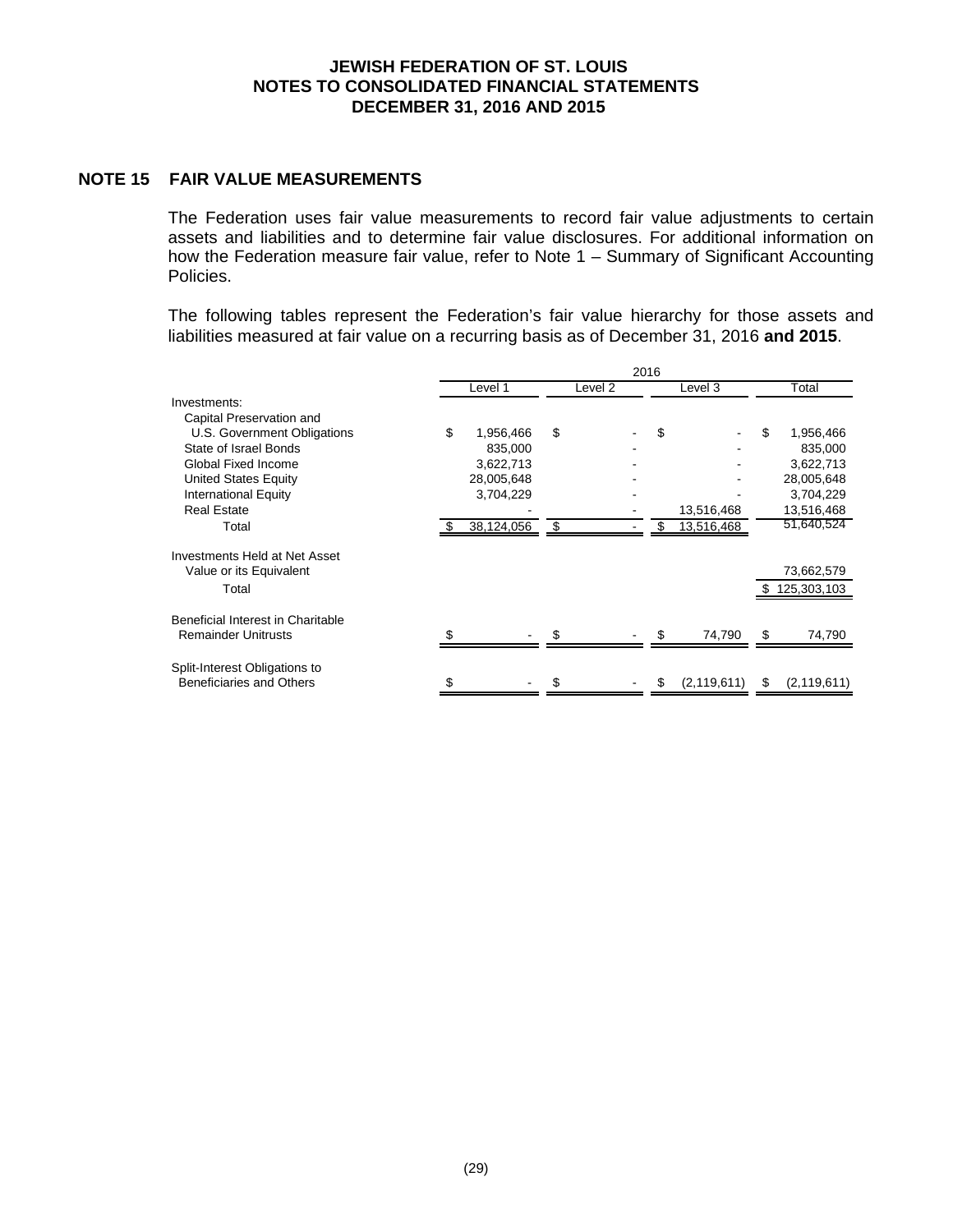## **NOTE 15 FAIR VALUE MEASUREMENTS (CONTINUED)**

|                                    |    | 2015       |    |         |    |               |    |               |  |  |  |
|------------------------------------|----|------------|----|---------|----|---------------|----|---------------|--|--|--|
|                                    |    | Level 1    |    | Level 2 |    | Level 3       |    | Total         |  |  |  |
| Investments:                       |    |            |    |         |    |               |    |               |  |  |  |
| Capital Preservation and           |    |            |    |         |    |               |    |               |  |  |  |
| U.S. Government Obligations        | \$ | 2,036,061  | \$ |         | \$ |               | S  | 2,036,061     |  |  |  |
| State of Israel Bonds              |    | 886,500    |    |         |    |               |    | 886,500       |  |  |  |
| Global Fixed Income                |    | 14,127,839 |    |         |    |               |    | 14,127,839    |  |  |  |
| <b>United States Equity</b>        |    | 22,156,465 |    |         |    |               |    | 22,156,465    |  |  |  |
| <b>International Equity</b>        |    | 20,890,489 |    |         |    |               |    | 20,890,489    |  |  |  |
| Absolute Return Strategies         |    | 35,474     |    |         |    |               |    | 35,474        |  |  |  |
| <b>Commodities and Real Assets</b> |    | 1,306,317  |    |         |    |               |    | 1,306,317     |  |  |  |
| <b>Real Estate</b>                 |    |            |    |         |    | 5,165,732     |    | 5,165,732     |  |  |  |
| Total                              |    | 61,439,145 | \$ |         |    | 5,165,732     |    | 66,604,877    |  |  |  |
| Investments Held at Net Asset      |    |            |    |         |    |               |    |               |  |  |  |
| Value or its Equivalent            |    |            |    |         |    |               |    | 37,885,737    |  |  |  |
| Total                              |    |            |    |         |    |               |    | 104,490,614   |  |  |  |
| Beneficial Interest in Charitable  |    |            |    |         |    |               |    |               |  |  |  |
| <b>Remainder Unitrusts</b>         | S  |            |    |         |    | 72,235        | \$ | 72,235        |  |  |  |
| Split-Interest Obligations to      |    |            |    |         |    |               |    |               |  |  |  |
| Beneficiaries and Others           |    |            |    |         |    | (2, 285, 743) | S  | (2, 285, 743) |  |  |  |

## Level 3 Assets and Liabilities

The following table provides a summary of changes in fair value of the Federation's Level 3 financial assets and liabilities by fair value category for the years ended December 31, 2016 and **2015**:

|                                    |    |                    |                   |                      | Split-Interest |  |
|------------------------------------|----|--------------------|-------------------|----------------------|----------------|--|
|                                    |    |                    | <b>Beneficial</b> |                      | Obligations to |  |
|                                    |    |                    | Interest in       | <b>Beneficiaries</b> |                |  |
|                                    |    | <b>Real Estate</b> | Unitrust          |                      | and Others     |  |
| January 1, 2015                    | \$ | 5,965,251          | \$<br>69,967      | \$                   | (2,692,881)    |  |
| <b>Purchases and Contributions</b> |    | 88,128             |                   |                      |                |  |
| Distributions to Beneficiaries     |    |                    |                   |                      | 333,251        |  |
| Investment Income                  |    |                    |                   |                      | (14, 196)      |  |
| Unrealized and Realized            |    |                    |                   |                      |                |  |
| Gains and (Losses)                 |    | (887,647)          |                   |                      | 162,782        |  |
| Change in Value                    |    |                    | 2,268             |                      | (74, 699)      |  |
| December 31, 2015                  |    | 5,165,732          | 72,235            |                      | (2, 285, 743)  |  |
| <b>Purchases and Contributions</b> |    | 7,028,228          |                   |                      |                |  |
| Sales                              |    | (2,351,348)        |                   |                      |                |  |
| Distributions to Beneficiaries     |    |                    |                   |                      | 256,376        |  |
| Investment Income                  |    |                    |                   |                      | (631)          |  |
| Unrealized and Realized            |    |                    |                   |                      |                |  |
| Gains and (Losses)                 |    | 3,673,856          |                   |                      | (149, 185)     |  |
| Change in Value                    |    |                    | 2,555             |                      | 59,572         |  |
| December 31, 2016                  | S  | 13,516,468         | \$<br>74,790      | \$                   | (2, 119, 611)  |  |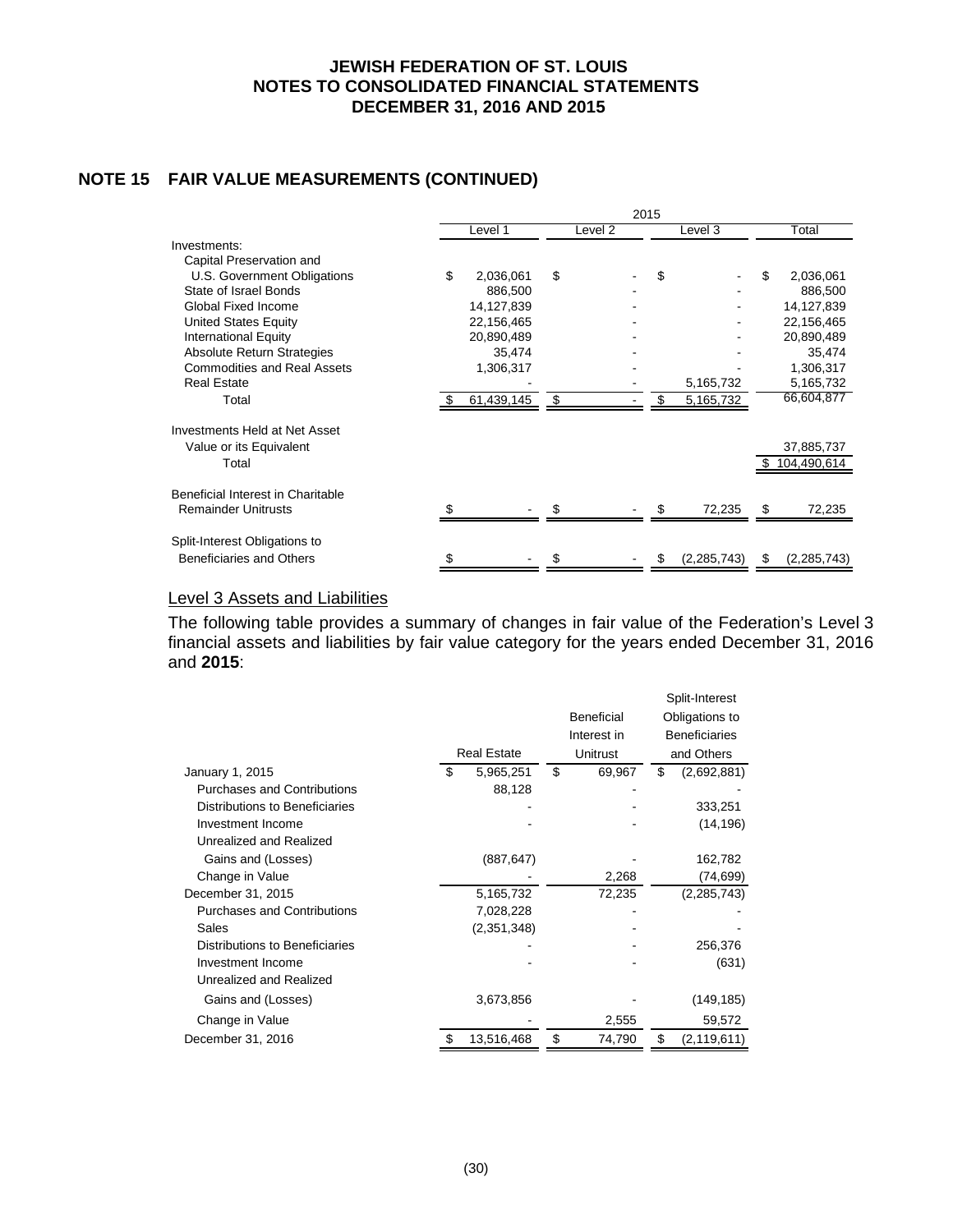### **NOTE 15 FAIR VALUE MEASUREMENTS (CONTINUED)**

The following is a summary of the investments carried at net asset value or its equivalent and the related unfunded commitments and redemption restrictions associated with each major category at December 31:

Unfunded Redemption

|                             |            |                  | Commitments<br>at December 31, | Frequency (if<br>Currently | Redemption<br>Notice |
|-----------------------------|------------|------------------|--------------------------------|----------------------------|----------------------|
|                             | 2016       | 2015             | 2016                           | Eligible)                  | Period               |
| Global Fixed Income         | \$         | \$<br>2,796,633  | \$                             | n/a                        | n/a                  |
| US Equity                   | 1,805,319  | 1,531,078        |                                | Annually                   | 60 days              |
| <b>US Equity</b>            | 1,898,166  | 1,921,204        |                                | Semi-Annually              | 60 days              |
| US Equity                   | 1,526,707  | 1,755,330        |                                | Quarterly                  | 60 days              |
| US Equity                   | 3,516,680  |                  |                                | Quarterly                  | 60 days              |
| US Equity                   | 2,893,591  |                  |                                | na                         | na                   |
| <b>US Equity</b>            | 1,607,865  |                  |                                | Quarterly                  | 90 days              |
| US Equity                   | 2,081,400  |                  |                                | Annual                     | 120 days             |
| US Equity                   | 4,063,518  |                  |                                | Monthly                    | 45 days              |
| <b>International Equity</b> |            |                  | 535                            | n/a                        | n/a                  |
| <b>International Equity</b> | 1,530,458  | 1,375,748        |                                | Monthly                    | 90 days              |
| <b>International Equity</b> | 1,587,974  | 1,509,713        |                                | Quarterly                  | 60 days              |
| <b>International Equity</b> | 7,433,098  |                  |                                | Monthly                    | 45 days              |
| <b>International Equity</b> | 6,995,265  |                  |                                | Monthly                    | 5 days               |
| <b>International Equity</b> | 5,345,278  |                  |                                | Monthly                    | 30 days              |
| <b>Private Equity</b>       | 4,235,123  | 7,537,210        | 375,857                        | n/a                        | n/a                  |
| <b>Private Debt</b>         | 6,392,471  |                  | 3,716,261                      | n/a                        | n/a                  |
| Absolute Return             | 1,551,571  | 1,841,190        |                                | Annually                   | 45-90 days           |
| Absolute Return             |            | 6,041            |                                | n/a                        | n/a                  |
| Absolute Return             | 7,616,883  | 7,148,863        |                                | Quarterly                  | 60-65 days           |
| Absolute Return             | 284,345    | 1,089,847        |                                | Quarterly                  | 45 days              |
| Absolute Return             | 2,010,940  |                  |                                | n/a                        | n/a                  |
| Commodities                 | 9,285,927  | 9,372,345        | 3,663,630                      | n/a                        | n/a                  |
|                             | 73,662,579 | 37,885,737<br>\$ | 7,755,748<br>\$                |                            |                      |

Global Fixed Income includes investments in private funds that invest in mezzanine securities issued by lower middle market companies in North America. The investments consist of subordinated debt combined with equity features such as convertible debt, preferred stock or warrants. Underlying investments are valued quarterly and annually and have restricted liquidity provisions.

United State Equity and International Equity funds include long-term investments in domestic securities and foreign securities, respectively. In this category, units were priced daily but the fund manager with certain liquidity restrictions imposed on participants.

Private equity includes investments in funds of funds holding underlying positions in funds owning private assets. Underlying investments are valued quarterly and annually and have restrictive liquidity provisions. Investing in private equity provides diversification, growth potential, and wider market access to the overall portfolio.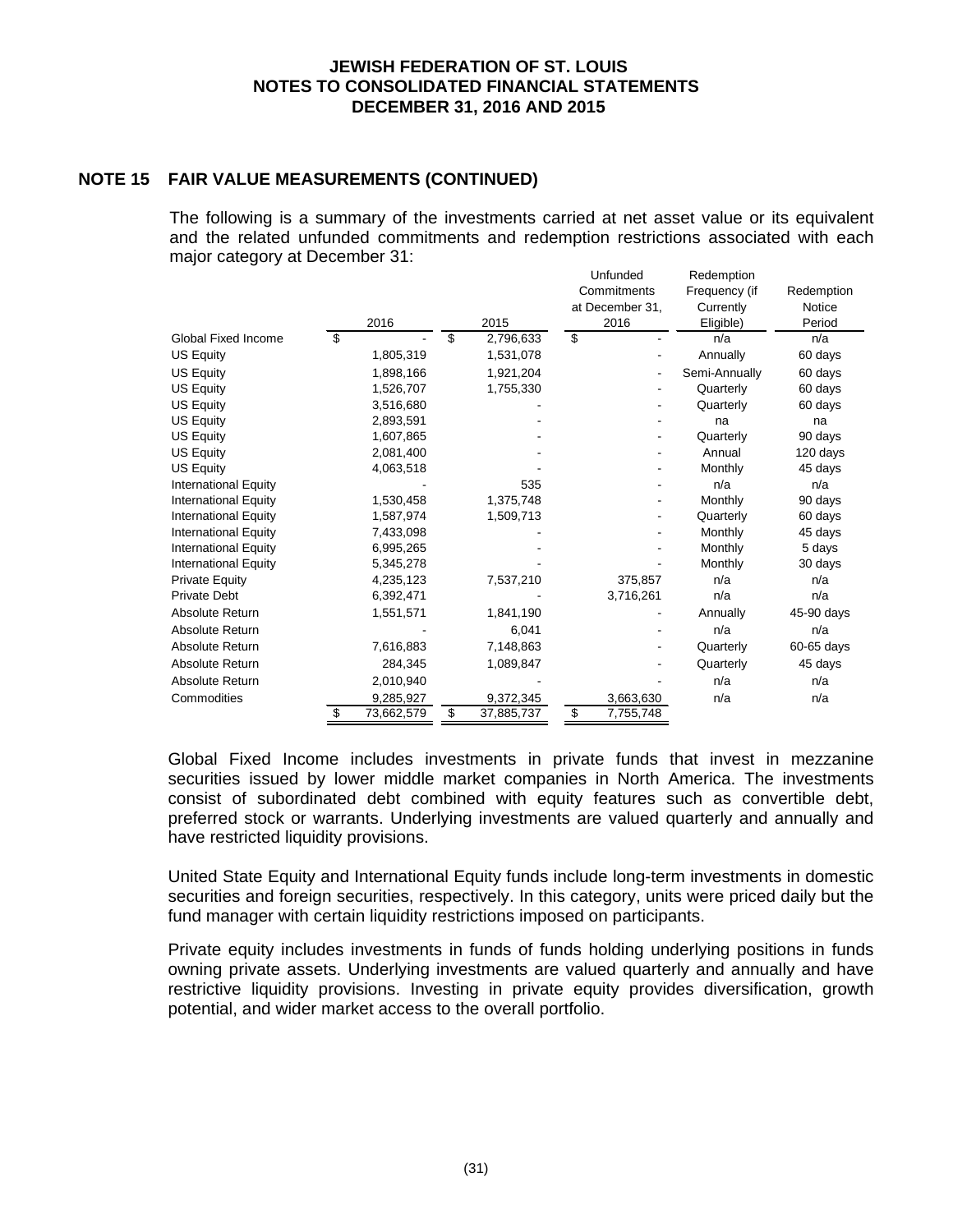#### **NOTE 15 FAIR VALUE MEASUREMENTS (CONTINUED)**

Absolute Return funds invest in diversified portfolios designed to provide a less correlated source of return than fixed income and equity strategies. The strategy is implemented with a wide array of financial instruments, both domestic and global, including equities, fixed income and derivatives. Managers may leverage portfolios, sell financial instruments short, and/or invest selectively in illiquid investments.

Commodities take positions in a variety of commodities, commodity futures, as well as equity securities closely correlated with the performance of such assets, including energy related companies. Investing in commodities provides additional diversification as well as a hedge against inflation. In this category, units were priced daily but the fund manager with certain liquidity restrictions imposed on participants.

#### **NOTE 16 ENDOWMENT**

The Federation's endowment consists of approximately 250 individual funds established for a variety of purposes. Its endowment includes both donor-restricted funds and funds designated by the board of directors to function as endowments. As required by GAAP, net assets associated with endowment funds, including funds designated by the board of directors to function as endowments, are classified and reported based on the existence or absence of donor-imposed restrictions. Certain donor contributions restricted for specific purpose or time are considered by the board of directors as quasi-endowments and are included in temporarily restricted endowments.

Endowment net asset activity and type of fund for the years ended December 31, 2016 and 2015:

|                                         | Unrestricted |             |    | Temporarily<br>Restricted |                  | Permanently<br>Restricted |    | Total         |
|-----------------------------------------|--------------|-------------|----|---------------------------|------------------|---------------------------|----|---------------|
| Endowment Net Assets, December 31, 2014 | S            | 44,122,898  | \$ | 20,358,133                | \$<br>22,574,968 |                           | \$ | 87,055,999    |
| Earnings:                               |              |             |    |                           |                  |                           |    |               |
| Interest and Dividends, Net of Fees     |              | 1,012,497   |    | 584,464                   |                  |                           |    | 1,596,961     |
| <b>Realized Gains</b>                   |              | 660,829     |    | 608,842                   |                  |                           |    | 1,269,671     |
| <b>Unrealized Losses</b>                |              | (2,975,775) |    | (2,605,058)               |                  |                           |    | (5,580,833)   |
| <b>Total Investment Returns</b>         |              | (1,302,449) |    | (1,411,752)               |                  |                           |    | (2,714,201)   |
| Contributions                           |              | 3,306,931   |    | 309,680                   |                  | 733,845                   |    | 4,350,456     |
| Appropriations for Expenditure          |              | (4,354,102) |    | (2,043,644)               |                  |                           |    | (6, 397, 746) |
| Endowment Net Assets, December 31, 2015 |              | 41,773,278  |    | 17,212,417                |                  | 23,308,813                |    | 82,294,508    |
| Earnings:                               |              |             |    |                           |                  |                           |    |               |
| Interest and Dividends, Net of Fees     |              | 701,099     |    | 343.902                   |                  |                           |    | 1,045,001     |
| <b>Realized Losses</b>                  |              | (1,761,359) |    | (1,485,422)               |                  |                           |    | (3,246,781)   |
| <b>Unrealized Gains</b>                 |              | 4,494,150   |    | 3,962,515                 |                  |                           |    | 8,456,665     |
| <b>Total Investment Returns</b>         |              | 3,433,890   |    | 2,820,995                 |                  |                           |    | 6,254,885     |
| Contributions                           |              | 6,214,213   |    | 47,272                    |                  | 3,234,674                 |    | 9,496,159     |
| Appropriations for Expenditure          |              | (4,924,688) |    | (1, 223, 788)             |                  |                           |    | (6, 148, 476) |
| Endowment Net Assets, December 31, 2016 | æ.           | 46,496,693  | S  | 18,856,896                | S                | 26,543,487                | æ. | 91,897,076    |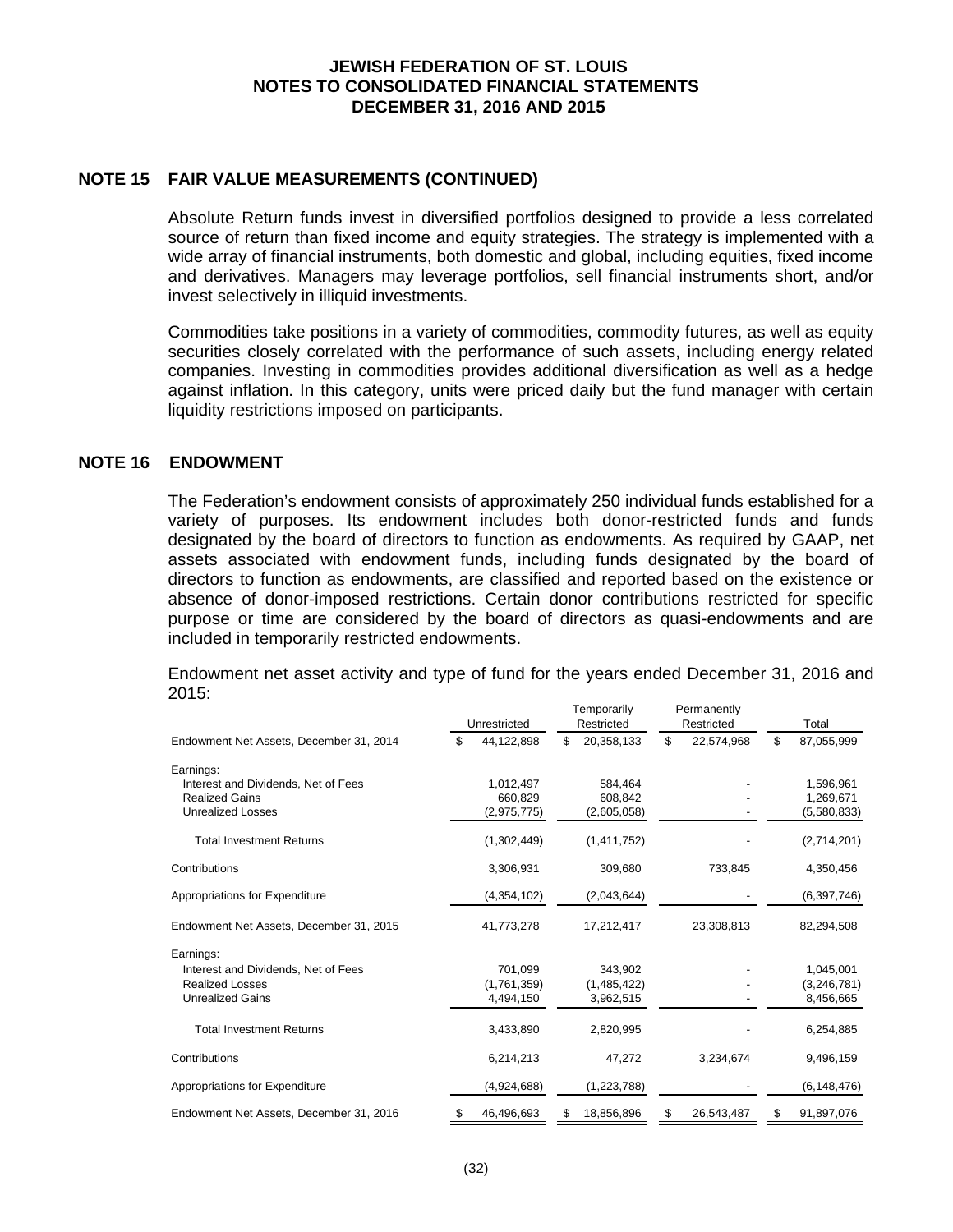## **NOTE 16 ENDOWMENT (CONTINUED)**

|                                                                       | Unrestricted |            |                           | Temporarily<br>Restricted |    | Permanently<br>Restricted |    | Total      |
|-----------------------------------------------------------------------|--------------|------------|---------------------------|---------------------------|----|---------------------------|----|------------|
| Endowment Fund Net Assets by Type of<br>Fund as of December 31, 2015: |              |            |                           |                           |    |                           |    |            |
| Donor-Restricted Endowment Funds                                      | \$           |            | \$                        | 6.532.951                 | S  | 23,308,813                | \$ | 29,841,764 |
| <b>Board Restricted Endowment Funds</b>                               |              | 41,773,278 |                           | 10,679,466                |    |                           |    | 52,452,744 |
| Total Endowment Funds                                                 |              | 41,773,278 | S                         | 17,212,417                | S  | 23,308,813                |    | 82,294,508 |
|                                                                       | Unrestricted |            | Temporarily<br>Restricted |                           |    |                           |    |            |
|                                                                       |              |            |                           |                           |    | Permanently<br>Restricted |    | Total      |
| Endowment Fund Net Assets by Type of<br>Fund as of December 31, 2016. |              |            |                           |                           |    |                           |    |            |
| Donor-Restricted Endowment Funds                                      | \$           |            | \$                        | 8,690,069                 | \$ | 26,543,487                | S  | 35,233,556 |
| <b>Board Restricted Endowment Funds</b>                               |              | 46,496,693 |                           | 10,166,827                |    |                           |    | 56,663,520 |

From time to time, the fair value of assets associated with individual donor-restricted endowments may fall below the level that the donor requires the Federation to retain as a fund of perpetual duration. When this occurs, in accordance with generally accepted accounting principles, deficiencies of this nature are reported in unrestricted net assets. However, at December 31, 2016 and 2015, no such deficiencies occurred.

#### **Return Objectives and Risk Parameters**

The primary investment objective of the portfolio is an emphasis on capital appreciation with modest current income. The portfolio seeks to maximize potential total return consistent with minimizing overall volatility in the context of these guidelines. The total rate of return for individual investment styles will be compared to their appropriate index.

### **Spending Policy**

The Federation has a policy of appropriating for distribution each year 5% of its endowment fund's average fair value over the prior eight quarters through the calendar year-end proceeding the calendar year prior to the year distribution is planned. In establishing this policy, the Federation considered the long-term expected return on its endowment.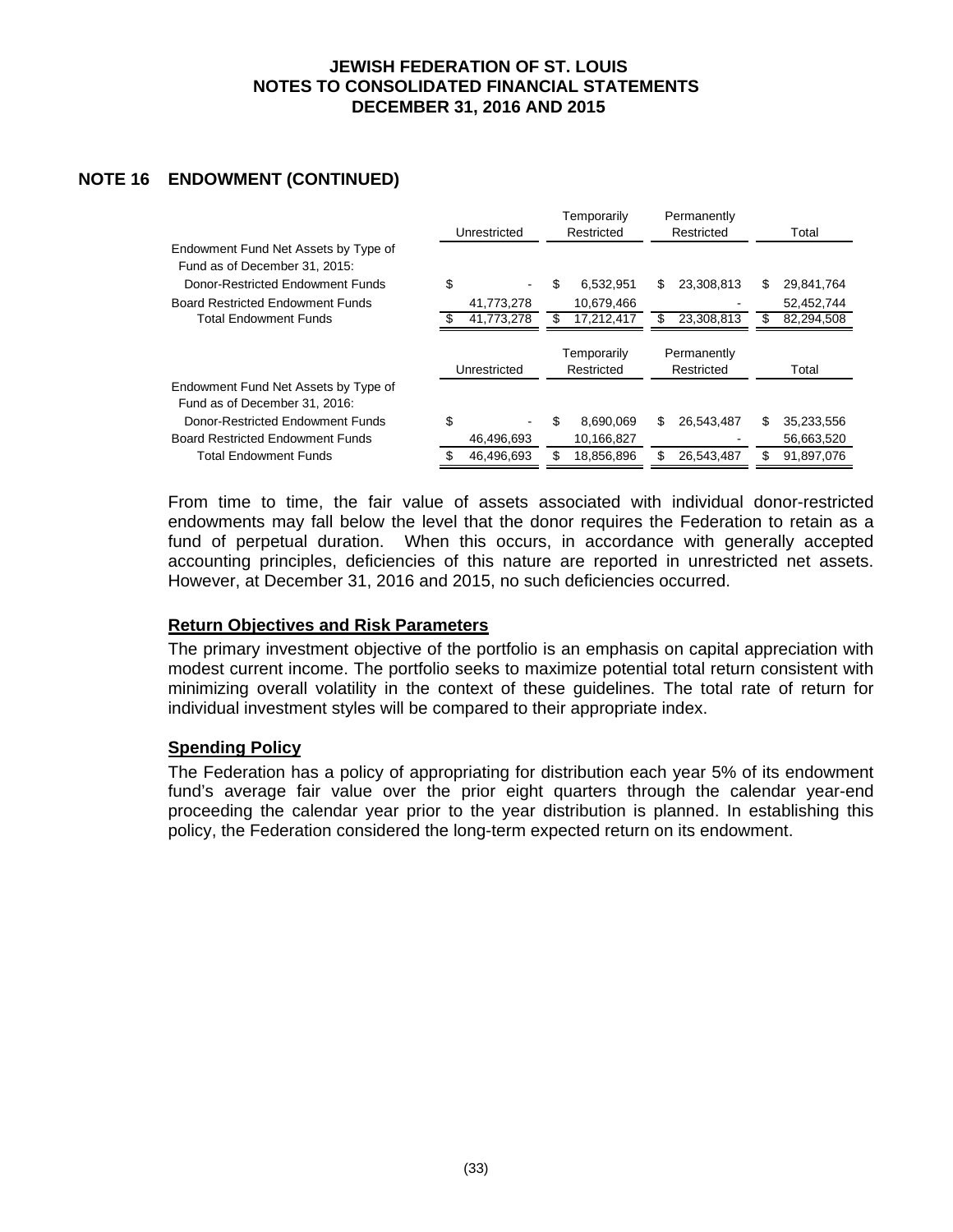## **NOTE 17 RESTRICTIONS AND LIMITATIONS ON NET ASSET BALANCES**

Restricted net assets at December 31 consist of the following:

|                                                                                                                                                     |  | <b>Temporarily Restricted</b> |  |                       |      |            | <b>Permanently Restricted</b> |            |  |
|-----------------------------------------------------------------------------------------------------------------------------------------------------|--|-------------------------------|--|-----------------------|------|------------|-------------------------------|------------|--|
| Gifts and Other Unexpected Revenues<br>and Grants Available for:<br>Acquisition of Building and Equipment<br>Pledges Restricted for Subsequent Year |  | 2015<br>2016                  |  |                       | 2016 | 2015       |                               |            |  |
|                                                                                                                                                     |  | 136.923<br>574.717            |  | 136.923<br>416.254    | S    | ۰.         | S                             |            |  |
| Other Time and Purpose Restricted Funds<br>Donor Annuities                                                                                          |  | 19,696,132<br>675.763         |  | 18.181.699<br>771.160 |      | 26.543.487 |                               | 23.308.813 |  |
| <b>Total Donor Restricted Net Assets</b>                                                                                                            |  | 21,083,535                    |  | 19.506.036            |      | 26.543.487 |                               | 23,308,813 |  |

#### **NOTE 18 PRIOR PERIOD ADJUSTMENT**

The Federation determined that an adjustment was required to the prior period consolidated financial statements as a result of the allocation payable amount recorded in error beginning in years prior to 2015 and flowing through 2015. This prior period adjustment relates to the national and international allocations for Jewish Federation of North America (JFNA) in that the amount recorded as payable to JFNA exceeded the balance that JFNA records as owed to them. This difference was adjusted to restate the beginning of the year, January 1, 2015 balances to show a new asset account for an allocation paid in advance, a reduction of the allocation payable account and an increase in net assets (unrestricted). As a result, the end of the year December 31, 2015 ending balances were adjusted accordingly as follows:

|                                                           | <b>Allocation</b><br>Paid In<br>Advance | <b>Allocation</b><br>Payable | <b>Net</b><br><b>Assets</b> |
|-----------------------------------------------------------|-----------------------------------------|------------------------------|-----------------------------|
| January 1, 2015, Beginning of Year as Previously Reported | $\overline{\phantom{0}}$                | 798.577                      | 120,670,842                 |
| <b>Prior Period Adjustment</b>                            | 1,528,038                               | (671, 684)                   | 2,199,722                   |
| January 1, 2015, Beginning of Year as Restated            | 1.528.038                               | 126.893                      | 122,870,564                 |
| Change in Net Assets for 2015 (Unaffected by Adjustment)  | $\overline{\phantom{a}}$                | -                            | (9,081,163)                 |
| 2015 Account Activity (Unaffected by Adjustment)          | 20.077                                  | (105, 994)                   |                             |
| December 31, 2015, End of Year as Restated                | 1.548.115                               | 20,899                       | 113,789,401                 |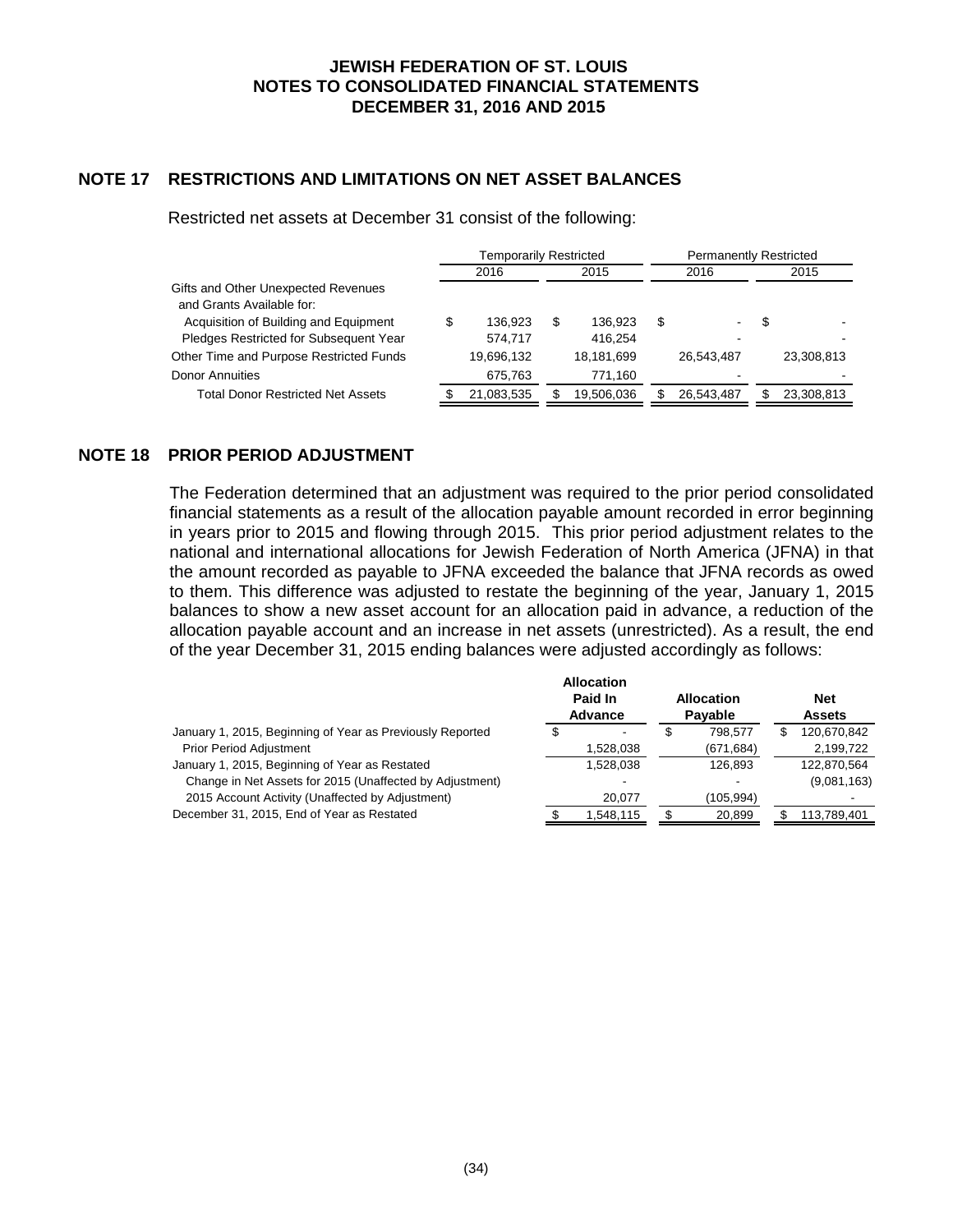### **JEWISH FEDERATION OF ST. LOUIS APPROPRIATIONS TO BENEFICIARY AND OTHER AGENCIES YEARS ENDED DECEMBER 31, 2016 AND 2015 (SEE INDEPENDENT AUDITORS' REPORT)**

|                                                  |              | 2016            | 2015            |                 |  |  |
|--------------------------------------------------|--------------|-----------------|-----------------|-----------------|--|--|
|                                                  |              | Strategic       |                 | Strategic       |  |  |
|                                                  | Unrestricted | Program         | Unrestricted    | Program         |  |  |
|                                                  | Allocation   | Grants          | Allocation      | Grants          |  |  |
| Amir                                             | \$           | \$              | \$              | \$<br>40,130    |  |  |
| Anti-Defamation League                           |              |                 |                 | 200             |  |  |
| B'nai B'rith Hillel Foundation                   | 167,042      | 67,450          | 167,042         | 56,466          |  |  |
| Central Agency for Jewish Education of St. Louis |              |                 |                 | (2, 274)        |  |  |
| Chabad on Campus                                 |              | 36,992          |                 | 36,992          |  |  |
| <b>Community Aging Corporation</b>               | 69,887       |                 | 69,887          |                 |  |  |
| Congregations                                    |              | 32,000          |                 | 42,000          |  |  |
| Day School Funding Pool:                         |              |                 |                 |                 |  |  |
| <b>Bais Yaakov</b>                               | 27,750       |                 | 18,750          |                 |  |  |
| H. F. Epstein Hebrew Academy                     | 101,000      | 2,250           | 109,545         |                 |  |  |
| Saul Mirowitz Community Day School               | 175,500      |                 | 178,000         | 16,000          |  |  |
| <b>Torah Prep School</b>                         | 194,500      |                 | 186,500         |                 |  |  |
| <b>RAVSAK</b>                                    | 22,875       |                 | 13,728          |                 |  |  |
| The Gladys & Henry Crown Center for              |              |                 |                 |                 |  |  |
| Senior Living                                    |              | 67,650          |                 | 67,650          |  |  |
| <b>Inclusion Mini Grants</b>                     |              | 86,350          |                 | 48,492          |  |  |
| <b>Interfaith Mission</b>                        |              |                 |                 |                 |  |  |
| Internship Program                               |              |                 |                 | 22,144          |  |  |
| <b>Innovation Grants</b>                         |              | 7,226           |                 | 41,184          |  |  |
| Jewish Community Center                          | 991,405      | 370,009         | 991,405         | 425,638         |  |  |
| Jewish Community Relations Council               | 285,055      | 56,284          | 285,055         | 1,500           |  |  |
| Jewish Family and Children's Services            | 329,603      | 184,102         | 329,603         | 210,381         |  |  |
| Jewish Federations of North America:             |              |                 |                 |                 |  |  |
| Domestic Agencies                                |              | 225,247         |                 | 240,797         |  |  |
| Overseas Agencies                                |              | 659,170         |                 | 612,371         |  |  |
| Jewish Student Union                             |              | 33,000          |                 | 33,000          |  |  |
| <b>MERS/ Goodwill Industries</b>                 | 20,952       | 47,955          | 41,904          |                 |  |  |
| Next Dor                                         |              |                 |                 | 55,000          |  |  |
| Nishmah                                          |              |                 |                 |                 |  |  |
| Sherut Leumi                                     |              | 30,000          |                 | 30,000          |  |  |
| St. Louis Jewish Light                           | 77,170       |                 | 77,170          | 3,500           |  |  |
| St. Louis Kollel                                 |              | 15,000          |                 | 15,000          |  |  |
|                                                  | 2,462,739    | 1,920,685<br>\$ | 2,468,589<br>\$ | 1,996,171<br>\$ |  |  |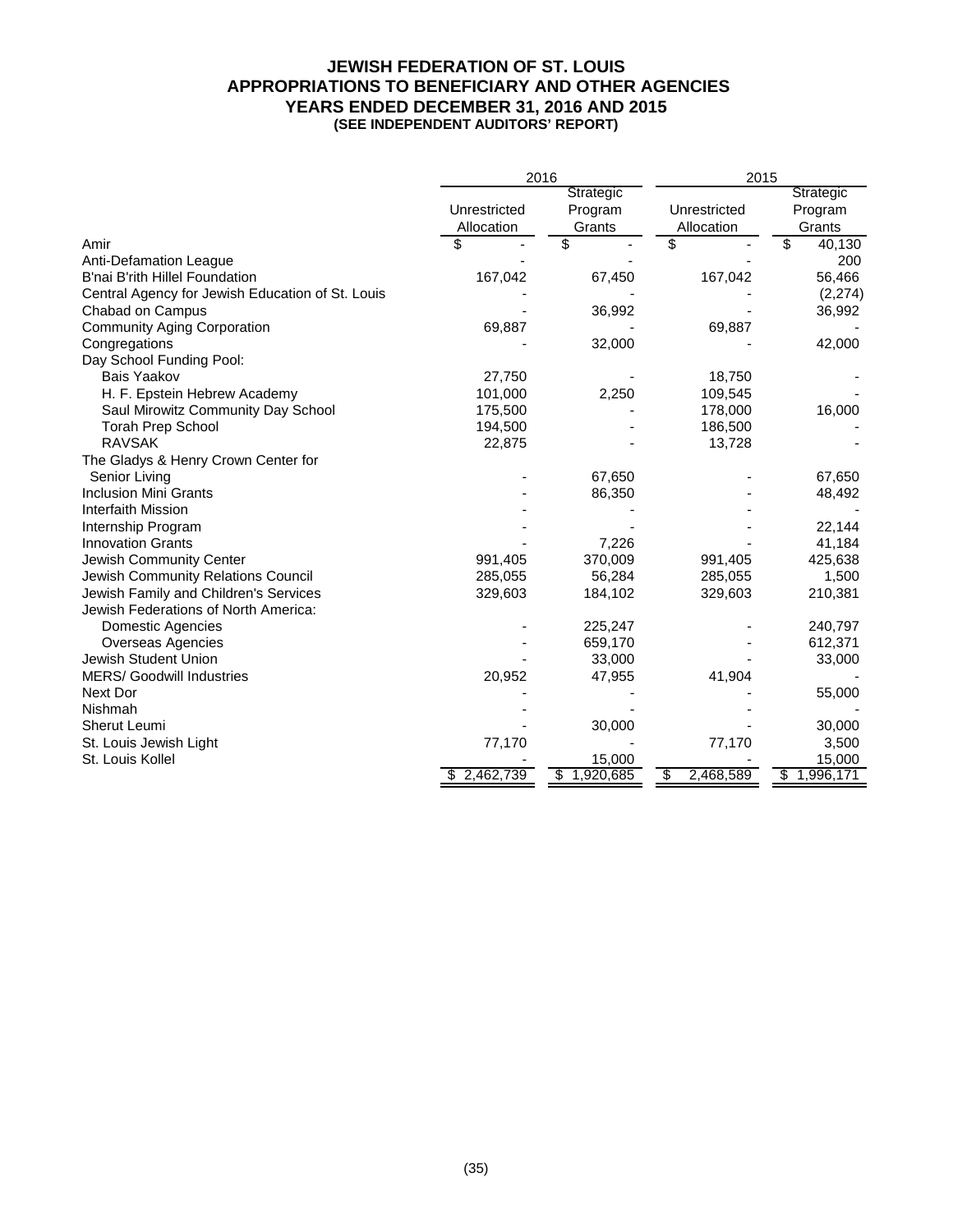#### **JEWISH FEDERATION OF ST. LOUIS SCHEDULE OF FUNCTIONAL EXPENSES YEAR ENDED DECEMBER 31, 2016 (SEE INDEPENDENT AUDITORS' REPORT)**

|                                                 |                            | Other Program Expenses   |                                               |                  |                     | <b>Operating Expenses</b>      |                               |                                |                     |                  |
|-------------------------------------------------|----------------------------|--------------------------|-----------------------------------------------|------------------|---------------------|--------------------------------|-------------------------------|--------------------------------|---------------------|------------------|
| Year Ended December 31, 2016                    | Planning and<br>Allocation | Community<br>Development | Holocaust Museum/<br><b>Community Library</b> | Total<br>Program | Philanthropy        | Marketing and<br>Communication | <b>Building</b><br>Operations | Manage-<br>ment and<br>general | Board<br>Controlled | 2016<br>Total    |
| Salary                                          | \$<br>519,531 \$           | 1,138,611 \$             | 215,704                                       | \$ 1,873,846     | 1,046,948 \$<br>\$  | 353,589 \$                     | 178,123 \$                    | 709,425 \$                     |                     | 4,161,931<br>\$. |
| Medical and Dental                              | 58,906                     | 120,287                  | 27,075                                        | 206,268          | 103,941             | 43,937                         | 27,000                        | 64,899                         |                     | 446,045          |
| Retirement Expenses (Defined Benefit Plan)      | 56,224                     | 77,953                   | 37,736                                        | 171,913          | 51,553              | 10,386                         | 14,845                        | 35,985                         |                     | 284,682          |
| Retirement Expenses (Defined Contribution Plan) | 34,532                     | 61,982                   | 27,406                                        | 123,920          | 62,063              | 12,525                         | 14,732                        | 55,536                         |                     | 268,776          |
| Payroll Taxes                                   | 34,467                     | 80,995                   | 16,232                                        | 131,694          | 74,143              | 26,491                         | 12,228                        | 49,174                         |                     | 293,730          |
| <b>Total Compensation</b>                       | 703,660                    | 1,479,828                | 324,153                                       | 2,507,641        | 1,338,648           | 446,928                        | 246,928                       | 915,019                        |                     | 5,455,164        |
| <b>Professional Fees</b>                        | 124,704                    | 323,124                  | 53,791                                        | 501,619          | 73,115              | 209,268                        | 5,913                         | 273,295                        | 175,229             | 1,238,439        |
| <b>Missions</b>                                 | 72,380                     | 94,491                   |                                               | 166,871          | 13,778              |                                | $\blacksquare$                | 15,576                         |                     | 196,225          |
| <b>IT Services</b>                              | 21,154                     | 70,598                   | 33,578                                        | 125,330          | 42,812              |                                |                               | 41,721                         |                     | 209,863          |
| Travel - Local                                  | 1,277                      | 12,954                   | 3,969                                         | 18,200           | 1,917               | 112                            | 503                           | 6,498                          | 277                 | 27,507           |
| Supplies and Equipment Maintenance              | 6,394                      | 28,826                   | 6,370                                         | 41,590           | 9,804               | 12,548                         | 31,667                        | 103,376                        |                     | 198,985          |
| Marketing and Communication                     | 2,228                      | 653,835                  | 79,552                                        | 735,615          | 427,752             | 272,597                        | $\sim$                        | 20,330                         | 6,975               | 1,463,269        |
| Events and Functions                            | 14,528                     | 303,819                  | 35,714                                        | 354,061          | 33,614              | 8,714                          | 542                           | 69,608                         |                     | 466,539          |
| Subscriptions and Dues                          | 5,856                      | 50,734                   | 1,623                                         | 58,213           | 6,412               | 1,405                          | 118                           | 9,972                          |                     | 76,120           |
| Awards/Grants/Scholarships                      | 30,040                     | 224,968                  | 3,275                                         | 258,283          | (205)               | 450                            | $\sim$                        | 15,200                         |                     | 273,728          |
| Postage/Shipping                                | 1,059                      | 9,752                    | 5,714                                         | 16,525           | 16,998              | 12,318                         | 18                            | 8,557                          |                     | 54,416           |
| Telephone                                       | 989                        | 296                      |                                               | 1,285            |                     |                                | 24,359                        | 3,477                          |                     | 29,121           |
| <b>Utilities</b>                                |                            |                          |                                               |                  |                     | ٠                              | 62,392                        | $\blacksquare$                 |                     | 62,392           |
| <b>Building Operations</b>                      |                            |                          | 9,932                                         | 9,932            |                     |                                | 91,429                        | 22,589                         |                     | 123,950          |
| Occupancy                                       | 83,192                     | 277,636                  | 132,050                                       | 492,878          | 168,364             |                                | $\sim$                        | 102,974                        |                     | 764,216          |
| Liability Insurance                             | 2,864                      | 10,883                   |                                               | 13,747           | 5,728               | 8,966                          | 11,572                        | 37,803                         |                     | 77,816           |
| Miscellaneous                                   | 431                        | 142                      | 4,895                                         | 5,468            | 2,069               |                                |                               | 75,548                         | 327                 | 83,412           |
| <b>Interest Expense</b>                         | 251,805                    |                          |                                               | 251,805          |                     |                                |                               | 40,694                         |                     | 292,499          |
| Stock/Credit Card Fees                          |                            |                          |                                               |                  | 3,982               |                                |                               |                                |                     | 3,982            |
| <b>Bad Debt Expense</b>                         |                            |                          |                                               |                  | 54,475              |                                |                               |                                |                     | 54,475           |
| Depreciation                                    | 12,440                     | 93,297                   |                                               | 105,737          | 24,879              | 9,330                          | 155,494                       | 15,549                         |                     | 310,989          |
| Inter-Company Billings                          |                            | 366,140                  |                                               | 366,140          | (366, 140)          | (982, 636)                     | (630, 935)                    | (404, 242)                     |                     | (2,017,813)      |
|                                                 | 1,335,001                  | 4,001,323                | 694,616                                       | 6,030,940        | 1,858,002           | ٠                              |                               | 1,373,544                      | 182,808             | 9,445,294        |
| Allocations                                     | 7,066,733                  |                          |                                               | 7,066,733        |                     |                                |                               |                                | 8,212,838           | 15,279,571       |
| <b>Total Functional Expenses</b>                | 8,401,734 \$<br>\$         | 4,001,323 \$             | 694,616                                       | \$13,097,673     | 1,858,002 \$<br># S |                                | $-5$<br>$-$ \$                | 1,373,544 \$                   | 8,395,646           | 24,724,865       |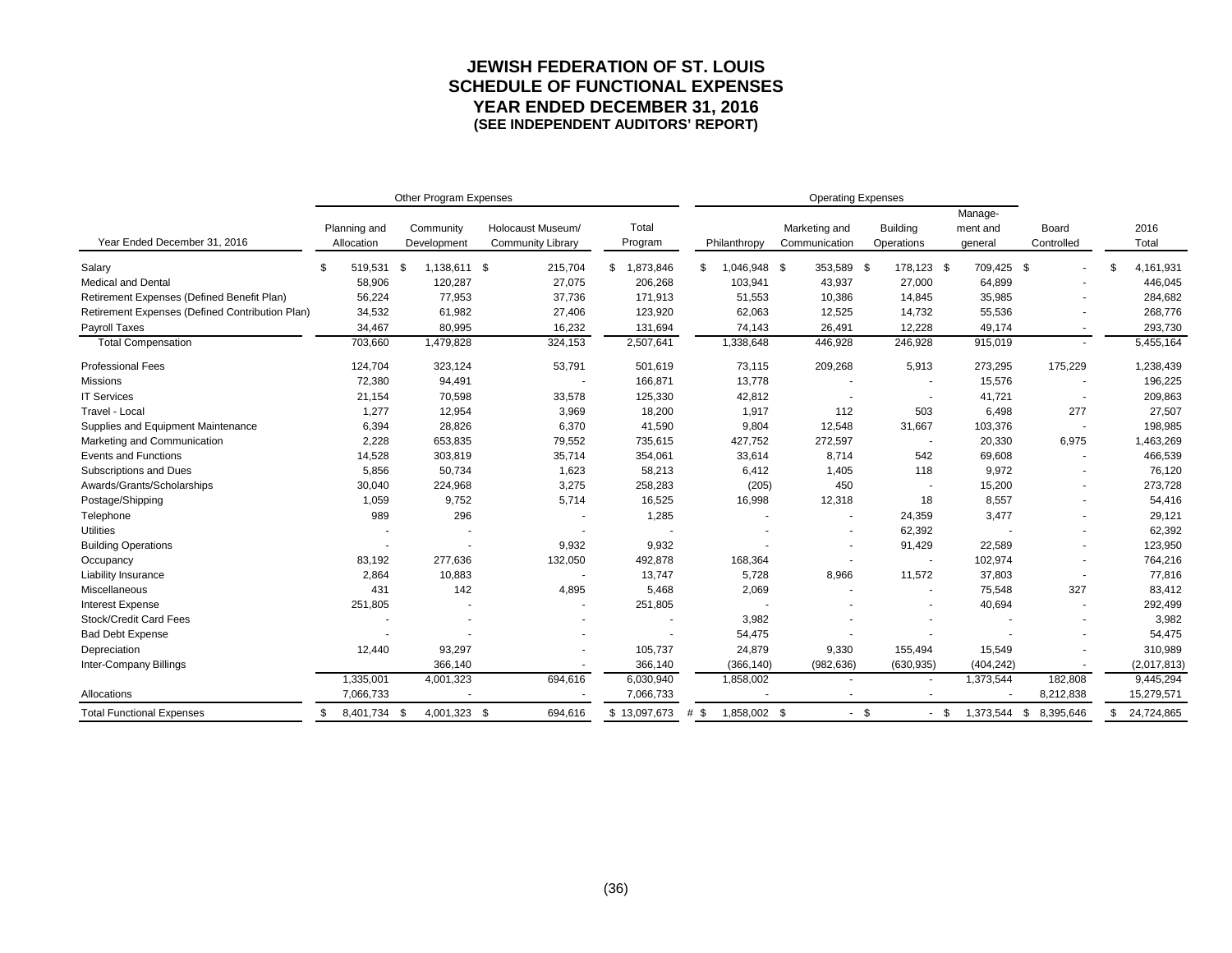#### **JEWISH FEDERATION OF ST. LOUIS SCHEDULE OF FUNCTIONAL EXPENSES YEAR ENDED DECEMBER 31, 2015 (SEE INDEPENDENT AUDITORS' REPORT)**

|                                                    | Other Program Expenses |                            |                          |                                               |    |              |                                |                               |                                |                          |                  |
|----------------------------------------------------|------------------------|----------------------------|--------------------------|-----------------------------------------------|----|--------------|--------------------------------|-------------------------------|--------------------------------|--------------------------|------------------|
| Year Ended December 31, 2015                       |                        | Planning and<br>Allocation | Community<br>Development | Holocaust Museum/<br><b>Community Library</b> |    | Philanthropy | Marketing and<br>Communication | <b>Building</b><br>Operations | Manage-<br>ment and<br>general | Board<br>Controlled      | 2015<br>Total    |
| Salary                                             | \$                     | 509.435 \$                 | 634,187 \$               | 274,927                                       | \$ | 1,189,781 \$ | 316,547 \$                     | 154,832 \$                    | 595,095 \$                     |                          | \$<br>3,674,804  |
| Medical and Dental                                 |                        | 52,240                     | 67,787                   | 38,872                                        |    | 129,566      | 44,184                         | 31,997                        | 50,135                         |                          | 414,781          |
| Retirement Expenses (Defined Benefit Plan)         |                        | 90,516                     | 106,018                  | 66,596                                        |    | 125,175      | 15,214                         | 32,777                        | 43,670                         |                          | 479,966          |
| Retirement Expenses (Defined Contribution Plan)    |                        | 11,682                     | 33,806                   | 5,658                                         |    | 27,037       | 3,442                          | 2,045                         | 13,856                         |                          | 97,526           |
| Payroll Taxes                                      |                        | 30,884                     | 47,752                   | 20,672                                        |    | 75,979       | 20,854                         | 10,050                        | 40,528                         |                          | 246,719          |
| <b>Total Compensation</b>                          |                        | 694,757                    | 889,550                  | 406,725                                       |    | 1,547,538    | 400,241                        | 231,701                       | 743,284                        |                          | 4,913,796        |
| <b>Legal Fees</b>                                  |                        |                            | 665                      | 630                                           |    | 21,152       |                                | 315                           | 58,643                         | 22,185                   | 103,590          |
| Audit and Accounting Services                      |                        |                            | 5,000                    | 32,000                                        |    |              |                                |                               | 53,038                         | 31,683                   | 121,721          |
| Consultants                                        |                        | 168,360                    | 169,484                  | 8,705                                         |    | 78,067       | 184,699                        | 4,553                         | 120,272                        |                          | 734,140          |
| IT Intercompany                                    |                        |                            |                          | 18,217                                        |    |              |                                |                               |                                |                          | 18,217           |
| Indep Contractors and Temporary Staff              |                        | $\overline{\phantom{a}}$   | 16,207                   | 447                                           |    | 32,193       | 11,066                         | 58,391                        | 13,111                         | $\overline{\phantom{a}}$ | 131,415          |
| <b>IT Consulting Support</b>                       |                        | 4,750                      | 48                       |                                               |    | 164,500      | 400                            |                               | 127,779                        |                          | 297,477          |
| <b>Administrative Fees</b>                         |                        |                            |                          |                                               |    |              |                                |                               | 2,628                          | 25                       | 2,653            |
| Conferences                                        |                        | 9.169                      | 9,429                    | 16,642                                        |    | 10,741       | 240                            |                               | 30,617                         |                          | 76,838           |
| Local and Annual Meeting Expenses                  |                        | 12,782                     | 45,105                   | 103,193                                       |    | 189,694      | 5,348                          | 26                            | 38,134                         | 1,303                    | 395,585          |
| <b>Missions</b>                                    |                        | 103,284                    |                          |                                               |    | 35,901       |                                |                               | 2,768                          |                          | 141,953          |
| Travel                                             |                        | 1.542                      | 12,674                   | 5,186                                         |    | 2,646        | 118                            | 573                           | 6.455                          | $\overline{\phantom{a}}$ | 29,194           |
| Supplies                                           |                        | 4,242                      | 3,265                    | 32,281                                        |    | 12,093       | 2,253                          | 27,653                        | 23,664                         | 255                      | 105,706          |
| Equipment and IT Support, Licenses and Maintenance |                        |                            | 1,246                    | 7,437                                         |    |              | 8,452                          | 30,253                        | 31,219                         |                          | 78,607           |
| <b>Printing and Promotions</b>                     |                        | 6,715                      | 31,798                   | 82,449                                        |    | 34,287       | 231,866                        | 47                            | 25,930                         |                          | 413,092          |
| Books, Publications and Subscriptions              |                        | 5,700                      | 29,281                   | 1,726                                         |    | 2,107        | 1,450                          | 100                           | 10,079                         |                          | 50,443           |
| Awards, Grants and Scholarships                    |                        | 195                        | 47,451                   | 3,942                                         |    | 6,281        | 4,935                          |                               | 5,495                          |                          | 68,299           |
| Telephone                                          |                        | 795                        | 846                      |                                               |    |              |                                | 23,695                        | 3,945                          |                          | 29,281           |
| Postage and Shipping                               |                        | 416                        | 5,649                    | 7,729                                         |    | 15,514       | 9,283                          | (12)                          | 8,217                          | 50                       | 46,846           |
| <b>Utilities</b>                                   |                        |                            |                          |                                               |    |              |                                | 66,699                        |                                |                          | 66,699           |
| <b>Building and Ground Maintenance</b>             |                        |                            |                          | 8.392                                         |    |              |                                | 132,098                       |                                |                          | 140,490          |
| Occupancy                                          |                        | 24,981                     | 74,058                   | 189,500                                       |    | 99,921       | 36,669                         | 49,508                        | 39,886                         |                          | 514,523          |
| Liability Insurance                                |                        |                            | 6,423                    |                                               |    |              | 10,239                         | 16,413                        | 38,695                         |                          | 71,770           |
| Miscellaneous                                      |                        |                            | 24                       | 128                                           |    | 443          |                                |                               | 21,069                         | 147                      | 21,811           |
| <b>Interest Expense</b>                            |                        |                            |                          |                                               |    |              |                                |                               | 367,627                        |                          | 367,627          |
| <b>Brokerage Costs</b>                             |                        |                            |                          |                                               |    | 4,514        |                                |                               |                                |                          | 4,514            |
| <b>Intercompany Charges</b>                        |                        |                            |                          |                                               |    |              | (52, 140)                      | (485, 657)                    | (50, 217)                      |                          | (588, 014)       |
| <b>Total Operating Expenses</b>                    |                        | 1,037,688                  | 1,348,203                | 925,329                                       |    | 2,257,592    | 855,119                        | 156,356                       | 1,722,338                      | 55,648                   | 8,358,273        |
| Depreciation                                       |                        | 14,021                     | 15,566                   | 19,901                                        |    | 55,959       | 20,712                         | 151,933                       | 22,384                         |                          | 300,476          |
| Provision for Uncollectible Pledges                |                        |                            |                          |                                               |    |              |                                |                               | 154,000                        |                          | 154,000          |
| Allocations                                        |                        | 7,609,745                  |                          |                                               |    |              |                                |                               |                                | 3,779,005                | 11,388,750       |
| <b>Total Functional Expenses</b>                   | \$                     | 8,661,454 \$               | 1,363,769 \$             | 945,230                                       | \$ | 2,313,551 \$ | 875,831 \$                     | 308,289 \$                    | 1,898,722 \$                   | 3,834,653                | \$<br>20,201,499 |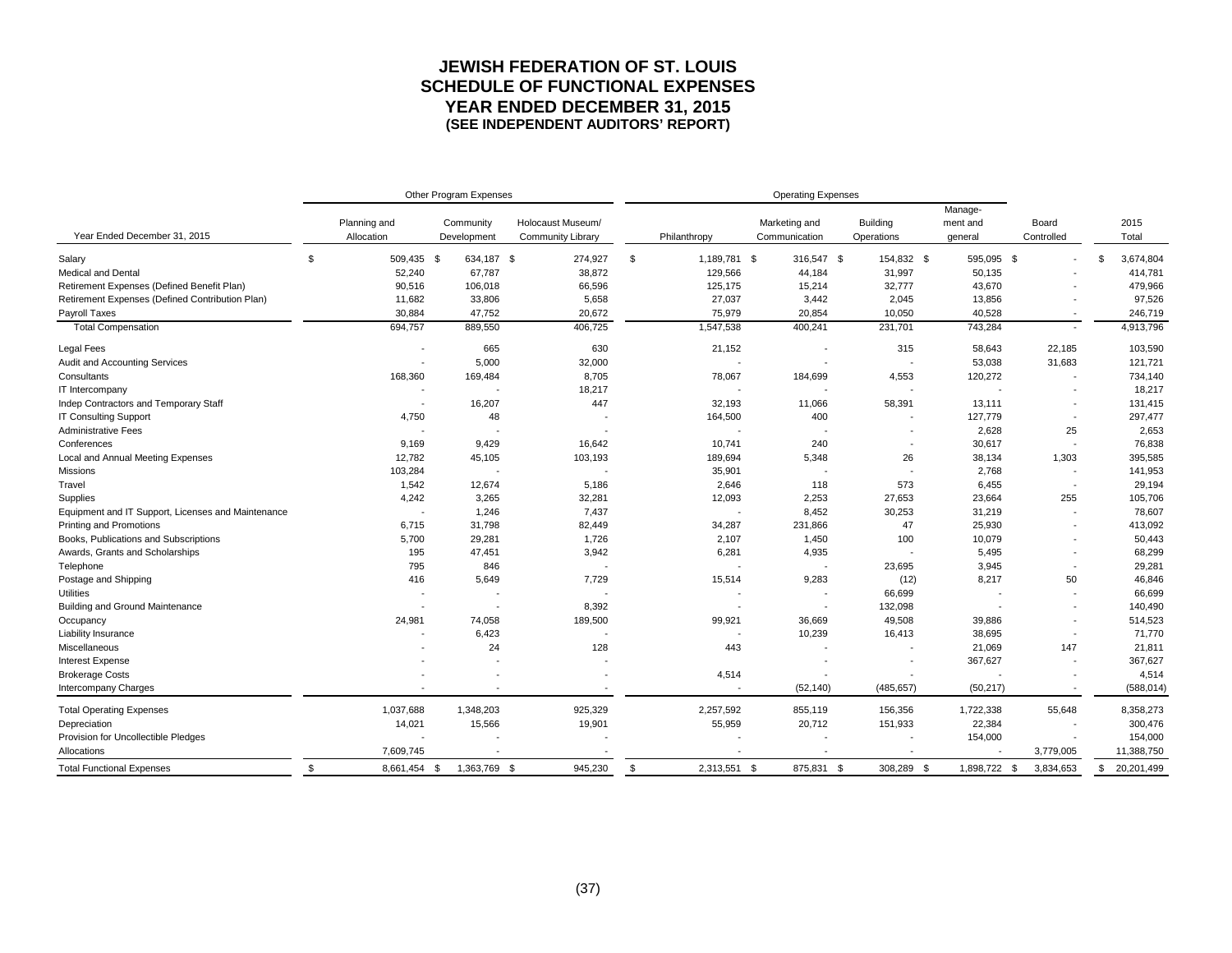### **JEWISH FEDERATION OF ST. LOUIS CONSOLIDATING SCHEDULE OF FINANCIAL POSITION DECEMBER 31, 2016 (SEE INDEPENDENT AUDITORS' REPORT)**

|                                                 | Jewish |                        |    |             |    |                        |              |  |              |                        |
|-------------------------------------------------|--------|------------------------|----|-------------|----|------------------------|--------------|--|--------------|------------------------|
|                                                 |        | Federation of          |    | Supporting  |    | <b>Total Before</b>    |              |  | Consolidated |                        |
|                                                 |        | St. Louis              |    | Foundations |    | Eliminations           | Eliminations |  |              | Total                  |
| <b>ASSETS</b>                                   |        |                        |    |             |    |                        |              |  |              |                        |
| Cash and Cash Equivalents<br>Receivables:       | \$     | 676,762                | \$ | 388,290     | \$ | 1,065,052              | \$           |  | \$           | 1,065,052              |
| Campaign Pledges, Net of Allowance              |        | 1,238,943              |    |             |    | 1.238.943              |              |  |              | 1,238,943              |
| <b>Accrued Interest</b>                         |        | 17,462                 |    |             |    | 17,462                 |              |  |              | 17,462                 |
| Other                                           |        | 382,679                |    | 24,204      |    | 406,883                |              |  |              | 406,883                |
| <b>Prepaid Expenses</b>                         |        | 170,114                |    |             |    | 170,114                |              |  |              | 170,114                |
| Allocations Paid In Advance                     |        | 1,500,000              |    | 278.664     |    | 1,500,000              |              |  |              | 1,500,000              |
| Building and Equipment, Net<br>Notes Receivable |        | 2,844,567<br>7,673,437 |    | 1,000,000   |    | 3,123,231<br>8,673,437 |              |  |              | 3,123,231<br>8,673,437 |
| Contributions Receivable, Net                   |        | 1,426,403              |    | 5,924,938   |    | 7,351,341              |              |  |              | 7,351,341              |
| Long-Term Investments                           |        | 100,768,838            |    | 37,496,925  |    | 138,265,763            |              |  |              | 138,265,763            |
| <b>Total Assets</b>                             | \$     | 116,699,205            | S. | 45,113,021  |    | \$161,812,226          | \$           |  | \$           | 161,812,226            |
| <b>LIABILITIES AND NET ASSETS</b>               |        |                        |    |             |    |                        |              |  |              |                        |
| <b>LIABILITIES</b>                              |        |                        |    |             |    |                        |              |  |              |                        |
| Accounts Payable:                               |        |                        |    |             |    |                        |              |  |              |                        |
| <b>Beneficiary Agencies</b>                     | \$     | 2,083,296              | \$ |             | \$ | 2,083,296              | \$           |  | \$           | 2,083,296              |
| The Jewish Federations of North America         |        | 51,986                 |    |             |    | 51,986                 |              |  |              | 51,986                 |
| Other                                           |        | 234,541                |    |             |    | 234,541                |              |  |              | 234,541                |
| <b>Grants Payable</b>                           |        | 470,733                |    | 3,946,735   |    | 4,417,468              |              |  |              | 4,417,468              |
| <b>Accrued Expense</b>                          |        | 554,522                |    |             |    | 554,522                |              |  |              | 554,522                |
| <b>Accrued Pension Obligation</b>               |        | 2,810,500              |    |             |    | 2,810,500              |              |  |              | 2,810,500              |
| Obligations to Beneficiaries Under              |        |                        |    |             |    |                        |              |  |              |                        |
| Split-Interest Agreements                       |        | 1,764,803              |    |             |    | 1,764,803              |              |  |              | 1,764,803              |
| Line of Credit                                  |        | 617,871                |    |             |    | 617,871                |              |  |              | 617,871                |
| Note Payable                                    |        | 7,613,437              |    |             |    | 7,613,437              |              |  |              | 7,613,437              |
| Funds Held in Custody for Others:               |        |                        |    |             |    |                        |              |  |              |                        |
| Pooled Investments                              |        | 16,731,005             |    |             |    | 16,731,005             |              |  |              | 16,731,005             |
| Split-Interest Agreements                       |        | 354,808                |    |             |    | 354,808                |              |  |              | 354,808                |
| Passport to Israel                              |        | 647,177                |    |             |    | 647,177                |              |  |              | 647,177                |
| Other                                           |        | 956,867                |    |             |    | 956,867                |              |  |              | 956,867                |
| <b>Total Liabilities</b>                        |        | 34,891,546             |    | 3,946,735   |    | 38,838,281             |              |  |              | 38,838,281             |
| <b>NET ASSETS</b>                               |        |                        |    |             |    |                        |              |  |              |                        |
| Unrestricted:                                   |        |                        |    |             |    |                        |              |  |              |                        |
| Undesignated:                                   |        |                        |    |             |    |                        |              |  |              |                        |
| Net Investment in Building and Equipment        |        | 2,844,567              |    | 278,664     |    | 3,123,231              |              |  |              | 3,123,231              |
| Undesignated                                    |        | (7, 134, 241)          |    |             |    | (7, 134, 241)          |              |  |              | (7, 134, 241)          |
| Board-Controlled Endowments and Other:          |        |                        |    |             |    |                        |              |  |              |                        |
| Philanthropic Funds                             |        | 8,409,490              |    |             |    | 8,409,490              |              |  |              | 8,409,490              |
| Board Designated as Endowment                   |        | 8,463,287              |    |             |    | 8,463,287              |              |  |              | 8,463,287              |
| Board Designated as Future Use                  |        | 27,878,555             |    | 27,352      |    | 27,905,907             |              |  |              | 27,905,907             |
| Other                                           |        | 283,779                |    | 34,295,470  |    | 34,579,249             |              |  |              | 34,579,249             |
| <b>Total Unrestricted</b>                       |        | 40,745,437             |    | 34,601,486  |    | 75,346,923             |              |  |              | 75,346,923             |
| Restricted:                                     |        |                        |    |             |    |                        |              |  |              |                        |
| Temporarily                                     |        | 21,083,535             |    |             |    | 21,083,535             |              |  |              | 21,083,535             |
| Permanently                                     |        | 19,978,687             |    | 6,564,800   |    | 26,543,487             |              |  |              | 26,543,487             |
| <b>Total Net Assets</b>                         |        | 81,807,659             |    | 41,166,286  |    | 122,973,945            |              |  |              | 122,973,945            |
| <b>Total Liabilities and Net Assets</b>         | \$     | 116,699,205            | \$ | 45,113,021  |    | \$161,812,226          | \$           |  |              | \$161,812,226          |